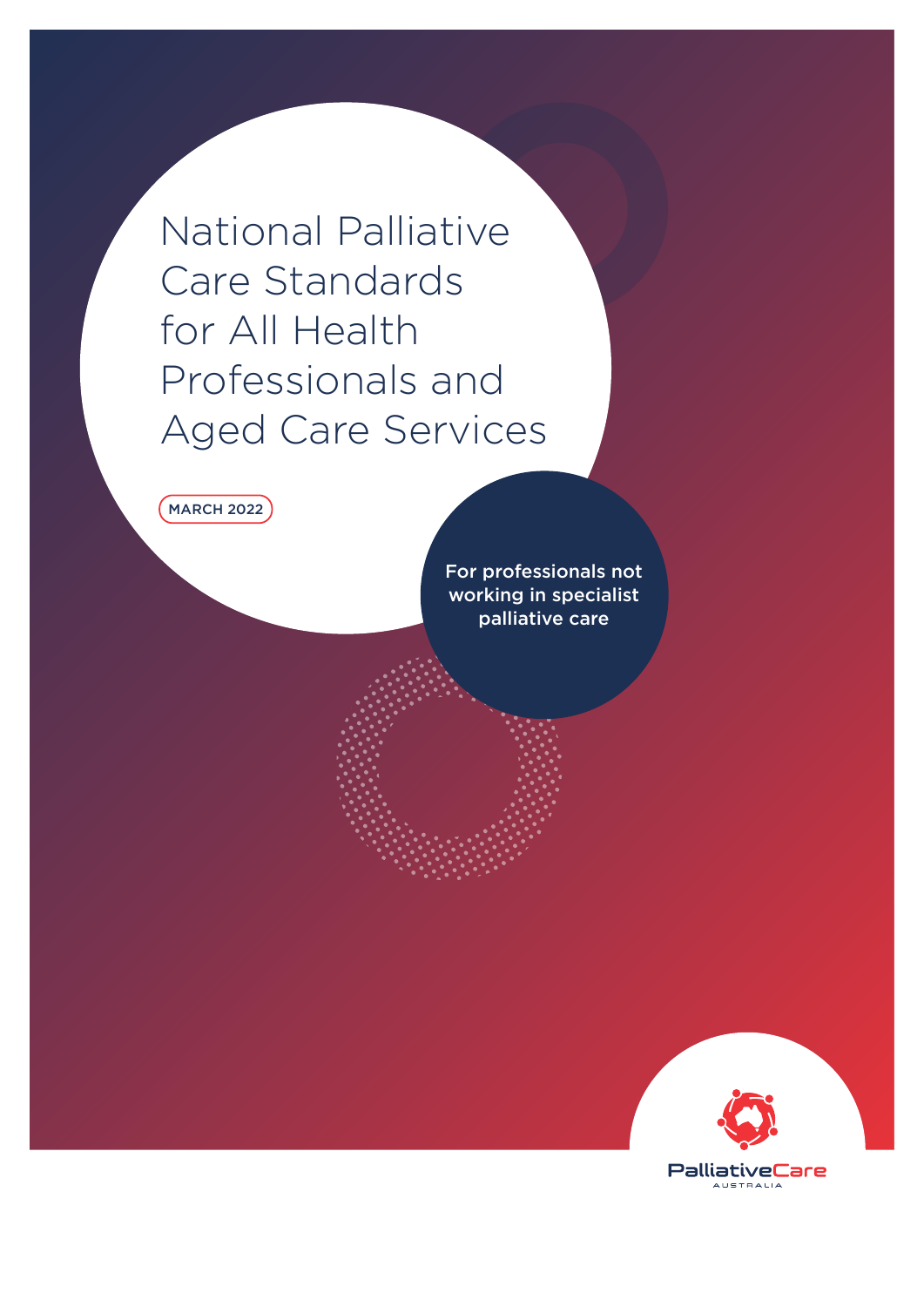### Acknowledgements

Palliative Care Australia (PCA) would like to acknowledge the people who contributed to the development of these standards. There were two key committees which provided guidance and governance for this work.

The Expert Steering Committee provided oversight of the project and contributed expertise and experience and made recommendations to the PCA board.

### Expert Steering Committee

- » Andrew Allsop Chair*, Director Clinical Operations, Palliative Care Silver Chain WA*
- » Professor Meera Agar*, Palliative Medicine Physician & PCA Board Chair*
- » Claudia Virdun*, Senior Research Fellow, Cancer and Palliative Care Outcomes Centre, Centre for Health Transformation, School of Nursing, Faculty of Health, QUT*
- » Professor Geoff Mitchell*, Emeritus Professor of General Practice and Palliative Care, University of Queensland*
- » Professor Ken Hillman AO*, Professor of Intensive Care at the University of NSW*
- » A/g Professor Dr Marianne Phillips*, Senior Consultant Paediatric & Adolescent Oncologist and Palliative Care Physician, Perth Children's Hospital, WA*
- » Rachel Coghlan*, Physiotherapist, Researcher, Centre for Humanitarian Leadership and PCA Board Director*
- » Dr Judi Greaves*, Palliative Care Research Consultant*
- » Kerri-Anne Dooley*, Aged Care Consultant and Registered Nurse*

The Project Working Group provided advice to the Expert Steering Committee (via the PCA Project Team) on technical and operational aspects of the proposed standards for generalist palliative care.

#### Project Working Group

- » Janeane Harlum, *Chair, President of Palliative Care Nurses Australia and represented this association in this group.*
- » Ms Brianna Ford*, Australian Primary Health Care Nurses Association (APNA)*
- » Claire Hewat*, CEO, Allied Health Professions Australia (AHPA)*
- » Dr Louis Christie*, Australian College of Rural and Remote Medicine (ACRRM)*
- » Mr Stacy Kambouris *BHlth (Nursing), Australian General Practice Accreditation Limited (AGPAL)*
- » Ms Angie Dalli*, Senior Policy Officer, Australian Commission on Safety and Quality in Health Care*
- » Professor Dimity Pond*, Royal Australian College of General Practice (RACGP)*
- » Claudia Virdun*, Senior Research Fellow, Cancer and Palliative Care Outcomes Centre, Centre for Health Transformation, School of Nursing, Faculty of Health, QUT*
- » Sabina Clapham (BN, MN)*, Research Fellow, Palliative Care Outcomes Collaboration*
- » Harpreet Kalsi*, PCA Consumer representative*
- » Christine Hofmeyer*, PCA Consumer and Carer representative*

Aspex Consulting were contracted to undertake consultations with a wide range of stakeholders and developed a draft document of standards for the PCA to consider and amend. The PCA would like to thank Peter Nagel and Larissa Freeman for their contribution to development of these standards.

PCA would like to thank and acknowledge the many health professionals and organisations who made contributions in a difficult pandemic environment in 2021.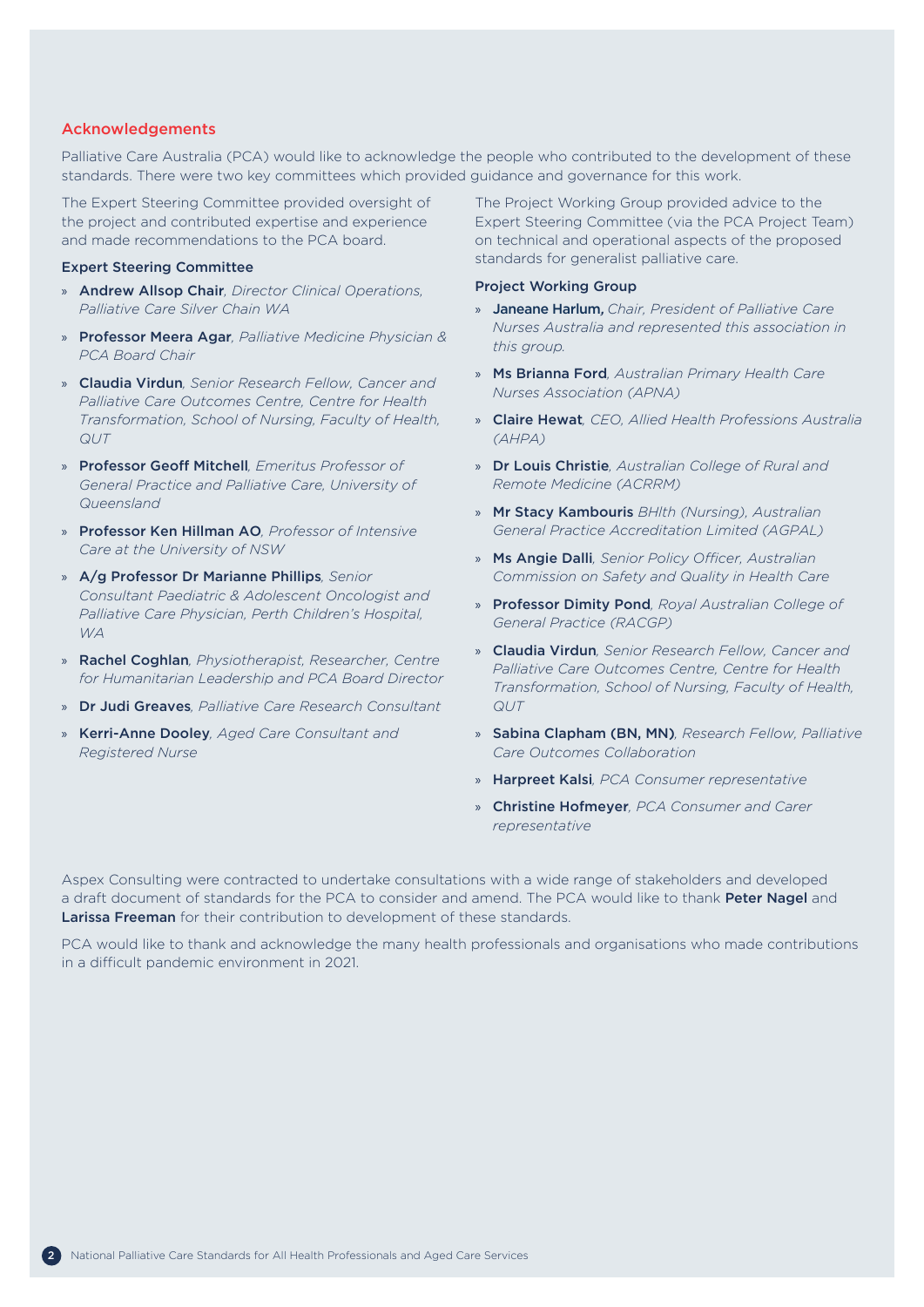# **Contents**

| <b>Chair's Foreword</b>                             | 5              |
|-----------------------------------------------------|----------------|
| Preface                                             | 6              |
| Core values of palliative care                      | 6              |
| Structure of the standards                          | $\overline{7}$ |
| What is generalist palliative care?                 | $\overline{7}$ |
| Scope of services relevant to the standards         | 8              |
| Paediatrics                                         | 8              |
| Care for people with diverse needs                  | $\mathcal{G}$  |
| Precursor                                           | 12             |
| The standards - an overview                         | 13             |
| Standard 1: Comprehensive assessment of needs       | 18             |
| Standard 2: Developing the comprehensive care plan  | 20             |
| Standard 3: Caring for carers                       | 22             |
| Standard 4: Providing care                          | 24             |
| Standard 5: Transitions within and between services | 26             |
| Standard 6: Grief support                           | 28             |
| Standard 7: Service culture                         | 30             |
| <b>Standard 8: Quality improvement</b>              | 31             |
| Standard 9: Staff qualifications and training       | 32             |
| Appendix 1: Terminology                             | 34             |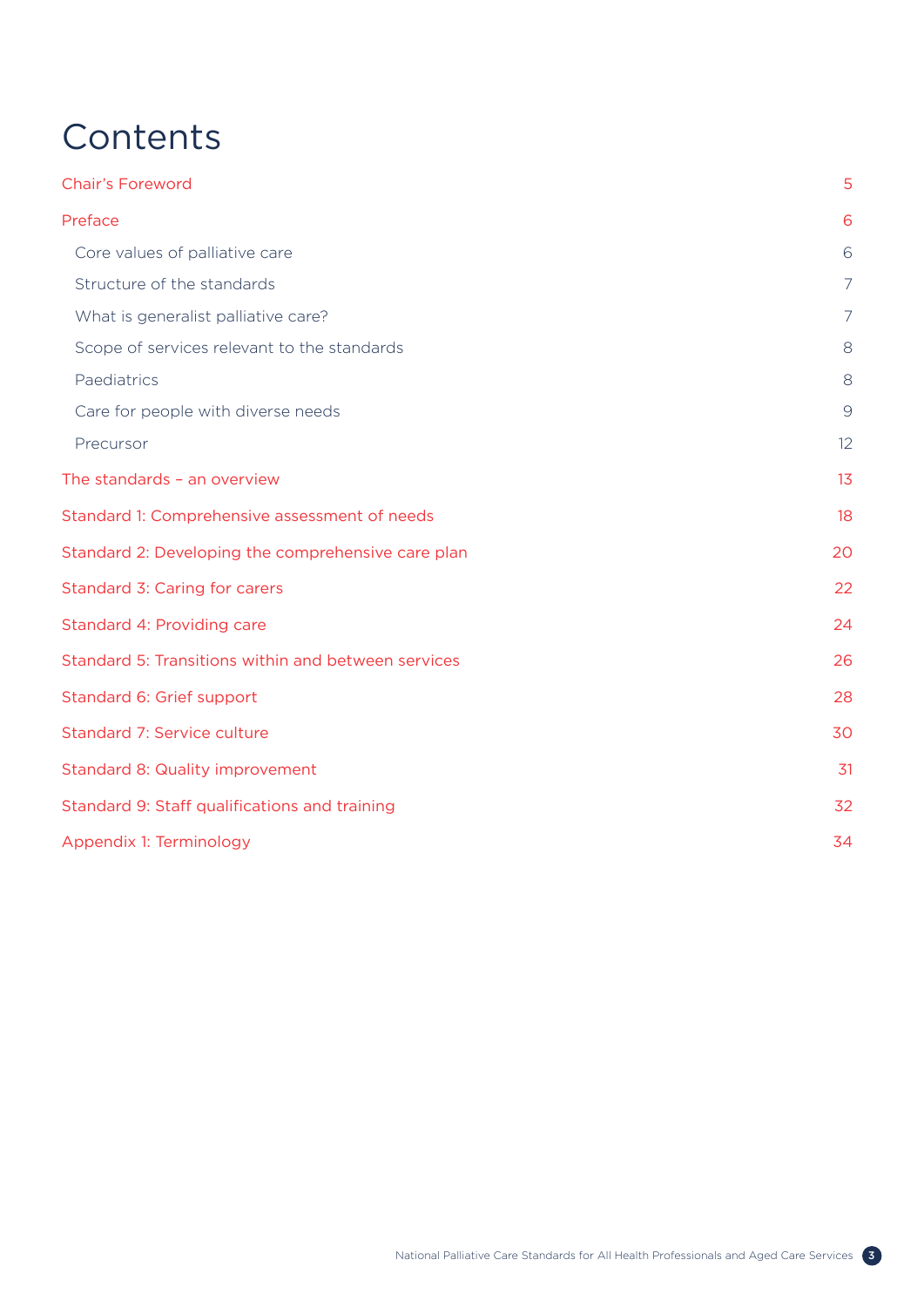### List of Abbreviations

| <b>CALD</b>  | Culturally and linguistically diverse                              |
|--------------|--------------------------------------------------------------------|
| GP           | General Practitioner                                               |
| LGBTQI+      | Lesbian, Gay, Bi-sexual, Trans,<br>Questioning/Queer, and Intersex |
| <b>NPCS</b>  | National Palliative Care Standards                                 |
| <b>NSAP</b>  | National Standards Assessment Program                              |
| <b>PaCSA</b> | Palliative Care Self-Assessment                                    |
|              | Palliative Care Australia                                          |

### Definitions and Terminology

A comprehensive list of terminology has been provided in Appendix 1. These include:

- » Palliative Care
- » Specialist Palliative Care
- » Generalist Palliative Care
- » End-of-life
- » End-of-life care
- » Community support
- » Person living with a life-limiting condition
- » Family and carers
- » Substitute decision-maker
- » Person and family-centred care
- » Advance care planning
- » Advance care directive
- » Comprehensive care plan
- » Goals of care
- » Non-beneficial treatments
- » Continuity of care
- » Integrated care
- » Spiritual care
- » Cultural Safety

### Disclaimer

These Standards describe suggested practice for the provision of generalist palliative care in all settings apart from specialist palliative care services. It is a guiding document designed to inform healthcare providers and others of recommended practice. It is not a legal document, and health and aged care providers must continue to be aware of, and abide by, the laws of the jurisdiction in which they practise. Any inconsistency between the Standards and a law of a state, a territory or the Commonwealth will be resolved in favour of the relevant law.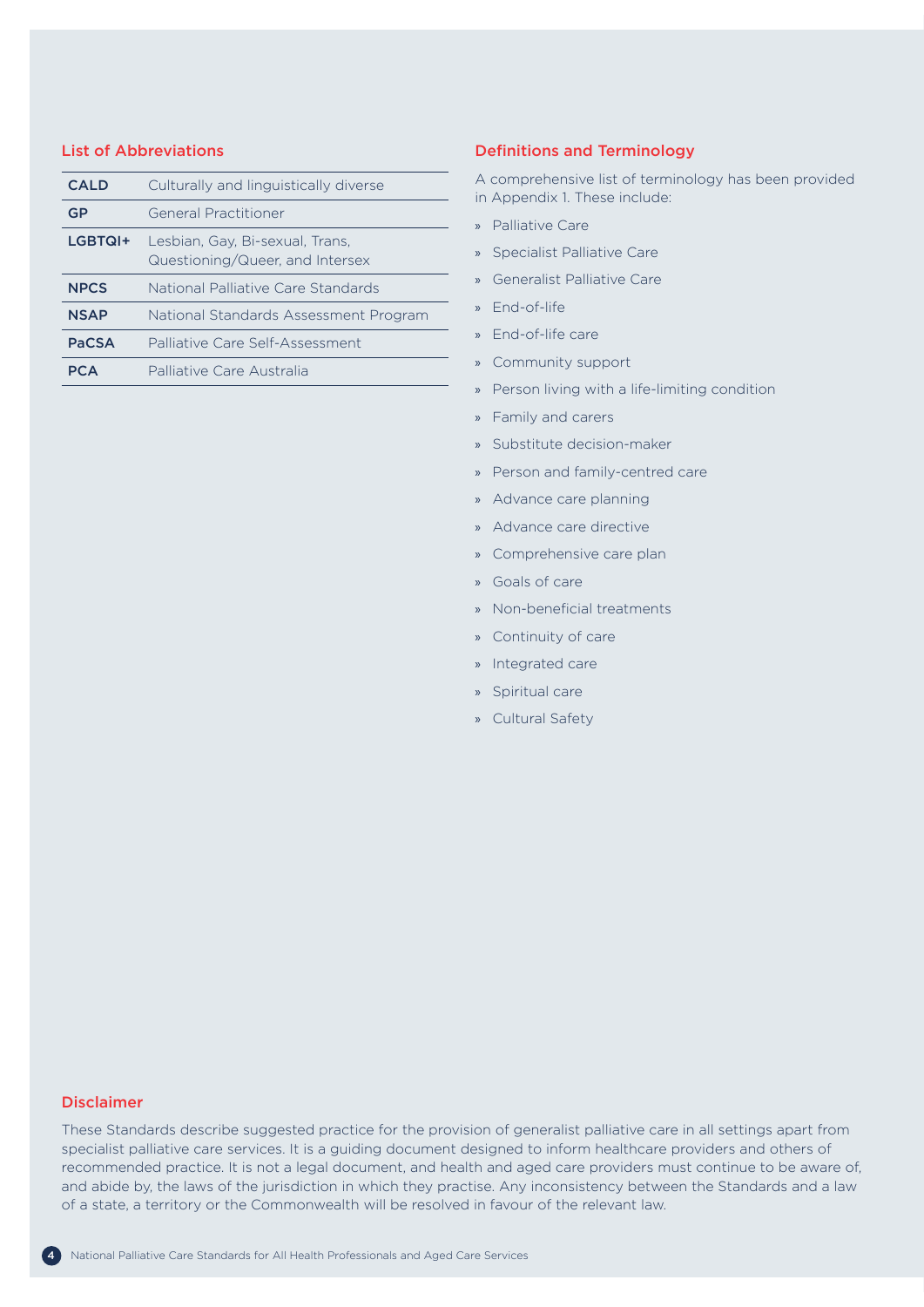## <span id="page-4-0"></span>Chair's Foreword

Palliative Care Australia (PCA) is pleased to publish the first edition of national palliative care standards for all health professionals and aged care services. The development of these standards is another important step in improving awareness and understanding that palliative care occurs in many settings outside of "specialist palliative care services".

The aim of PCA's effort is to increase access for all Australians with a life limiting condition, to a quality palliative care approach, and to assist health professionals and services to provide improved palliative care services outside of, or in consultation with, specialist palliative care services.

PCA has established that improving access to the holistic palliative care approach in Australia not only improves health and social outcomes for people experiencing life-limiting conditions and their families, but also optimises the value of investment by Government for people at the end of their lives. PCA seeks to encourage innovative and adaptive approaches to increasing access to quality palliative care with these standards. Driving new partnerships and collaborations will be a key focus on PCA's work with health professionals and services in pursuing the delivery of quality palliative care outside specialist palliative care services.

These standards also support PCA's broader strategy to achieve better collaboration to deliver integrated models of care between Specialist Palliative Care and other specialist/primary health care and aged care. It is hoped these standards will help facilitate better awareness and coordination of care between the specialist and non-specialist palliative care services which will ensure we meet our goal to deliver high quality palliative care for all Australians.

I encourage health care services and professionals to consider these best practice standards and reflect on their practice to develop and improve their delivery of the palliative care approach.

Meeratop

Professor Meera Agar *Chair* Palliative Care Australia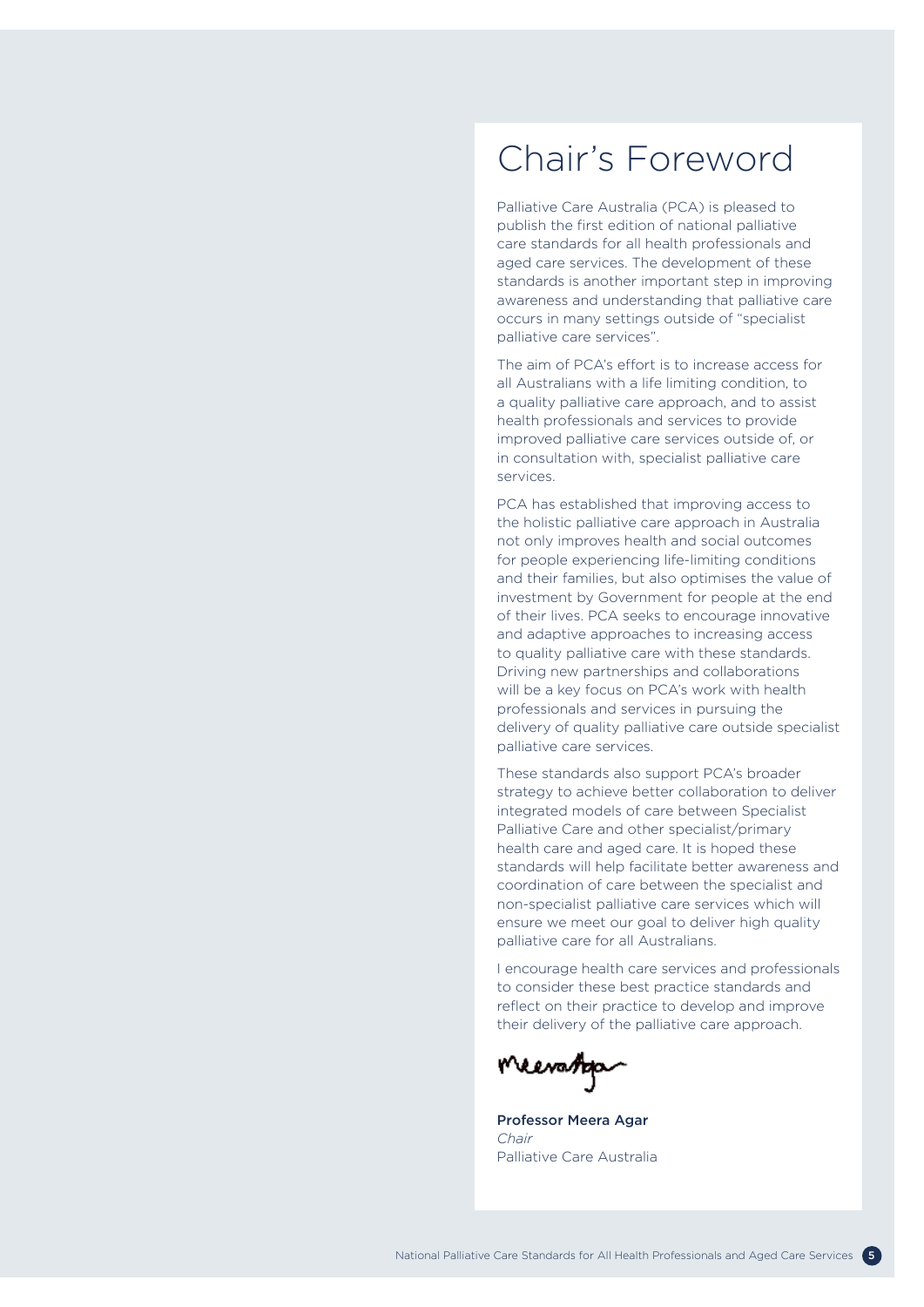# <span id="page-5-0"></span>Preface

The National Palliative Care Standards for All Health Professionals and Aged Care Services has been developed to complement the National Palliative Care Standards (NPCS) 5th Edition 2018<sup>1</sup> with the aim of supporting better experiences and outcomes for people receiving generalist palliative care. The scope is broad, and spans care across acute hospitals, ambulatory specialist clinics, primary care services, residential aged care services and people's homes.

These Standards were informed by a review of the evidence<sup>2</sup> and consultations nationally across the healthcare sector.

These are voluntary standards and are intended to guide healthcare providers to deliver high-quality palliative care.

The Standards are relevant to sole practitioners, as well as to larger tertiary acute hospitals – and to everything in between. They are generally normative standards but also incorporate aspirational components to support providers and services seeking to enhance capability and achieve best practice.

It is recognised that there will be organisational and practice differences so that alignment with the Standards is expected to vary in practice.

### Core values of palliative care

. . . . . . . . . . . . . .

Quality palliative care is delivered by healthcare providers, social, community and aged care workers, Aboriginal health workers, and family and carers of people with a life-limiting condition who:

- » Maintain the dignity of the person, their substitute decision-maker, their family<sup>3</sup>, and carers to use their strength to manage challenges;
- » Act with compassion and kindness towards the person, their family and carers, and substitute decision-maker(s);
- » Consider equity in the accessibility of services and in the allocation of resources;
- » Demonstrate respect for the person, their family and carers, and substitute decision-maker(s);
- » Provide culturally appropriate and Culturally Safe care, where culture is integral to social and emotional well-being;
- » Are inclusive and respectful of Aboriginal and Torres Strait Islander people, recognising the historic impact of colonisation on Aboriginal and Torres Strait Islander people and respecting the needs, priorities and aspirations of families and communities;
- » Are responsive to the specific needs of vulnerable populations;
- » Advocate on behalf of the expressed preferences of the person, their family, carers, their communities, and substitute decision-maker(s);
- » Are committed to the pursuit of excellence in the provision of holistic, evidence-based care and support; and
- » Are accountable to the person, their family, carers, and substitute decision-maker(s).

To ensure high quality, person-focused and evidencebased services are available to meet peoples' needs, healthcare providers should also:

- » Follow established practice standards and requirements for quality management such as leadership and governance, human resource management, safe practice, information management, and continuous quality improvement;
- » Adhere to professional and organisational codes of practice and ethics;
- » Reflect on and evaluate current practice, and incorporate new evidence into protocols, policies, and procedures; and
- » Participate in continuing professional development in the knowledge, attitudes, and skills required to deliver quality palliative care that is holistic, and Culturally Safe and responsive.

<sup>1.</sup> The NPCS 2018 defines standards relevant for *specialist* palliative care services. PCA has implemented a self-assessment tool for use by specialist palliative care services in conjunction with the specialist standards.

<sup>2.</sup> Palliative Care Australia, 2021, Generalist palliative care: Background paper for the Addendum on Palliative Care.

The term *family* includes people identified by the person as family. This may include people who are biologically related, however it may not. People who joined the family through marriage or other relationships, such as kinship, as well as the chosen family, street family for those experiencing homelessness, and friends (including pets) may be identified by the person as family. A person may also choose to not to have their family or carers involved in their care or a person may not have any family or carers.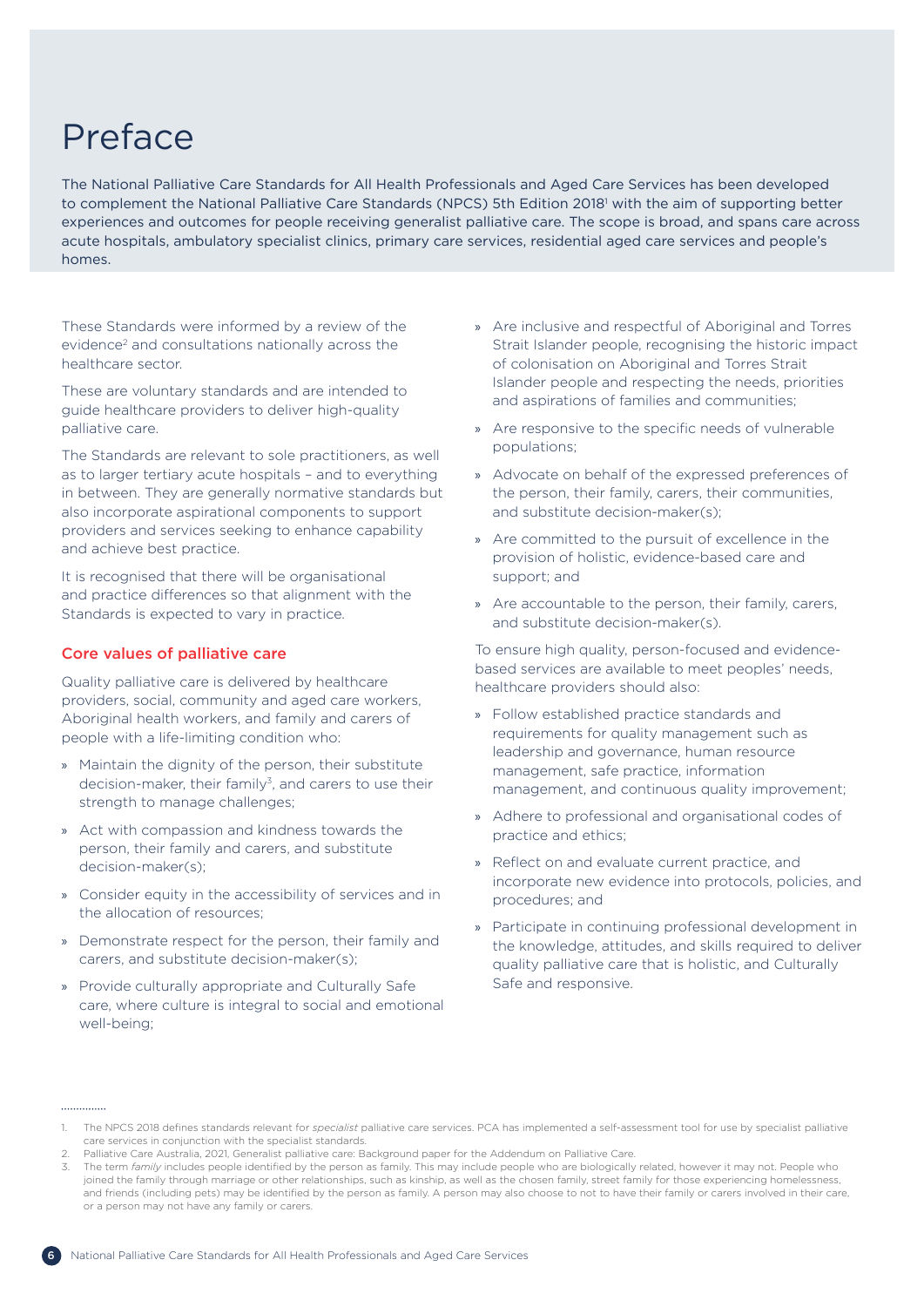### <span id="page-6-0"></span>Structure of the standards

The Standards have been developed to be used by health and aged care providers to support the delivery of high-quality palliative care for the person receiving care (the person), their family and carers and their substitute decision-maker(s). Implementation of the Standards should occur in accordance with the Commonwealth *Privacy Act 1988*, associated Australian Privacy Principles and other relevant local and national health policies.

The Standards are divided into two categories:

- » Care Standards (Standard 1 to 6) which describe the systems, processes, and enablers necessary to deliver high quality palliative care; and
- » Governance Standards (Standard 7 to 9), which describe expectations regarding quality management, quality improvement and benchmarking.

The purpose of each component of the Standard is as follows:

- » **Standard:** Contains the specific standards. There are nine standards.
- » Intent of the Standard: A series of statements that provide further detail and explanation to assist with interpretation.
- » Standard elements: The quality components of the standards to which providers and services are encouraged to aspire.

*Appendix 1 provides definitions and explanations of key terms used in the Standards.*

### What is generalist palliative care?

Palliative care is person and family-centred care provided for a person with an active, progressive, advanced disease, who has little or no prospect of cure and who is expected to die, and for whom the primary treatment goal is to optimise the quality of life.4

PCA's Service Development Guidelines<sup>5</sup> differentiate between generalist palliative care and specialist palliative care as follows:

- » Generalist palliative care: All healthcare providers who provide care to people living with a life-limiting condition, their families and carers should have minimum core competencies in the provision of palliative care and understand the palliative approach to care.
- » Specialist palliative care: People will have different levels of need for palliative care. People with more complex needs should be able to access care provided by specialist palliative care services comprising multidisciplinary teams with specialised skills, competencies, experience, and training in palliative care. Palliative Care Australia refers to this type of care that is provided by specialist palliative care services as 'specialist palliative care'. PCA has specified service delivery standards for specialist palliative care.<sup>6</sup>

Further, the Service Development Guidelines define the following workforce envisaged as relevant to generalist palliative care:

» The management and coordination of care for people living with a life-limiting condition may be undertaken by a wide range of care providers including General Practitioners (GPs) and other medical specialists such as oncologists, nurses, allied health professionals, Aboriginal and Torres Strait Islander health workers workers, aged care workers and pharmacists. These healthcare providers are 'generalists' with respect to palliative care, notwithstanding that many of them might be specialists in their own discipline.

The role of healthcare providers is summarised as follows:

» To treat people living with a life-limiting condition, healthcare providers should have minimum core competencies to manage physical symptoms, support medication management, to provide or refer to psychosocial spiritual support services, and to discuss the goals of treatment and the person's prognosis.

*An outline of the service capability expectations for healthcare providers is provided as Level One of the service capability framework of* PCA's 2018 Service Development Guidelines*.* 7

<sup>4.</sup> Palliative Care Australia, 2018, National Palliative Care Standards, 5th edition.

<sup>5.</sup> Palliative Care Australia, 2018, National Service Development Guidelines.

<sup>6.</sup> Palliative Care Australia, 2018, National Palliative Care Standards, 5th edition.

<sup>7.</sup> Palliative Care Australia, 2018, Service Development Guidelines.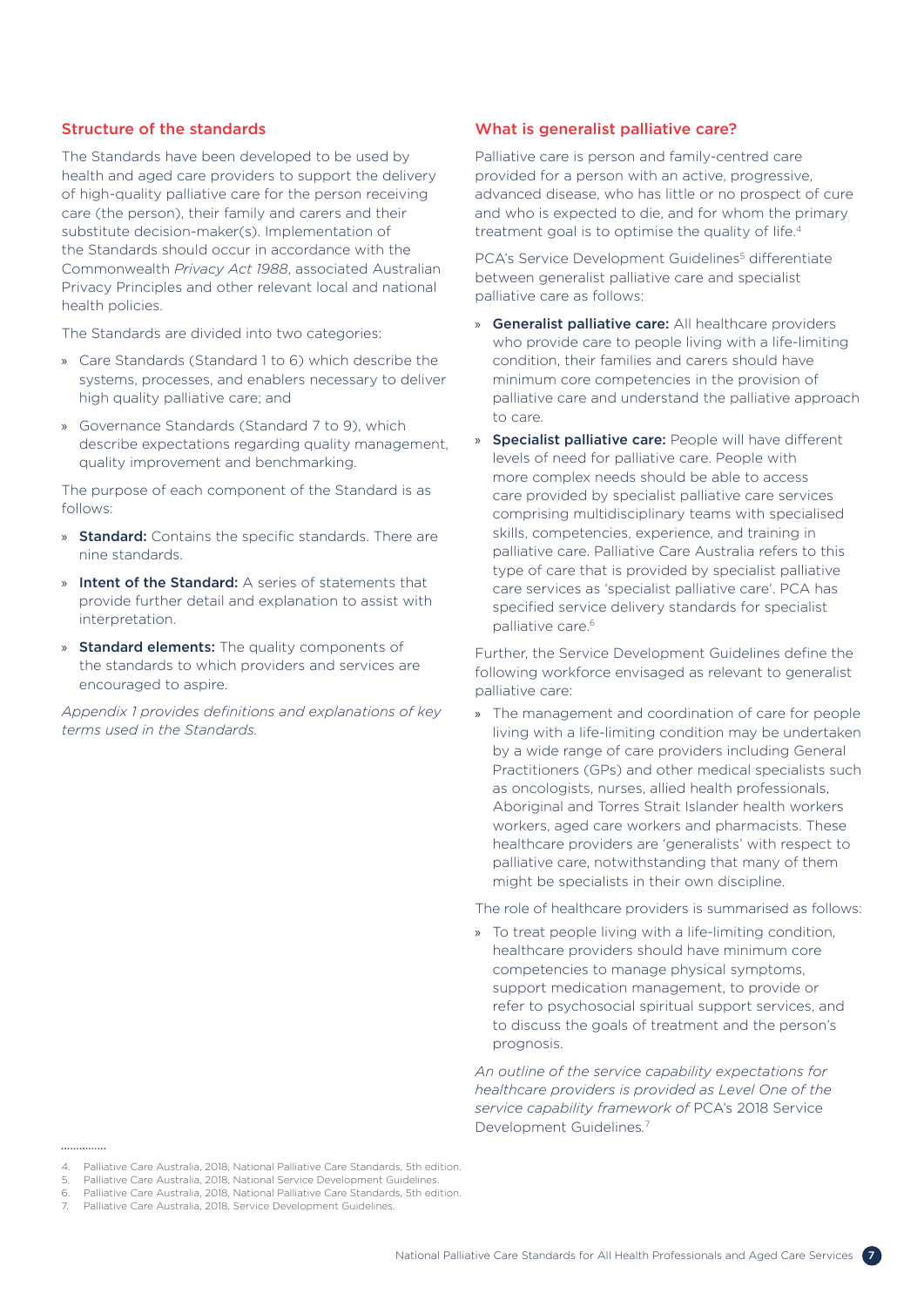### <span id="page-7-0"></span>Scope of services relevant to the standards

The scope of generalist palliative care services is *comprehensive* and includes all settings in which a person receives palliative care, excluding specialist palliative care services. Quality palliative care is delivered by healthcare providers, social and community workers and family and carers of people with a lifelimiting condition.

Services which may be involved in providing palliative care include, but are not limited to:

- » **Community-based palliative care:** Organisation of. and/or referral to, community nursing, allied health, identified Aboriginal and Torres Strait Islander health professionals, counselling, and other home care support services related to managing health care and functional needs; and
- » Hospital-based palliative care: Referral to hospital inpatient services and/or ambulatory (outpatient) services for the management of acute episodes and/or for people who are living with a life-limiting condition and whose care needs cannot be fully supported at home; services will be provided by the nearest available public or private hospital and care may be provided in acute or other beds (rather than in designated palliative care beds that are managed by specialist palliative care healthcare professionals).

### **Paediatrics**

The care of infants (including in the perinatal period), children or adolescents with a life-limiting condition can have unique characteristics that differentiate this type of care from care for adults. The needs of the child, and their family, vary considerably based on their developmental stage, and the range of conditions seen can lead to a variety of trajectories that can make predicting a prognosis difficult.<sup>8</sup> The way in which children process information, the methods for assessing and managing their pain and other symptoms, and their ability and willingness to participate in decision making all need to be considered. Children may remain under the care of their primary treating team, receiving care aimed at a cure in parallel with support from palliative care through a consultative model.

Paediatric palliative care embraces the physical, emotional, social, and spiritual elements from the point of diagnosis or recognition through to death and beyond. It focuses on enhancement of quality of life for the child in a safe environment, support for the family, the management of distress and symptoms, every opportunity to continue with education and hobbies, and provision of short breaks and care through to death<sup>9</sup>

### Who could be in the palliative care team to provide the greatest benefit to people with a life-limiting condition?

- » Medical practitioners with knowledge and experience in palliative care who provide most medical care to the person living with a life-limiting condition – may be a GP, general physician, geriatrician, paediatrician, nephrologist, oncologist, cardiologist, respiratory physician, gastroenterologist, or other medical professional depending on the availability of health professionals in the community;
- » Nurses who may include nurse practitioners, registered nurses, and enrolled nurses who may work in community settings including people's homes and other residential care homes;
- » Allied health professionals including occupational therapists, physiotherapists, speech pathologists, dietitians, psychologists, spiritual care workers, and music and art therapists with knowledge or experience working with people receiving palliative care;
- » Community Pharmacists who provide a range of support services to optimise quality of medicines;
- » Social Workers;
- » Aboriginal and Torres Strait Islander health workers, Liaison officers and identified nurses navigators;
- » Paramedics who may provide transport for people receiving palliative care;
- » Medical imaging professionals who are often the key determinate of changes in care, or the denoting of the commencement of urgent care and Radiation therapists are involved in the provision of palliative radiation treatments;
- » Personal care workers who provide support in the person's home or other residential care home;
- » Grief counsellors; and
- » Language Services for access to appropriate support and advice for cultural diversity.



Palliative Care Australia & Paediatric Palliative Care Australia & New Zealand 2018, Policy Statement - Paediatric Palliative Care, Palliative Care Australia, Canberra.

<sup>9.</sup> Palliative Care Australia 2018, Paediatric Addendum – Palliative Care Service Development Guidelines, PCA, Canberra.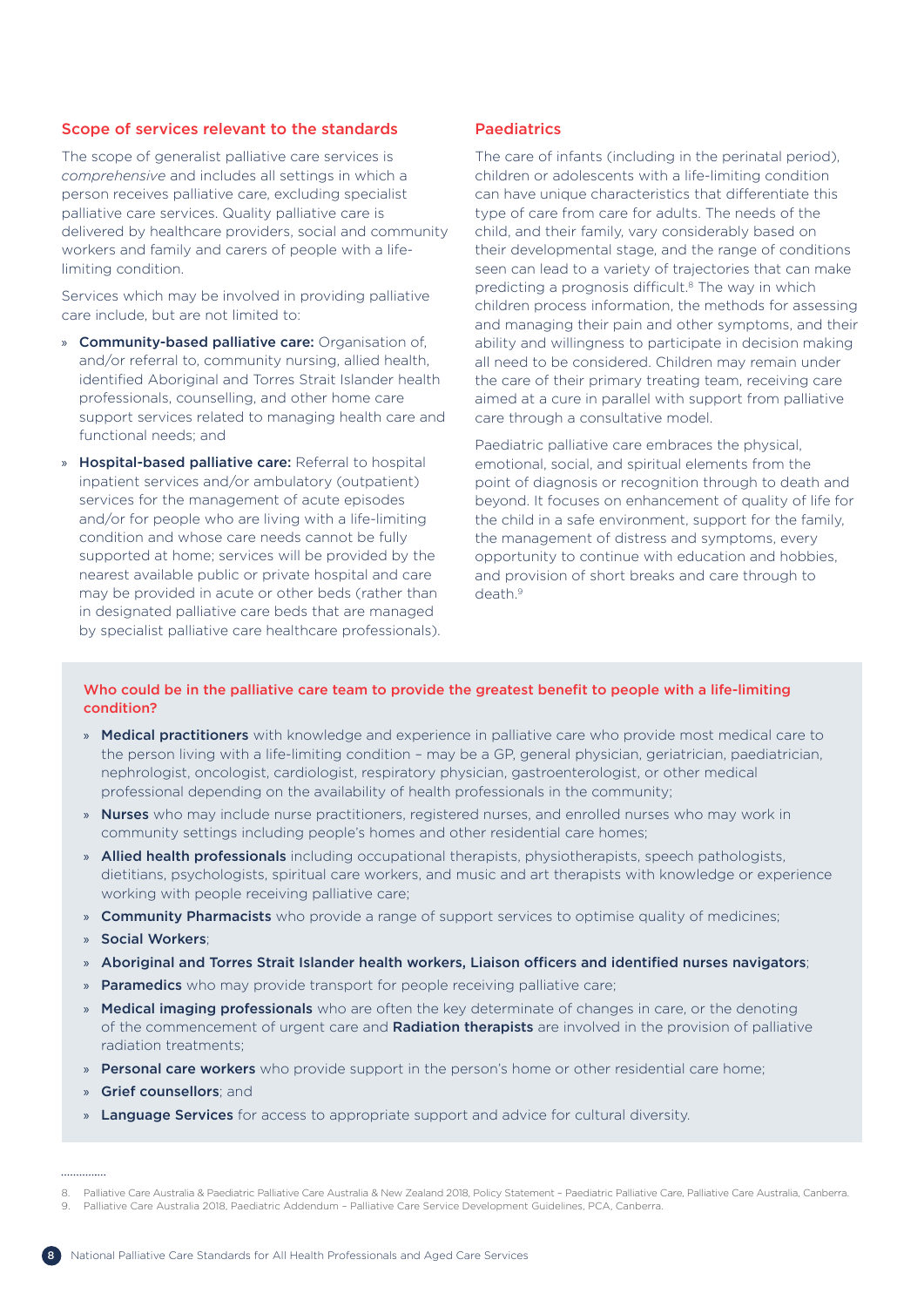<span id="page-8-0"></span>These Standards may be applicable to infants, children, or young people if they are receiving generalist palliative care, however there are acknowledged complexities in relation to paediatric, child and adolescent palliative care. These additional challenges in the paediatric context include considerations around clinical, developmental, social, educational, communication, information, and family needs, as well as the additional pain and suffering resulting from the prospect of the death of a young person.<sup>10,11</sup> These complexities have not been highlighted in these Standards.

### Care for people with diverse needs

There is a need for person-centred palliative care for all people, inclusive of those with diverse needs. Diverse populations often experience ongoing stress that comes from being marginalised. Individuals may also be members of more than one minority group and as a result may face compounding barriers to accessing appropriate palliative care.

Intersectionality<sup>12</sup> is a term used to describe the experiences of people that sit at the intersection of multiple minority identities (for example, LGBTIQ+ and Aboriginal and Torres Strait Islander people) and face additional systemic barriers in society as a result. It is important to understand different groups through an intersectional lens so that the palliative care needs of individuals can be better met.

### Aboriginal and Torres Strait Islander people

For Aboriginal and Torres Strait Islander people, the time before, during and after passing often have several customary practices. These practices may be sacred and may not be widely discussed outside of the community.<sup>13</sup> Research also suggests that traditions and practices as well as the significance of ceremony and practices at end of life, have been lost due to colonisation. Palliative care needs to be planned in partnership with community and decision makers to support the reclamation of these practices to enhance Culturally Responsive care. It should also be noted that cultures, customs, and practices vary across Australia. The time surrounding the end of someone's life is precious and needs to be respected and approached in a Culturally Safe and responsive manner. Directly referring to 'death' and 'dying' may

make people uncomfortable and instead alternative terms can be considered such as finishing up, passed on and not going to get better. It is important to talk to the key family members and/or substitute decisionmakers about preferred terms and what they would like to know. In doing so, relevant information on the symptoms experienced by the person with a lifelimiting condition, including pain, and the options to manage these symptoms, can be provided. The family, or community, may express specific preferences, such as use of traditional medicine, space to respect kinship and accommodate more than one person to stay overnight and room for multiple visitors at once.14 Health Professionals should ask the identified decision maker about the needs of the community, family and kin in developing a care plan for an Aboriginal and/or Torres Strait Islander person.

Cultural determinants of health are the social dimension of Indigenous peoples' lives and are life-giving values from which individuals, families and communities can draw strength, resilience, and empowerment.15 A cultural determinant of health approach has been shown to have a positive impact on the health and wellbeing outcomes of Aboriginal peoples. The cultural determinants include, among others, family/community, country and place, cultural identity, and self-determination. The Aboriginal community-controlled health organisations (ACCHOs) have long focused on this strength-based approach.<sup>16</sup> Health services can improve the quality of palliative care provided to Aboriginal and Torres Strait Islander people, by ensuring they deliver "Culturally Responsive" care.<sup>17</sup>

Training in therapies and approaches adapted for working with Aboriginal and Torres Strait Islander peoples, such as narrative therapy or trauma-informed care, are available.<sup>18</sup>

#### People living with a mental illness

For people living with a mental illness there is a known association with experiencing comorbidities and poor physical health outcomes. This combination can result in people being inadequately served by relevant specialties. People living with a mental illness may not want to engage with medical staff and so often do not receive a diagnosis until late in an illness trajectory, this may be further complicated by the person's legal decision-making capacity.19 They may also have poorly

<sup>10.</sup> Palliative Care Australia, 2018, National Palliative Care Standards, 5<sup>th</sup> edition.

<sup>11.</sup> Palliative Care Australia, 2018, Service Development Guidelines.

<sup>12.</sup> Victorian Government, understanding intersectionality Definition of intersectionality and how it can lead to overlapping of discrimination and marginalisation, 8 February 2021, available: https://www.vic.gov.au/understanding-intersectionality.

<sup>13.</sup> State of Queensland (Queensland Health) 2015, Sad news, sorry business: guidelines for caring for Aboriginal and Torres Strait Islander people through death and dying (version 2), Queensland Health, Brisbane.

<sup>14.</sup> Program of Experience in the Palliative Approach 2014, Cultural considerations: providing end-of-life care for Aboriginal people and Torres Strait Islander peoples, PEPA, Queensland.

<sup>15.</sup> Verbunt, E., Luke, J., Kelaher, M., Cultural determinants of health for Aboriginal and Torres Strait Islander people – a narrative overview of reviews, International Journal for Equity in Health, 20, Article no: 181 (2021).

<sup>16.</sup> Verbunt, E., Luke, J., Kelaher, M., Cultural determinants of health for Aboriginal and Torres Strait Islander people – a narrative overview of reviews, International Journal for Equity in Health, 20, Article no: 181 (2021).

<sup>17.</sup> Indigenous Allied Health Australia, 2019 Policy Position statement, Cultural Safety through Responsive Health Practice.

<sup>18.</sup> <https://healthinfonet.ecu.edu.au/key-resources/courses/?id=57> as of 15 February 2022

<sup>19.</sup> Australian Institute of Health and Welfare 2018, Mental health services in Australia, AIHW, Canberra.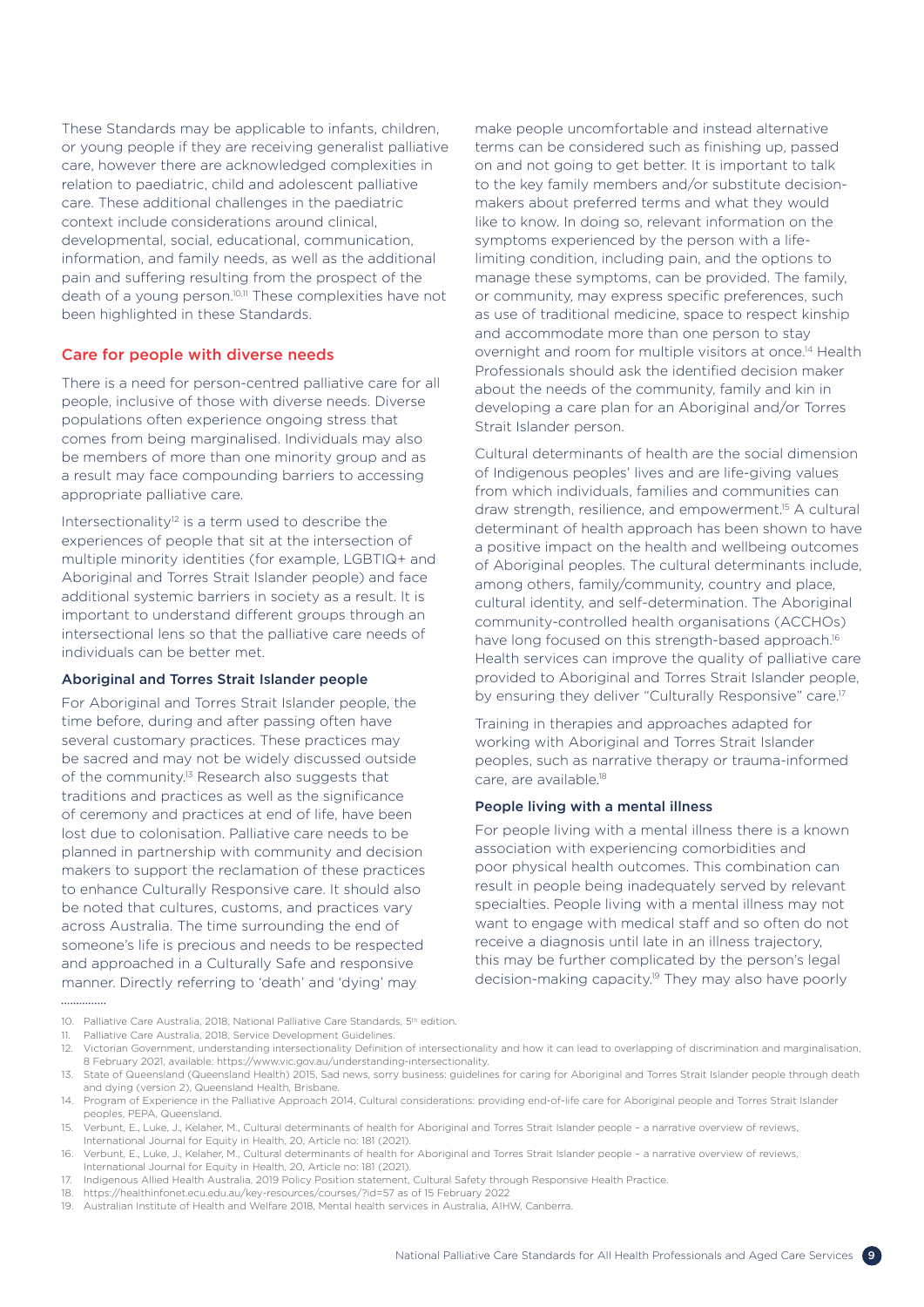met social, housing, income, and support needs. Consideration should be given to partnership models between palliative care and mental health services.<sup>20</sup>

### People living with addictions or substance abuse disorders

People living with addictions or substance abuse disorders can pose challenges for palliative care especially around medication (opioids/drugs of dependence) provision.<sup>21</sup> Many people who have addictions and/or substance use disorders are also concurrently dealing with other diverse needs that may include mental illness, other comorbidities, cognitive impairment, dementia, an incarceration history, community parole with or without a security bracelet, live in supported accommodation or are homeless.<sup>22</sup>

Alcohol and other drug use are increasing among older Australians and will be more and more relevant in generalist palliative care settings.<sup>23</sup>

Where palliative care services are being provided to children and young people, including young adults, substance use issues may be involved. Alternatively, younger patients may be exposed to parents who have addiction issues and may be concurrently accessing multiple services, such as child protection services.

### People living with dementia

A person living with dementia can require different care to people with other life-limiting conditions; in part because of the long, unpredictable course of the disease, issues regarding decision-making capacity, challenges with communication and a lack of community understanding of the condition. People living with dementia may struggle to access palliative care, especially if they are culturally and/or linguistically diverse or may have challenging behavioural symptoms.<sup>24</sup> Managing the needs of people with a life limiting condition, who may not be able to make decisions on their own behalf requires careful attention to the decision-making and care delivery process to ensure that the needs of the person remain the primary focus. For example, identifying and successfully managing symptoms such as pain for people living with dementia is difficult. These symptoms often present behaviourally and may be under-supported and treated. Healthcare providers should always seek any existing Advance Care Directives. Healthcare providers may need to work collaboratively to deliver appropriate care to the person living with dementia in a range of care settings, including in the home and in residential aged care.<sup>25</sup> Aids and equipment may help a person with their mobility and assistive technology may help them to communicate and these may help to improve the quality of life for the person living with dementia. Providing care to Aboriginal and Torres Strait Islander people living with dementia requires specialised skills in Culturally Responsive approaches.

### Aged Care

It is important that older people are supported to receive high quality palliative care in the setting of their choice, whether that be in their own home, in residential aged care, in hospital or in a dedicated hospice service.26 For many people a residential aged care facility is their home, and it is important they have access to the same range of community and inpatient based services available to people residing in their own homes. This includes access to appropriate and adequate levels of support from general practitioners and access to consultative support and/or direct care from specialist palliative care services on a needs basis.

### People who live in prison custody

Each year a small number of people die anticipated deaths whilst in prison custody. There is only limited information available on the palliative care and decisionmaking preferences of this population.27 The need for palliative care in prison custody is likely to increase given the increasing custodial population aged 65 years and older, noting that many people in prison custody are considered older from 50 years (and 45 years for Aboriginal and Torres Strait Islander people).<sup>28</sup>

### People with disability

Provision of palliative care for people with a disability is likely to require coordination of care between different services sectors, including disability and health, and where they may be receiving care, such as at home, in hospital, in residential aged care or supported accommodation. The staff engaged to support people living with a disability in residential services generally will not have additional health care training, unless

<sup>20.</sup> CareSearch 2017, Mental Illness, CareSearch, Adelaide. ttps://www.caresearch.com.au/caresearch/ClinicalPractice/SpecificPopulations/MentalIllness/ tabid/2030/Default.aspx.

<sup>21.</sup> Merlin, J. S. et al 2020, 'Managing Opioids, Including Misuse and Addiction, in Patients With Serious Illness in Ambulatory Palliative Care: A Qualitative Study', American Journal of Hospice and Palliative Medicine, vol 37, no. 7, pp. 507–513.

<sup>22.</sup> Ebenau, A., Dijkstra, B., ter Huurne, C. et al 2019, 'Palliative care for people with substance use disorder and multiple problems: a qualitative study on experiences of patients and proxies'. BMC Palliative Care, vol 18, no. 56.

<sup>23.</sup> Australian Institute of Health and Welfare 2020, National Drug Strategy Household Survey 2019, AIHW, Canberra

<sup>24.</sup> Palliative Care Australia & Dementia Australia 2018, Policy Statement – Palliative Care and Dementia, PCA, Canberra.

<sup>25.</sup> Dementia Australia 2017, Palliative Care and Dementia, prepared by Parker, D, Lewis, J, & Gourlay, K, Dementia Australia, Melbourne.

<sup>26.</sup> Palliative Care Australia, Alzheimer's Australia, COTA, Aged & Community Services Australia, Catholic Health Australia, Leading Age Services Australia & Aged Care Guild n.d. Principles for Palliative and end-of-life care in Residential Aged Care, PCA, Canberra.

<sup>27.</sup> Sax Institute 2015, Managing the health of an ageing prison population – a review of the challenges to be addressed by effective models of care: an evidence check rapid review, prepared by Baidawi, S, Monash University, Australia.

<sup>28.</sup> Ginnivan, N, Butler, T & Withall, A 2018, 'The rising health, social and economic costs of Australia's ageing prisoner population', The Medical Journal of Australia, vol. 209, no.10, pp. 422 – 424.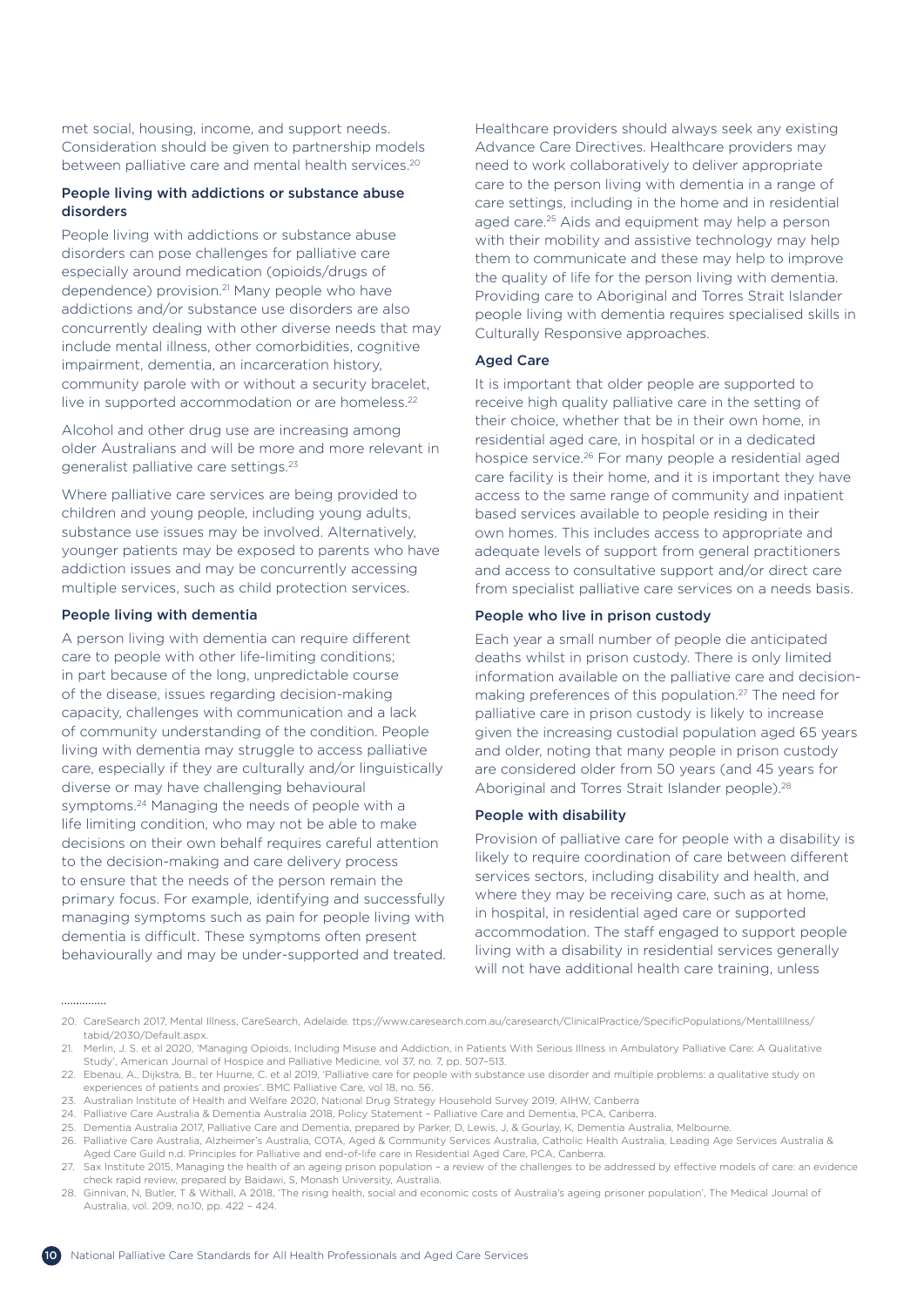they are supporting a person with a specific need, but they may be able to support palliative care through the provision of information about the person in line with the palliative care approach.<sup>29</sup> For some people living with a disability, additional support may be required to assist them in understanding a diagnosis and prognosis, and address complications in symptom management. Staff may also need to be aware of non-verbal or alternative communication strategies to assist them in the provision of care.<sup>30</sup>

Age-related hearing loss can impact care and therefore, it is important to screen for hearing loss and management approaches. Audiologists may provide diagnostic assessment, direct treatment and strategies, environmental modifications and devices or aids to support people receiving palliative care to be as active and independent as possible. This might include providing information on personal sound amplifiers, including how and when; optimising the physical environment so that it is free of distractions and has advantageous lighting; and employing tools and devices to enhance communication with others.

### People experiencing homelessness

Some people who are at risk of or experiencing homelessness may require access to palliative care. It is important that healthcare providers are flexible enough to meet the needs of these deprived populations, especially given people may move around and not have a fixed location or address and have no identifiable family or carers. Partnership models between health and community services should be in place to ensure that the needs of people can be appropriately met.<sup>31</sup>

### Culturally and linguistically diverse communities

People's beliefs, values and traditional health care practices are central to person-centred palliative care experiences. Quality, appropriate, and comprehensive care is culturally sensitive and requires healthcare providers to understand each person's view of the situation and their expectations regarding decision making and type of care. Some people may be unfamiliar with the concept of palliative care and the services available to them, including access to interpreters and the funding/payment method of these services. Flexible models of care may assist in considering how to best support local communities, as well as to support people to access care that not only considers their culture and language but also recognises their individualised needs as well.<sup>32</sup>

### Lesbian, gay, bisexual, transgender, queer or questioning and intersex people

Palliative care services must provide a safe environment for people who identify as LGBTIQ+ and have lifelimiting conditions so that they can live and die with equity, respect, and dignity, and without fear of prejudice and discrimination.

Although there have been increasing levels of social acceptance and legislative improvements, people identifying as LGBTIQ+ continue to experience prejudice and discrimination in healthcare settings and often feel compelled to avoid or delay seeking treatment for fear of negative responses. This can be quite detrimental to their wellness for conditions such as HIV, which can be managed long-term with medication, allowing people to live relatively healthy and long lives.

Many people identifying as LGBTIQ+ face stigma, family rejection, exclusion, social isolation, and reduced access to advance care planning. The failure to recognise partners and rainbow families (chosen family) in health care planning and decision-making can be particularly challenging, and self-designated family and carer(s), which many people identifying as LGBTIQ+ refer to as their chosen family, should be treated with as much dignity and respect as biological relatives.

People identifying as LGBTIQ+ who require carers at end-of-life are often supported by their partners who also identify as LGBTIQ+. These partners also face ongoing stress and may experience increased pressure, providing longer and more intense care, due to their partners avoiding or delaying care because of fear of stigma and discrimination.

As a result of the barriers they face, many people identifying as LGBTIQ+ face worse health outcomes and die without having their end-of-life preferences met and without care suitable to their needs.

People identifying as LGBTIQ+ have diverse life experiences, and the barriers that are faced by some population groups may be different to others – for example, lesbians and gay people face different challenges to transgender people. Intersex people can face distinct barriers to accessing appropriate health care services. It is important to note that many intersex people are heterosexual and cisgender and may not consider themselves to be part of LGBTIQ+ communities.33

<sup>29.</sup> Victorian Government Department of Human Services 2009, Disability Residential Services Palliative Care guide – end-of-life care for residents of disability residential services, State of Victoria, Melbourne.

<sup>30.</sup> CareSearch 2018, Intellectually Disabled, CareSearch, Adelaide.

<sup>31.</sup> CareSearch 2017, Homelessness, CareSearch, Adelaide.

<sup>32.</sup> Palliative Care Australia n.d., Palliative Care and Culturally and Linguistically Diverse Communities – Position Statement, PCA, Canberra.

<sup>33.</sup> LGBTIQ+ Health Australia - written submission to PCA during consultation phase.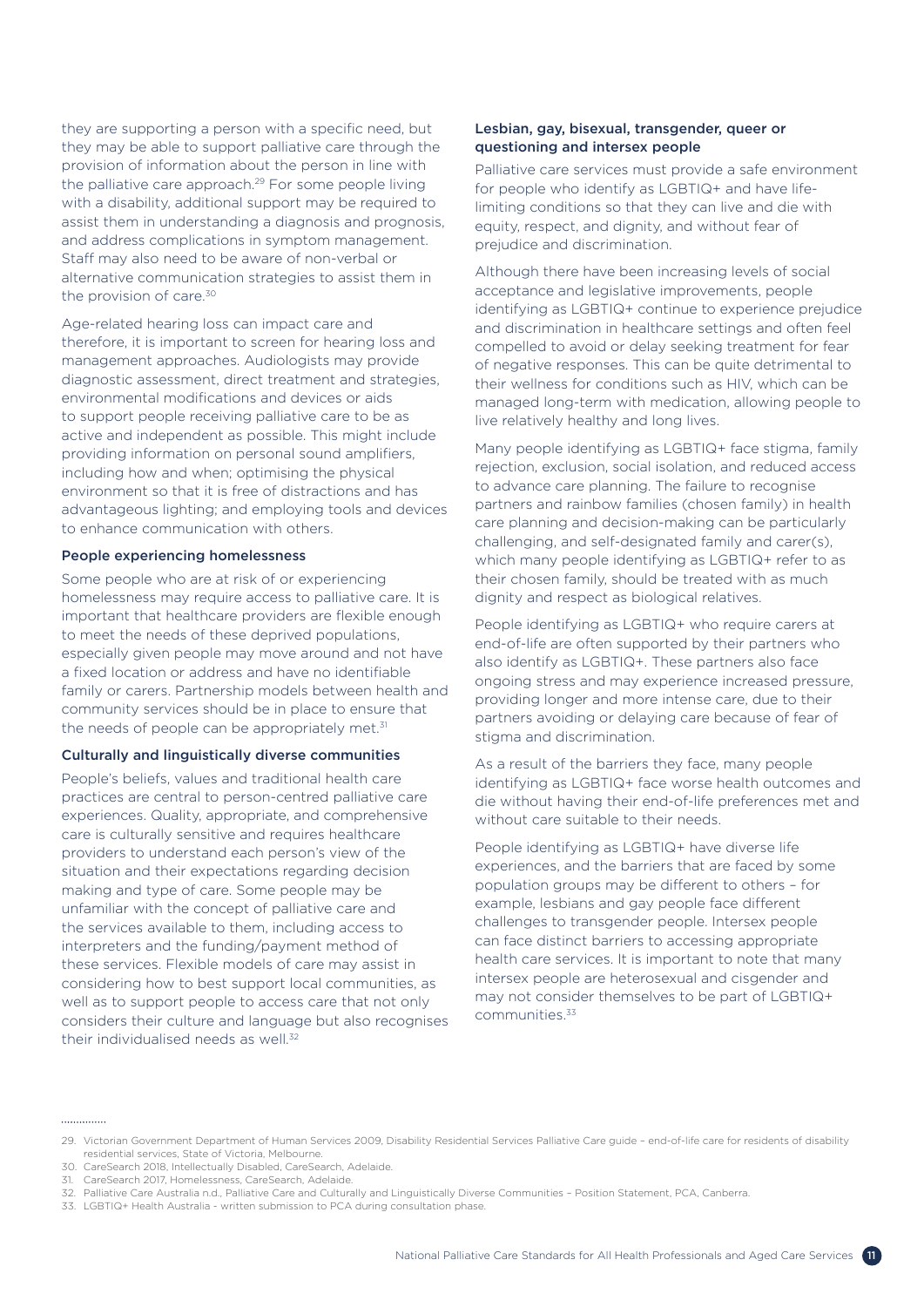### <span id="page-11-0"></span>Precursor

A frequent challenge for effective palliative care is the timely identification of people who have been diagnosed with a life-limiting condition. Understandably, it is seldom easy for healthcare providers to initiate a conversation about palliative care, as this may be unexpected and confronting for many people. Nonetheless, sensitive, and compassionate conversations with trusted and knowledgeable healthcare providers enables people, their families, carers and substitute decision-maker(s) to be informed at an early stage about palliative care planning and the person to be supported to live as well as they can. A series of conversations may be needed to elicit the goals, values, and preferences of the person now and for the future and reach shared decisions about the appropriate plan for their care.<sup>34</sup> This is essential to informed decision-making.<sup>35</sup> Such conversations should be ongoing, as the person's needs change, and as their care plan needs to be continually revisited.

Informed decision-making about palliative care planning also involves healthcare providers identifying people systematically and on a timely basis.<sup>36</sup> Examples of tools that may be used `to identify people who are likely to be approaching the end of their life include the Gold Standards Framework,<sup>37</sup> the Amber Care Bundle<sup>38</sup> or the Supportive and Palliative Care Indicators Tool (SPICT).<sup>39</sup>

The focus of these Standards is the provision of quality palliative care across a range of settings. A patient's decision to access voluntary assisted dying does not change their right nor their access to high quality palliative care.<sup>40</sup>

#### .............

- 34. Australian Commission on Safety and Quality in Health Care. National Consensus Statement: essential elements for safe and high-quality end-of-life care. Sydney: ACSQHC, 2015, p. 10.
- 35. NICE Guideline 142, 2019, End-of-life care for adults: service delivery.
- 36. NICE Guideline 142, 2019, End-of-life care for adults: service delivery.
- 37. Thomas.K et al, Prognostic Indicator Guidance (PIG) 4th Edition Oct 2011, The Gold Standards Framework Centre In End of Life Care CIC, UK
- 38. Carey I, Shouls S, Bristowe K, et al. Improving care for patients whose recovery is uncertain. The AMBER care bundle: design, implementation, and clinical outcomes. BMJ Support Palliat Care 2015; 5(1): 12–18.
- 39. SPICT 2019, The University of Edinburgh.
- 40. Palliative Care Australia, September 2019, Palliative Care and Voluntary Assisted Dying, Position Statement.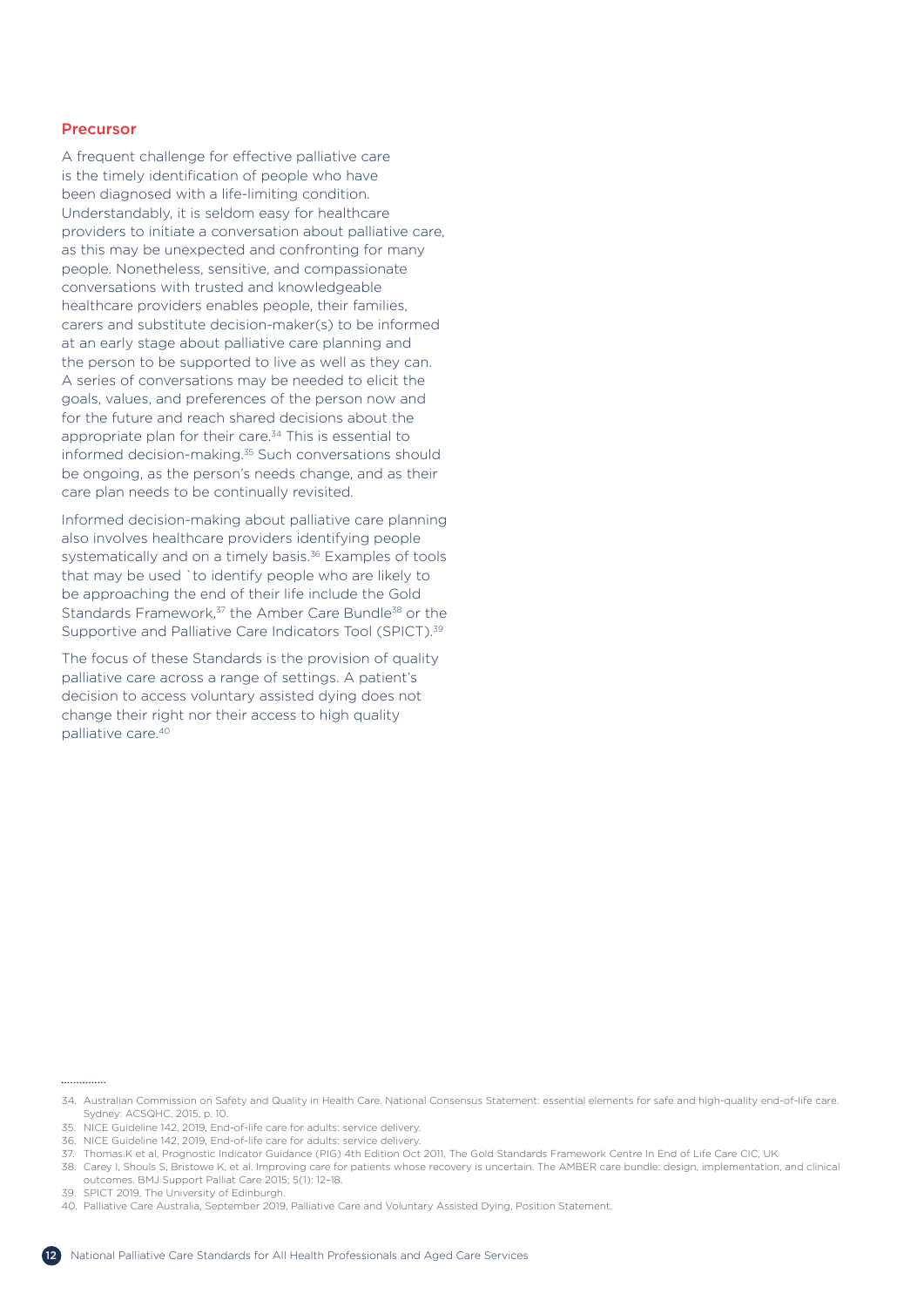## <span id="page-12-0"></span>The standards – an overview

### STANDARD 1

### Comprehensive assessment of needs

Initial and ongoing assessment comprehensively incorporates the person's physical, psychological, cultural, social, and spiritual experiences and needs.

1.1 The initial and ongoing assessments are carried out by a qualified healthcare provider in partnership with the members of the care team, wherever feasible. The person may be supported by their family, carer or substitute decision-maker(s), and any other services which may assist with supported decision-making.

- 1.2 Initial and ongoing assessments are coordinated to reduce the burden of duplication on the person, family, and carers and substitute decision-maker(s).
- 1.3 Assessments are documented in the person's clinical record and communicated to all members of the care team, including the person and their family and carers and any substitute decision-maker(s).
- 1.4 Processes are in place for healthcare providers to identify people who have been diagnosed with a life limiting condition to enable proactive and timely palliative care and advance care planning for their future.
- 1.5 Processes include clinical assessment tools. informed by the best available evidence, where these are available.
- 1.6 People managing and delivering generalist palliative care should develop processes to ensure a person's needs are reassessed on a regular basis.

### STANDARD 2

### Developing the comprehensive care plan

The person, their family and carers and substitute decision-maker(s) work in partnership with multidisciplinary teams to communicate, plan, set goals of care and support informed decisions about the comprehensive care plan

2.1 Care planning is informed through an assessment process.

2.2 The person, their family and carers and substitute decision-maker(s) are provided with evidencebased information appropriate to meet their

needs and to support informed participation in care planning and decision-making, including advance care planning. There should be ongoing review and anticipation of the information needs and preferences as circumstances change. It is important to meet a careful balance between the needs of a child or young person with a life limiting condition and their parents and carers.

- 2.3 Initial and ongoing discussions informing the comprehensive care plan are documented and readily available to guide care delivery. Whenever possible, healthcare providers should ensure that the person, their key family members, substitute decision-maker(s) and carers are present during discussions, ensuring consistent messages are given about treatment options, their likelihood of success, risks, and prognosis.
- 2.4 There is appropriate use of interpreters to support those from culturally and linguistically diverse backgrounds to communicate, plan and set goals of care.
- 2.5 There is appropriate use of assistive devices for hearing, sight, and cognitively impaired individuals to ensure communication is optimised i.e., hearing aids/sign language/speech boards etc.
- **2.6** The expectations, values and preferences of the person, their family and carers and substitute decision-maker(s) for the type and place of care are discussed, negotiated, and documented in the comprehensive care plan.
- 2.7 Processes are in place to enable healthcare providers to identify the person's substitute decision-maker (whether legally appointed by the person, appointed by tribunal, or assigned to a person by a statutory hierarchy) upon entry to the health service, and processes are in place to ensure a person can formally appoint a substitute decision-maker if they desire.
- 2.8 The comprehensive care plan and any limitations of medical treatment should be revisited with the person, family, carers and substitute decisionmaker, when significant changes in the person's condition or circumstances occur, for example when the person is admitted to hospital, or they are in transition to the terminal phase. The person's holistic needs should be considered and the person, family, carers and substitute decision-maker, should be empowered to request further discussion and a review of the plan at any time.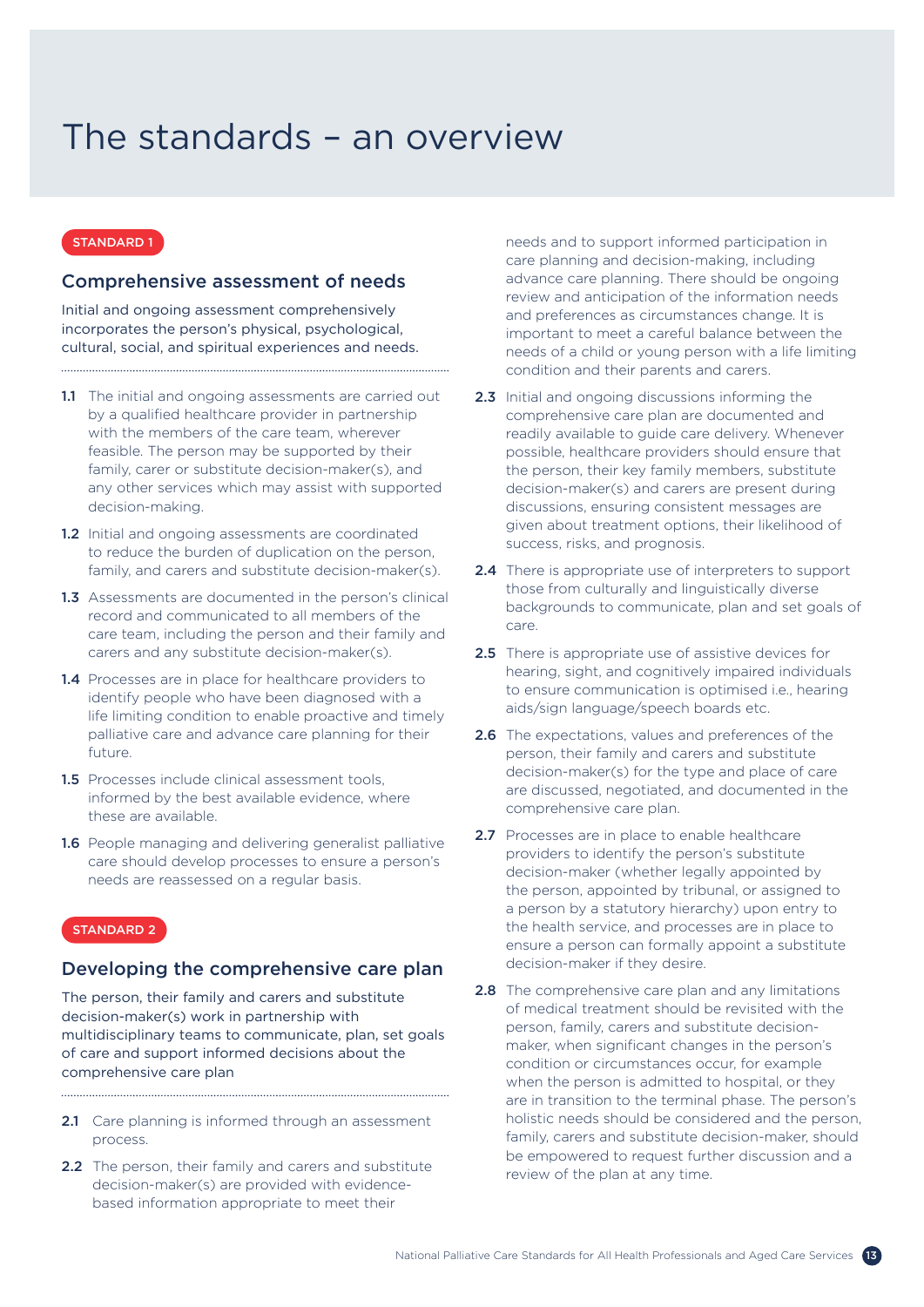- 2.9 Processes are in place to enable person and familycentred palliative care planning.
- 2.10 Processes are in place to prepare, review and/or update advance care directives, according to the current values and preferences of the person.
- 2.11 Processes are in place for receiving, storing, accessing, and sharing existing advance care planning documents.
- 2.12 Processes are in place to assess individual values. preferences and needs of all people inclusive of aspects of identity such as culture, gender, sexuality and bodily diversity, other vulnerable populations.
- 2.13 There is appropriate use of e-technology or e-platforms for assessment and to support decision making. These may also contribute to staff competency in these modalities.

### Caring for carers

The needs and preferences of the person's family and carers and substitute decision-maker(s) are assessed, and directly inform provision of appropriate support and guidance about their role.

- **3.1** At least one carer is nominated by the person and the carer's specific needs, including their need for information, are assessed and documented. Consideration should be given to factors such as a carer's age, ability, culture, social situation, sexual orientation, body diversity and gender identity, concerns about employment and any other factors that may be relevant.
- **3.2** The healthcare providers work with the family and carers and substitute decision-maker(s) to understand their needs and desired level of involvement in care. The potential benefits and risks around assisting with care are discussed with the person, their family and carers and substitute decision-maker(s) and there is ongoing assessment of their willingness and ability to participate in the provision of care.
- **3.3** The family, carers and substitute decision-maker(s) are provided with up-to-date information and resources that are adapted to meet their needs and that inform their participation in care planning and delivery.
- **3.4** Depending on the location of care and the person's needs and preferences, the family and carers and substitute decision-maker(s) are educated about how to safely assist with care, management of medications, managing risk, manual handling, and activities of daily living.
- **3.5** There are processes in place to ensure that the person's nominated family and carers and substitute decision-maker(s) are supported to participate in the provision of health care in accordance with the preferences of the person, their family and carers and substitute decision-maker(s). It is important to recognise however, that some family situations may be complex and involve a fractured relationship between the person and parents or siblings.
- **3.6** Family and carers and substitute decision-maker(s) should be supported to spend time with a dying person in accordance with their preferences, including in the period immediately after death. The family and carers and substitute decision-maker(s) are provided with information about the signs and symptoms of approaching death and the steps to take following death, in a way that is appropriate for their age, culture, religion and social situation.
- **3.7** There are processes in place to provide a safe working environment for family, carers, substitute decision-maker(s) and healthcare providers. Stress and impacts of changed behaviours, in for example dementia, is not only a consideration for the dying but for those around them.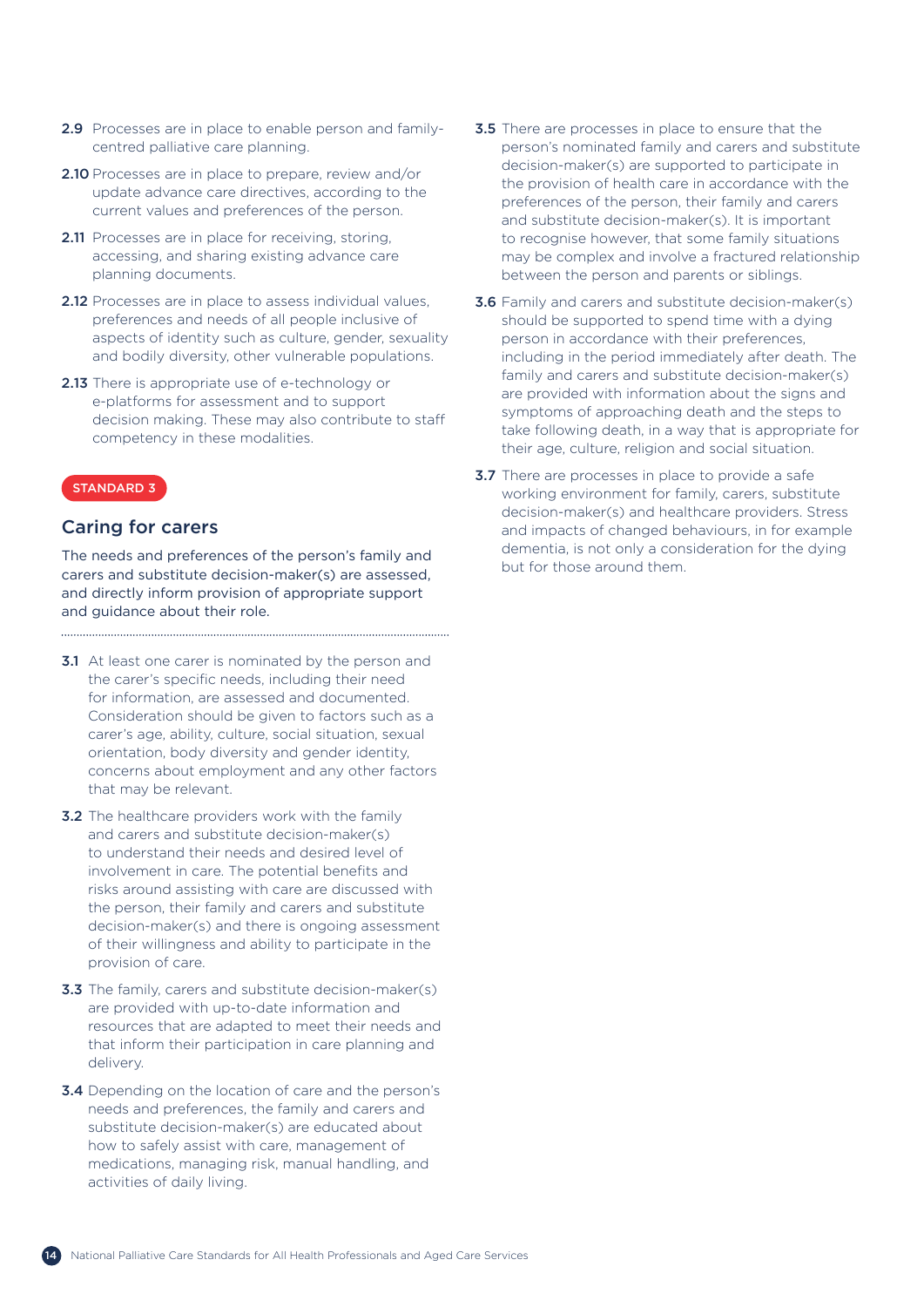### Providing care

The provision of care is based on the assessed needs of the person, informed by evidence, and is consistent with the values, goals and preferences of the person as documented in their care plan.

- 4.1 The healthcare providers with overall responsibility for leading and coordinating a person's care must be clearly identified and documented in the person's comprehensive care plan. The leading healthcare provider may delegate this coordination role to someone else in the care team.
- 4.2 Care is responsive and delivered promptly, in accordance with changing needs of the person, their family and carers and any substitute decisionmaker(s), their documented comprehensive care plan and their goals, values and preferences.
- 4.3 Where care cannot be delivered in accordance with the goals, values, and preferences of the person, this is discussed with the person, substitute decisionmaker, their family, and carers, and an agreed alternative plan is documented and communicated.
- 4.4 Evidence-based policies for reviewing treatment within all specialties and reducing unnecessary prescribing, with deprescribing when appropriate, are developed to meet the changing needs of people approaching the end of their life and to reduce the burden of unhelpful treatments.
- 4.5 There are protocols and procedures in place for the escalation of care including referral to specialist palliative care where required, based on assessed needs and the availability of a specialist palliative care team.
- 4.6 The healthcare providers aim to actively pre-empt distress to the best of their ability.
- 4.7 Anticipatory planning should be undertaken by the lead healthcare provider so that people approaching the end of their life, their family and carers and substitute decision-maker(s) have access to:
	- » Appropriate care available 24 hours a day, 7 days a week, allowing access to the person's records and advance care directive, and to informed decisions about changes to care, and to certify death;
	- » An out-of-hours palliative care advice line;
	- » Community support and respite care;
	- » Predictable medications for symptom management; and
	- » Grief support.

### STANDARD 5

### Transitions within and between services

Care is integrated across the person's experience to ensure seamless transitions within and between services.

**5.1** Healthcare providers provide clear communication so that people are aware of why they are being transferred, where they are being transferred to and how the transfer may be avoided if, for example, additional supports could be put in place.

- **5.2** Healthcare providers take steps so that transfers are minimised to maximise the opportunity for people to stay in their preferred place, so that they can age and die in place.
- **5.3** There are policies and procedures in place that support and promote continuity of care across settings throughout the course of the person's condition. This is reinforced through the comprehensive care plans.
- **5.4** Policies for prioritising and responding to referrals for people with a life-limiting condition in a timely manner are documented and audited regularly to identify improvement opportunities.
- **5.5** The healthcare providers have effective communication processes to support integrated care, to enable information to be reviewed, updated, and shared efficiently within and between teams of generalist or specialist palliative care providers, across different services and organisations
- **5.6** Notification of death of the person within and between services is important as it helps to prevent anyone inadvertently recalling a patient for a consult after they have already died, which can be very distressing for the family as well as staff.
- **5.7** Processes should be in place to adequately assess unmet need and where this cannot be managed by the healthcare providers, a referral to specialist palliative care occurs. This may include off-site access via videoconferencing or teleconferencing.
- **5.8** Referrals are made to appropriate specialists or services that can meet the identified physical, social, cultural, and spiritual needs of the person, their family and carers and substitute decision-maker(s).
- **5.9** When a person is to be discharged from a specialist palliative care service, communitybased healthcare providers collaborate to ensure continuity of care and minimise risk, to enable swift access to community-based health, pharmacy, and community support services.
- **5.10** Healthcare providers support people to reengage with specialist palliative care in accordance with their needs and preferences.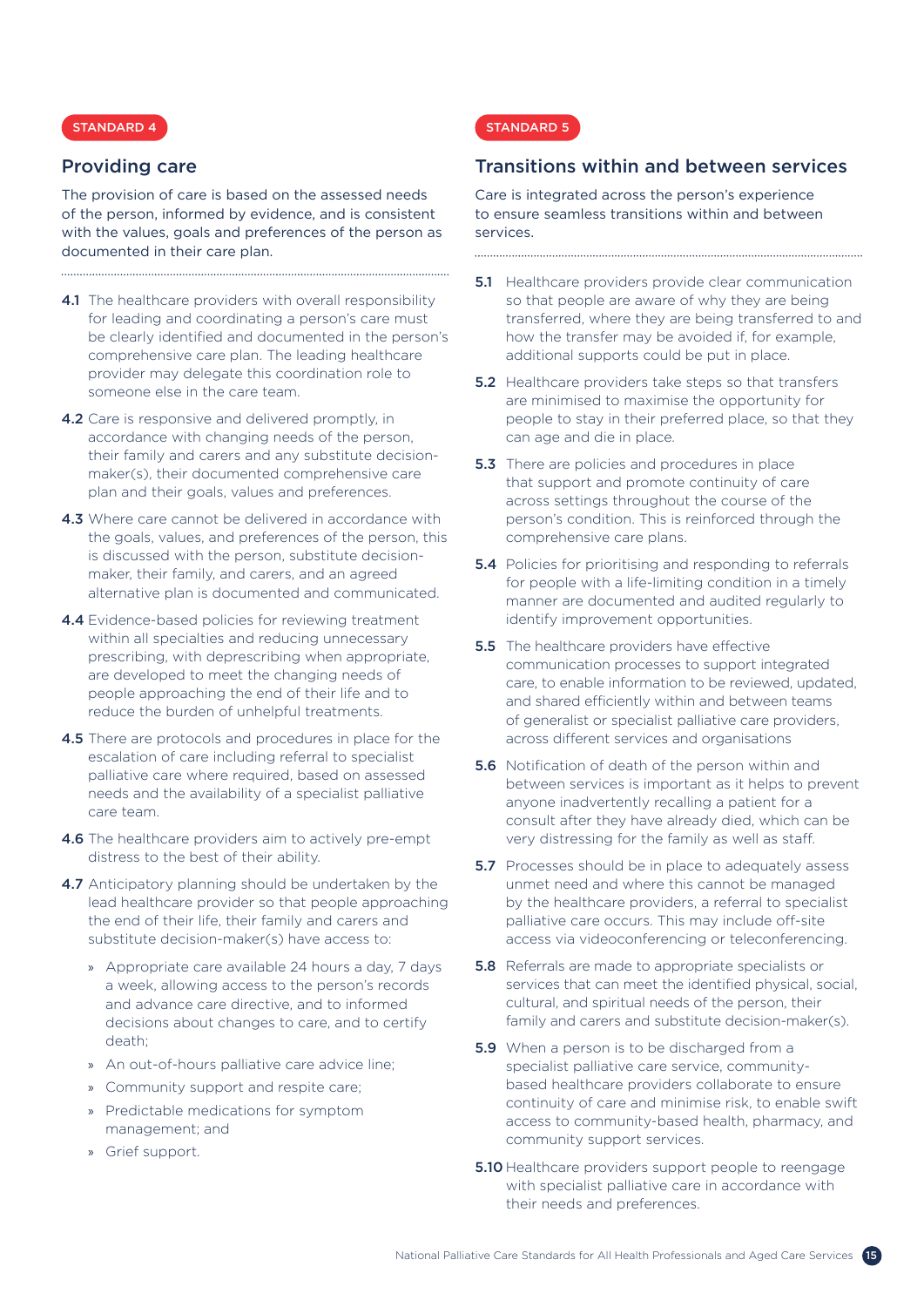### Grief support

Families and carers have access to grief support services and are provided with information about loss and grief.

- **6.1** Culturally appropriate information and resources about loss and grief support is routinely provided to families, carers, and substitute decisionmaker(s) before and after the death. These should be available in multiple languages for CALD populations.
- **6.2** Organisations provide access to education about loss and grief to staff, volunteers, and other community providers working in generalist palliative care.
- **6.3** Healthcare providers use validated tools to assess for signs and symptoms of persistent and intense distress in grieving or bereaved persons.
- 6.4 Healthcare providers develop strategies and referral pathways, in partnership with other providers in the community, to assist families, carers and substitute decision-maker(s) in feeling more prepared for the death, and to accommodate grief into their lives.
- 6.5 Referral to grief counsellors, specialist mental health and/or counselling professionals are made when clinically indicated.

### STANDARD 7

### Service culture

The service has a philosophy, strategy, values, culture, structure, and environment that supports the delivery of person and family-centred palliative care.

- 7.1 The values and culture of an organisation providing generalist palliative care explicitly support the provision of person and family-centred palliative care to the person's family and carers and any substitute decision-maker(s).
- **7.2** There is evidence of person and family-centred care principles within clinical practice guidelines, policies, and procedures.
- 7.3 The care setting provides an appropriate environment to support people receiving palliative care, their family, carers, and substitute decisionmaker(s).
- 7.4 Healthcare providers understand the community they serve and use this information to both provide optimal palliative care services and influence wider health, aged care, and community support systems to optimally meet the needs of that community.
- **7.5** Organisations support the mental health and wellbeing of their staff working in generalist palliative care.

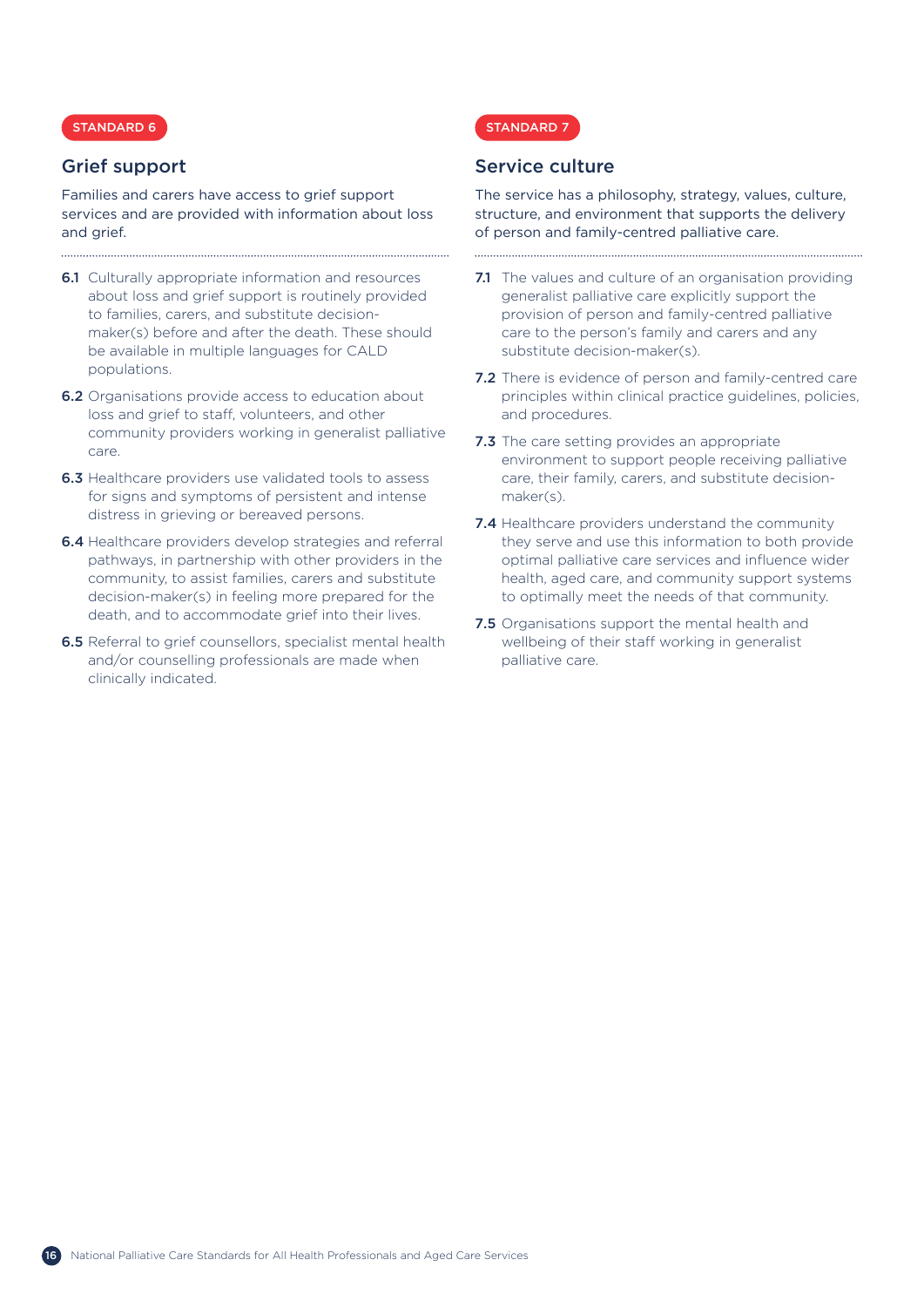### Quality improvement

Services are engaged in quality improvement and research, based on best practice and evidence, to improve service provision and development.

8.1 Palliative care is explicitly addressed as part of an organisation's quality improvement framework(s). The palliative care quality improvement framework is implemented to enable review of clinical performance, outcomes, and experience of care provision, and to identify, implement and evaluate improvement activities.

- 8.2 Data about the effectiveness of palliative care provision is collected, reviewed, and reported locally.
- 8.3 An organisation providing generalist palliative care is accredited to ensure achievement of governance and safety requirements.
- 8.4 The organisation includes palliative care within the ambit of its research focus and supports opportunities for staff to lead or participate in palliative care research. Consultation and collaboration with academics will ensure the research is conducted in an ethical manner.
- 8.5 Healthcare providers establish links with specialist palliative care services and other specialists to provide integrated care and to improve the quality of that care.
- 8.6 The person, their family, carers and substitute decision-maker(s), and health professionals are invited to co-design the evaluation of the service via formal and informal feedback mechanisms. Access to language services should be available where necessary to encourage feedback from CALD populations.

### STANDARD 9

### Staff qualifications and training

Staff and volunteers are appropriately qualified, are engaged in continuing professional development and are supported in their roles.

- 9.1 Healthcare providers have the skills to meet the physical, psychological, social, cultural, and spiritual needs of the person, their family and carers and substitute decision-maker(s). Healthcare providers working as part of a team to deliver generalist palliative care should receive education about their roles and responsibilities in relation to local processes and processes for recognising and enabling optimal palliative care.
- 9.2 Staff and volunteers should receive training that includes providing culturally safe palliative care for paediatrics, Aboriginal and Torres Strait Islander people, culturally and linguistically diverse communities, LGBTQI+ people and anyone else deemed vulnerable.
- 9.3 Staff and volunteers receive appropriate supervision and support in accordance with an established professional development framework.
- 9.4 Education for health care professionals should include how to recognise and resolve feelings of moral distress and burnout in themselves and their colleagues, as well as information about how to seek help, if required.
- 9.5 Staff should receive training in the law relating to palliative care and end-of-life care.
- 9.6 Generalist volunteer programs are recognised, supported, and managed in accordance with the relevant volunteer standards.
- 9.7 Experienced team members are responsible for providing supervision, leadership, support, mentorship and teaching to develop the skills and capacity of all team members in relation to palliative care and end-of-life care.
- 9.8 A formal assessment of palliative care education and training is undertaken for all members of the health service to identify professional development requirements.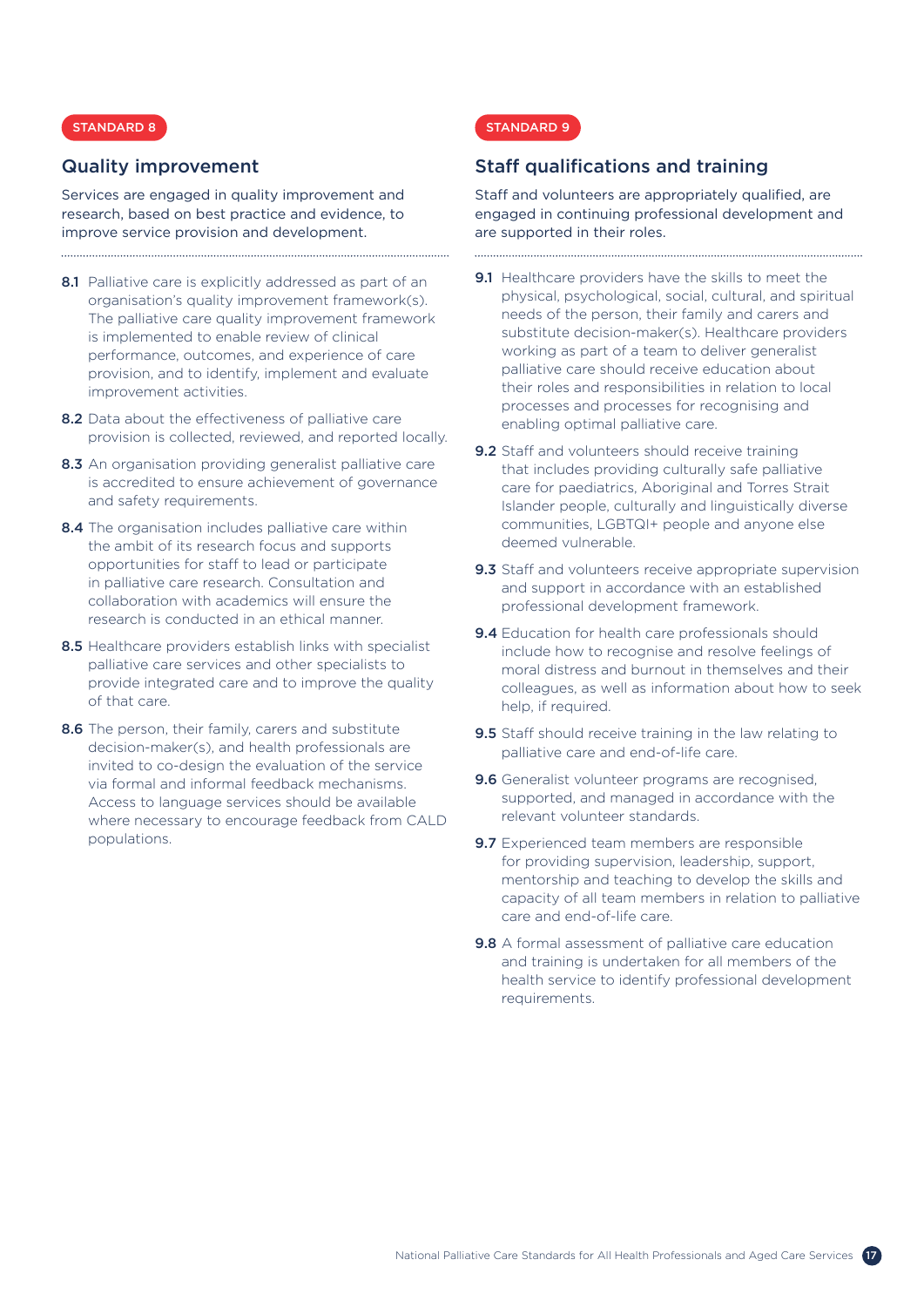

# <span id="page-17-0"></span>**11 STANDARD 1**<br> **11 STANDARD 1**<br> **11 STAND ARTLE STAND ARTLE STAND ARTLE STAND ARTLE STAND ARTLE SOCION SURVEY STAND AND ARTLA SOCIOL, and spiritual experiences and needs.<br>
11 Ultural, social, and spiritual experiences an** Comprehensive assessment of needs

Initial and ongoing assessment comprehensively incorporates the person's physical, psychological, cultural, social, and spiritual experiences and needs.

### Intent of Standard 1

Timely assessment of care needs during a person's disease trajectory enables the right support to be provided to the person and their carers when it is needed. The person, their family\* and carers and any substitute decision-maker(s), should be actively involved in the early initial and ongoing person and family-centred assessments which focus on their physical, psychological, cultural, social, and spiritual needs.

An individual person's health can fluctuate unpredictably, with periods of deterioration, stabilisation and sometimes improvement. In addition to changes in their physical condition, a person's psychological, social, spiritual, financial, and other support needs will vary over time. This reinforces the need for regular reviews of care or other forms of support.<sup>41</sup> Repeating holistic needs assessments and reviews of advance care directives helps to ensure that people continue to receive culturally appropriate care and support at the right time.<sup>42</sup>

It is important that everyone recognise there may be differing views about life limiting conditions, their implications, and consequent approaches to comprehensive care. In some culturally and linguistically diverse (CALD) communities, the meaning of shared decision-making does not necessarily align with other interpretations. Some cultures delegate responsibility for decision making to others or support a belief that it is inappropriate to share a diagnosis of a life-limiting condition with the affected person. Awareness of a person's cultural beliefs should be identified as early as possible so that strategies can be put in place for obtaining input into discussions about palliative care.<sup>43</sup>

When providing person and community and familycentred care to Aboriginal and Torres Strait Islander people, it is important to ask who should be involved in discussions and decisions regarding the person's care as there may be kinship responsibilities, or other people considered family who should be involved.44 Involving Aboriginal or Torres Strait Islander Health Workers or Liaison Officers in these conversations may be helpful. It is important that these conversations are selfdetermined, build trust and connectedness, and reflect culturally responsive care.

LGBTIQ+ people often have a broader definition of family and often opt to be supported by those they consider to be their chosen family. This may have come about due to rejection from their family of origin because of their LGBTIQ+ status. Some people may request the presence of religious leaders (priests, imams, etc.,) for support.

Shared decision-making is a critical part of making sure that people approaching the end of their lives are partners in their own care, consistent with their cultural expectations.

Healthcare providers should use their clinical skills and experience, and their knowledge of the person's values, culture, and preferences to make recommendations that inform the collaborative decision-making process.<sup>45</sup> However, information about a person may not always be disclosed to healthcare providers, for example where a person receiving palliative care may not be open about their LGBTIQ+ status with all the people involved in their care.

<sup>. . . . . . . . . . . . . .</sup> 

<sup>41.</sup> NICE Guideline 142, 2019, End-of-life care for adults: service delivery.

<sup>42.</sup> NICE Guideline 142, 2019, End-of-life care for adults: service delivery.

<sup>43.</sup> Australian Commission on Safety and Quality in Health Care. National Consensus Statement: essential elements for safe and high-quality end-of-life care. Sydney, ACSQHC,2015.p. 11.

<sup>44.</sup> Program of Experience in the Palliative Approach (2020). Cultural considerations: providing end-of-life care for Aboriginal peoples and Torres Strait Islander peoples (pp. 34). Canberra: Program of Experience in the Palliative Approach.

<sup>45.</sup> Australian Commission on Safety and Quality in Health Care. National Consensus Statement: essential elements for safe and high-quality end-of-life care. Sydney, ACSQHC, 2015.

The term *family* includes people identified by the person as family. This may include people who are biologically related, however it may not. People who joined the family through marriage or other relationships, such as kinship, as well as the chosen family, street family for those experiencing homelessness, and friends (including pets) may be identified by the person as family. A person may also choose to not to have their family or carers involved in their care or a person may not have any family or carers.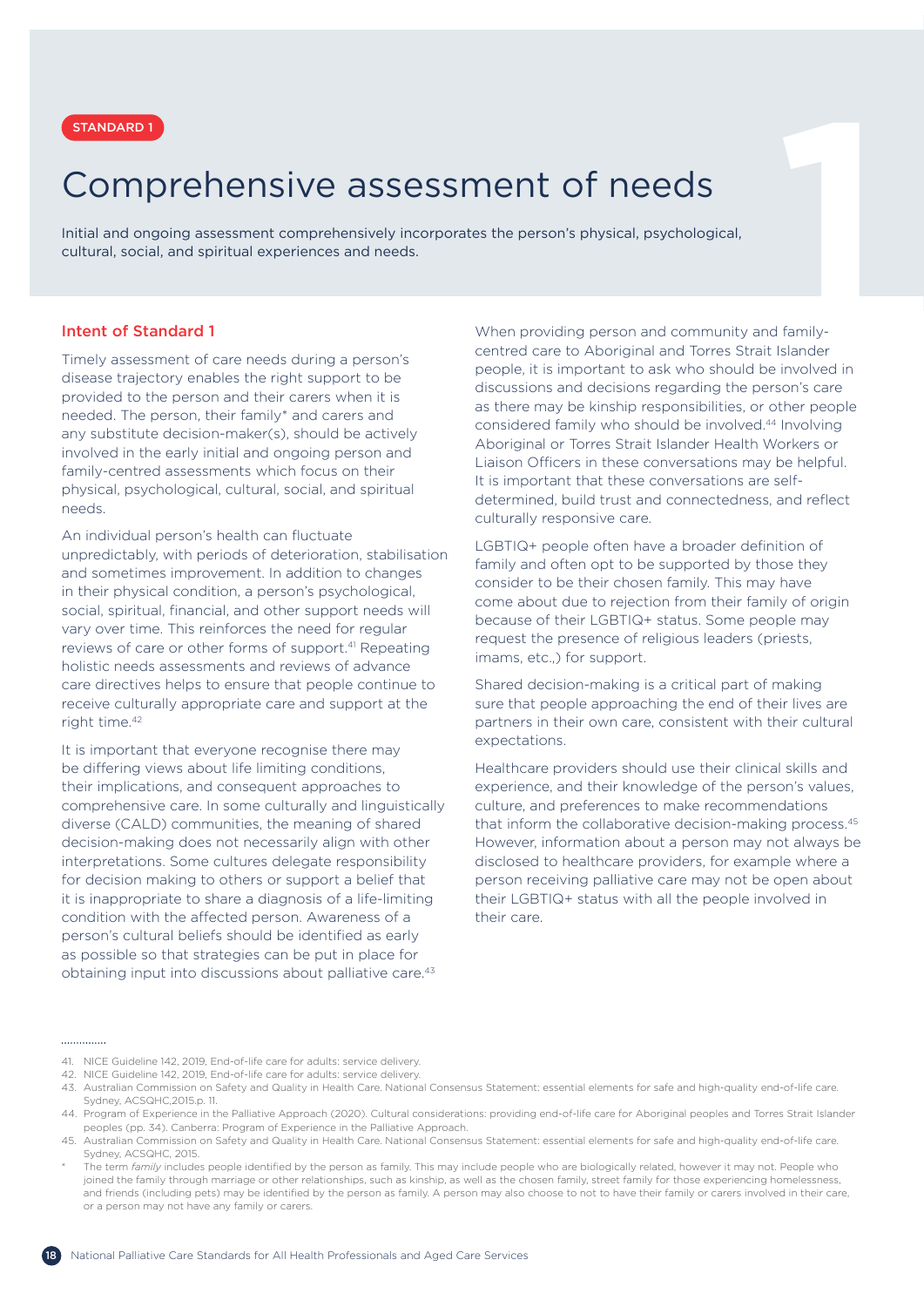

Support should be provided to people to enable them to actively participate in decision-making by having in place:

- » Processes to establish the amount and type of information they would prefer;
- » Information that meets their communication needs and preferences and for how it is given – whether verbally or paper-based, by text, email, or other assistive technologies; and
- » Arrangements to review and anticipate their information needs and preferences as circumstances change.46

Maximising the input and voice of people with life limiting conditions, and, where appropriate, their family members/carers and substitute decision-maker(s), is an obligation for all healthcare providers. However, those with cognitive or intellectual impairment, those who are young, or those with severe mental illness may not be able to participate fully in decision-making, and their capacity to participate in decisionmaking may fluctuate. Supported decision-making may be necessary for such people.

Supported decision-making means that healthcare providers assess the person's decisionmaking capacity and maximise opportunities for participation by people with impaired capacity, potentially with help from other professionals such as language services, social workers, or speech pathologists. Healthcare providers should work with carers and families to support people to be as involved in decision-making as their capacity at the time will allow.<sup>47</sup>

A comprehensive and holistic documented assessment of the person's needs and preferences is established on presentation and in early consultations, with assessment guided by the person. As more than one healthcare provider may be involved, care is taken to ensure that assessment is co-ordinated, and the information gathered is communicated effectively among the multiple healthcare and other professionals involved in the care team and stored in a digital health record/ electronic medication management system appropriate to the care setting.

Reassessment should occur regularly, particularly when care requirements and goals of treatment change. This includes identifying when the person is imminently dying and incorporating assessment of the specific needs associated with this phase. **STANDARD 1**<br>upport should be provided to people to enable them Reassessment should occur regularly, particularly when<br>upport should be provided to people to enable them Reassessment should occur regularly, particularly wh

### To meet this standard, the healthcare provider managing or delivering services is expected to ensure:

- 1.1 The initial and ongoing assessments are carried out by a qualified healthcare provider in partnership with the members of the care team, wherever feasible. The person may be supported by their family, carer or substitute decision-maker(s), and any other services which may assist with supported decision-making.
- 1.2 Initial and ongoing assessments are coordinated to reduce the burden of duplication on the person, family, and carers and substitute decision-maker(s).
- 1.3 Assessments are documented in the person's clinical record and communicated to all members of the care team including the person and their family and carers and any substitute decision-maker(s).
- 1.4 Processes are in place for healthcare providers to identify people who have been diagnosed with a life limiting condition to enable proactive and timely palliative care and advance care planning for their future.
- **1.5** Processes include clinical assessment tools. informed by the best available evidence, where these are available.
- 1.6 People managing and delivering generalist palliative care should develop processes to ensure a person's needs are reassessed on a regular basis.

<sup>46.</sup> NICE Guideline 142, 2019, End-of-life care for adults: service delivery.

<sup>47.</sup> Australian Commission on Safety and Quality in Health Care. National Consensus Statement: essential elements for safe and high-quality end-of-life care. Sydney, ACSQHC, 2015 p.11.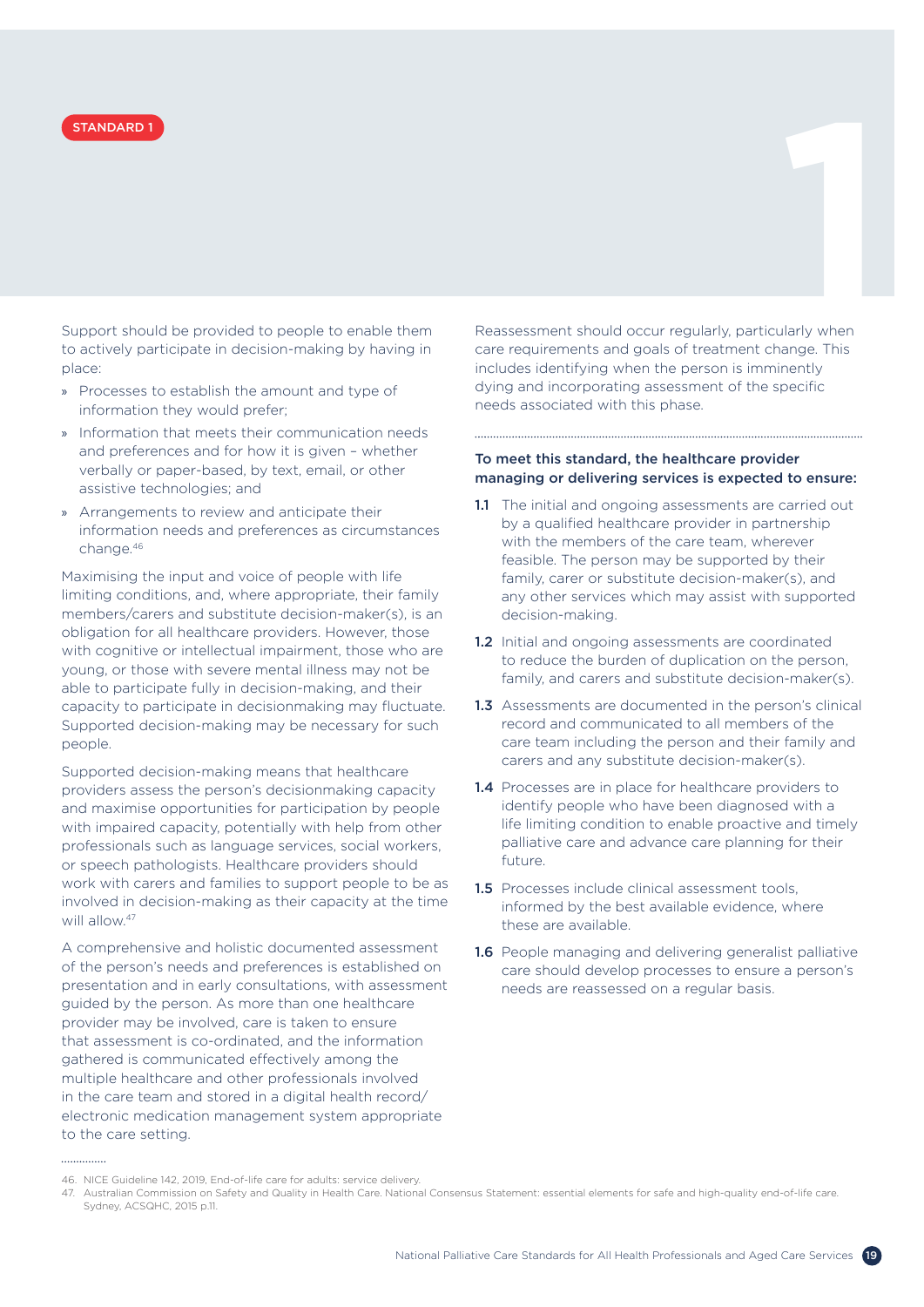# Developing the comprehensive care plan

<span id="page-19-0"></span>**2** STANDARD 2 The person, their family and carers and substitute decision-maker(s) work in partnership with multidisciplinary teams to communicate, plan, set goals of care and support informed decisions about the comprehensive care plan.

### Intent of Standard 2

The person should have an active role in their palliative care planning. Family\* members and carers, where this is consistent with a person's wishes, should also have opportunities for involvement in care planning. Where the person is not able to participate in care planning or decision-making due to young age, cognitive impairment, or incapacity, it is important that a substitute decision-maker or legal guardian is identified in accordance with the person's goals and preferences and relevant legislation.

Comprehensive assessment provides the foundation for care planning. Each re-assessment should inform a re-evaluation of the comprehensive care plan. In addition, the person should be supported to consider and document their future care goals, values, and preferences in an advance care directive and/or Goals of Care document. Access to such a comprehensive care plan needs to be assured and made known to all current and incoming healthcare providers.

People with a life limiting condition should be informed about the process and purpose of advance care planning and asked if they would like to instigate an advance care directive. Any substitute decision-maker, family members and carers, where this is consistent with a person's wishes, should also have opportunities for involvement in care planning. For those with an advance care directive, people should have the opportunity to revise this over time.<sup>48</sup> Where possible, legally binding advance care directives should be promoted.

To enable ready access to the advance care planning document by the care team, people should be advised of the option of uploading their advance care planning information to My Health Record. People managing and delivering services should have processes in place to ensure that people approaching the end of their life each have a copy of their advance care plan or directive available in their place of residence, to avoid unwanted transport to acute hospital services, or with them if admitted to a hospital, residential aged care service or other accommodation setting.49

The person's future care goals and comprehensive care plan are documented in their clinical record and communicated to all involved in care. Healthcare providers should clearly document the content of the discussion and any agreed plan of care in the person's clinical record, or any recorded conversations with accredited interpreters for non-English speaking people. Any unresolved issues that require further follow-up should also be managed and documented, along with a plan for follow-up.<sup>50</sup>

Healthcare providers should offer information to the person approaching the end of their life, their carers, family, and substitute decision-maker(s) about who the team members are (including the lead healthcare provider), the roles of the team members and how their service is accessed.<sup>51</sup>

Care of the dying is urgent care. Timely recognition of a person's transition to the terminal phase of life must be documented and communicated to them, their substitute decision-maker, their families, carers, and other healthcare providers by the team involved in generalist palliative care. The care plan must be specifically revised to meet the unique needs of the person, family and carers and substitute decision-maker(s) during this phase.52 The person's preferred place of care, which is appropriate to their age and development, should be re-confirmed, and explicit consideration given to what is needed to support this to occur. This may include the person's community pharmacist if the person will be going home, and the pharmacist will be managing medication for end-of-life. Other factors of consideration will include the person's will, after-death wishes and support for bereaved family and carers.

<sup>48.</sup> Australian Commission on Safety and Quality in Health Care. National Consensus Statement: essential elements for safe and high-quality end-of-life care. Sydney, ACSQHC,2015.section 3.2.

<sup>49.</sup> NICE Guideline 142, 2019, End-of-life care for adults: service delivery.

<sup>50.</sup> Australian Commission on Safety and Quality in Health Care. National Consensus Statement: essential elements for safe and high-quality end-of-life care. Sydney, ACSQHC, 2015.section 1.12.

<sup>51.</sup> NICE Guideline 142, 2019, End-of-life care for adults: service delivery, 1.10.4.

<sup>52.</sup> Australian Commission on Safety and Quality in Health Care. National Consensus Statement: essential elements for safe and high-quality end-of-life care. Sydney, ACSQHC, 2015. p. 4.

The term *family* includes people identified by the person as family. This may include people who are biologically related, however it may not. People who joined the family through marriage or other relationships, such as kinship, as well as the chosen family, street family for those experiencing homelessness, and friends (including pets) may be identified by the person as family. A person may also choose to not to have their family or carers involved in their care or a person may not have any family or carers.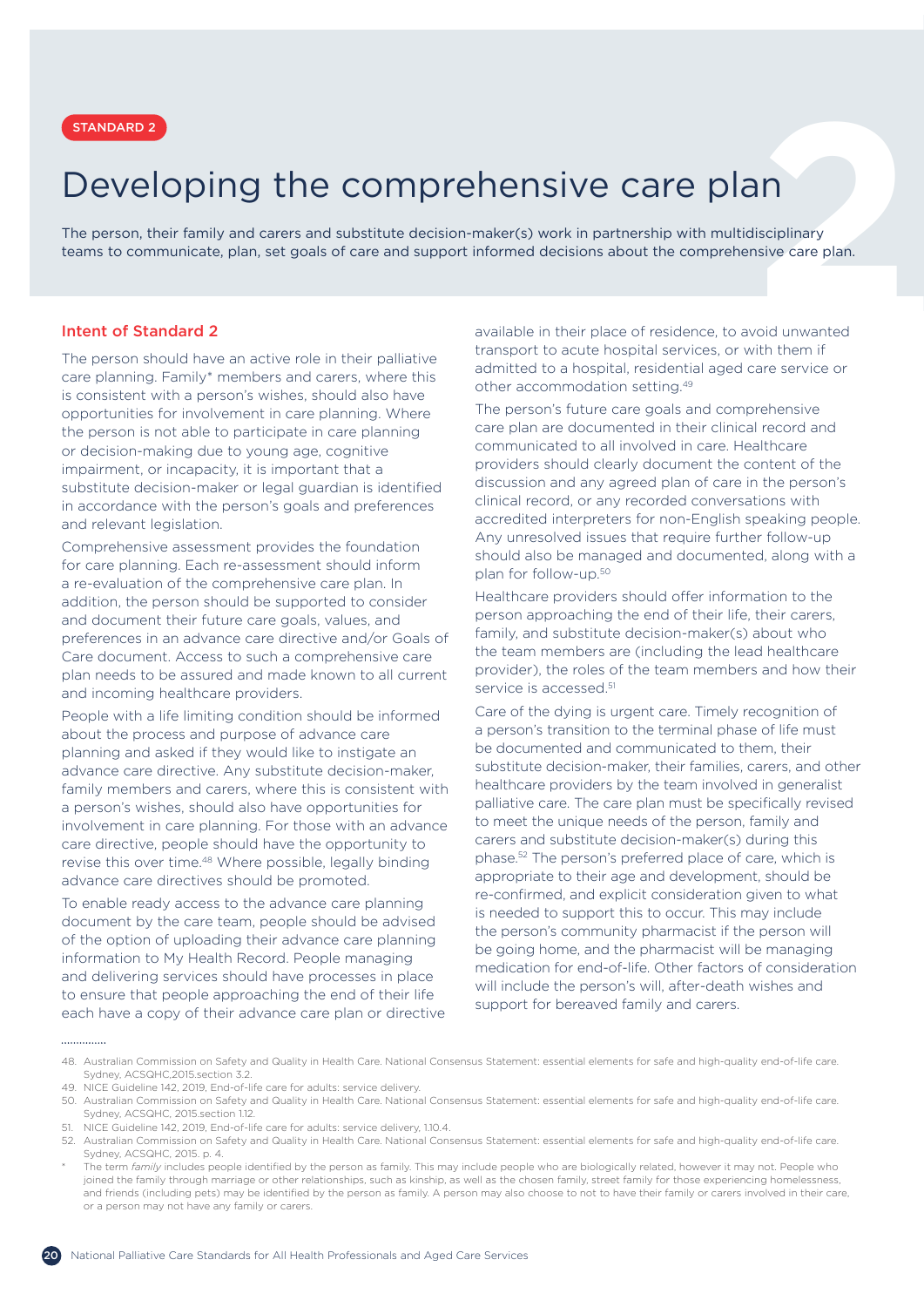Recognising that every person is unique, that their experiences will be different and that the agreed goals of care may change over time is crucial to the delivery of care that is respectful, compassionate and maintains dignity.53 For example for Aboriginal and Torres Strait Islander populations, extra support with social work referral, guardianship and other support may be necessary. Health and aged care providers should seek to understand and respect the individual preferences and needs of the person, their substitute decisionmaker(s), families and carers. **EXAMPARD 2**<br>ecognising that every person is unique, that their aids/sign language/speech boards etc.

### To meet this Standard, the healthcare provider managing or delivering services is expected to ensure:

- 2.1 Care planning is informed through an assessment process.
- 2.2 The person, their family and carers and substitute decision-maker(s) are provided with evidencebased information appropriate to meet their needs and to support informed participation in care planning and decision-making, including advance care planning. There should be ongoing review and anticipation of the information needs and preferences as circumstances change. It is important to meet a careful balance between the needs of a child or young person with a life limiting condition and their parents and carers.
- 2.3 Initial and ongoing discussions informing the comprehensive care plan are documented and readily available to guide care delivery. Whenever possible, healthcare providers should ensure that the person, their key family members, substitute decision-maker(s) and carers are present during discussions, ensuring consistent messages are given about treatment options, their likelihood of success, risks, and prognosis.
- 2.4 There is appropriate use of interpreters to support those from culturally and linguistically diverse backgrounds to communicate, plan and set goals of care.
- 2.5 There is appropriate use of assistive devices for hearing, sight, and cognitively impaired individuals to ensure communication optimised i.e., hearing

aids/sign language/speech boards etc.

- 2.6 The expectations, values and preferences of the person, their family and carers and substitute decision-maker(s) for the type and place of care, are discussed, negotiated, and documented in the comprehensive care plan.
- 2.7 Processes are in place to enable healthcare providers to identify the person's substitute decision-maker (whether legally appointed by the person, appointed by tribunal, or assigned to a person by a statutory hierarchy) upon entry to the health service, and processes are in place to ensure a person can formally appoint a substitute decision-maker if they desire.
- 2.8 The comprehensive care plan and any limitations of medical treatment should be revisited with the person, substitute decision-maker, family, and carers when significant changes in the person's condition or circumstances occur, for example, when the person is admitted to hospital, or they are in transition to the terminal phase. The person's holistic needs should be considered and the person, substitute decision-maker, family and carers should be empowered to request further discussion and a review of the plan at any time.
- 2.9 Processes are in place to enable person and familycentred palliative care planning.
- 2.10 Processes are in place to prepare, review and/or update advance care directives, according to the current values and preferences of the person.
- 2.11 Processes are in place for receiving, storing, accessing, and sharing existing advance care planning documents.
- 2.12 Processes are in place to assess individual values. preferences and needs of all people inclusive of aspects of identity such as culture, gender sexuality and bodily diversity, as well as to other vulnerable populations.
- 2.13 There is appropriate use of e-technology or e-platforms for assessment and to support decision making. These may also contribute to staff competency in these modalities.

<sup>53.</sup> Australian Commission on Safety and Quality in Health Care. National Consensus Statement: essential elements for safe and high-quality end-of-life care. Sydney, ACSQHC, 2015. section 3.1.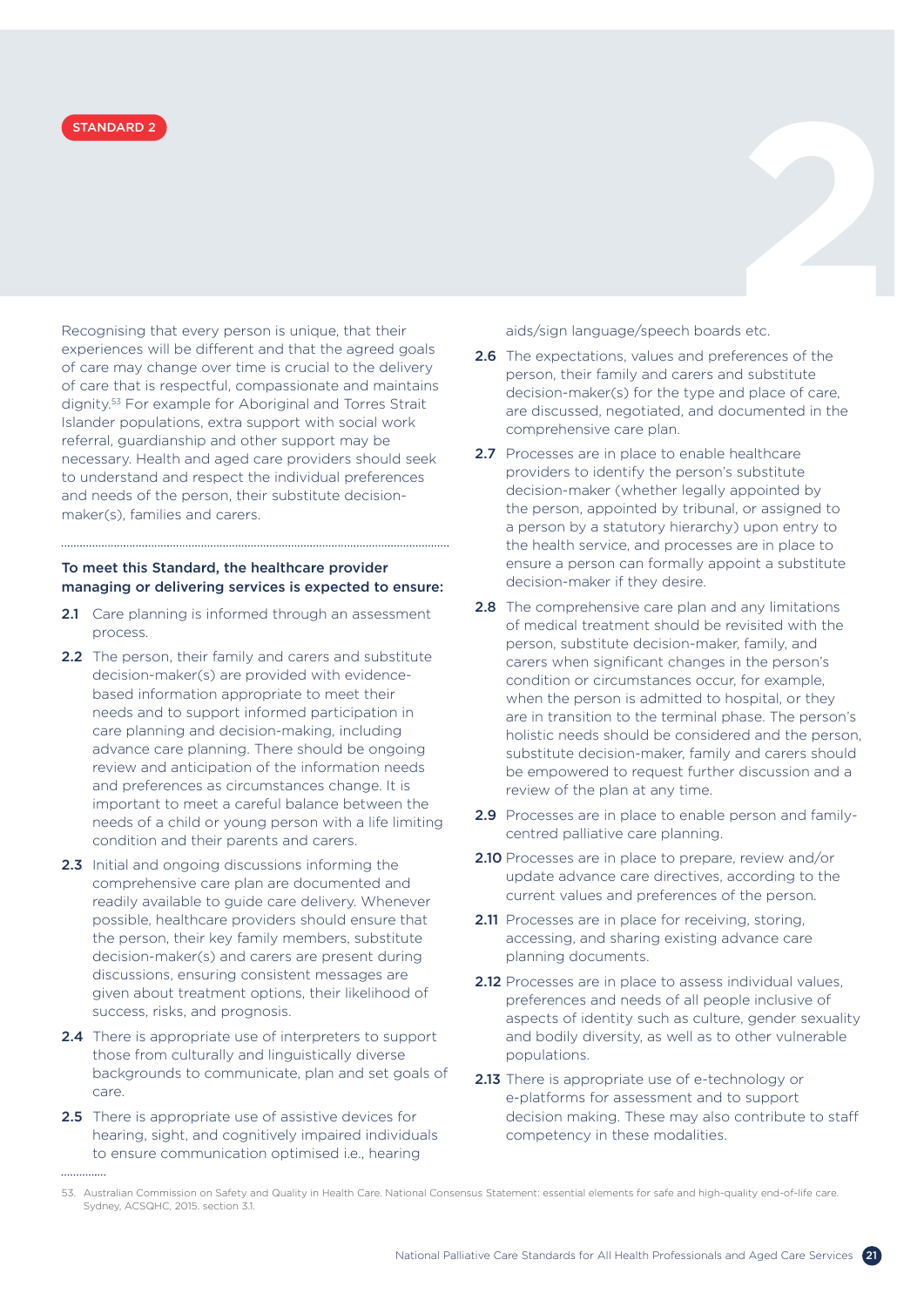

## Caring for carers

<span id="page-21-0"></span>**3** STANDARD 3 The needs and preferences of the person's family and carers and substitute decision-maker(s) are assessed, and directly inform provision of appropriate support and guidance about their role.

### Intent of standard 3

The person's family\* and carers and substitute decision-maker(s) play a vital role in providing physical, emotional, social, and spiritual support and advocating on behalf of the person with a life-limiting condition. They have insights and experience of the person's circumstances and support needs. It is important that services value this role, appreciate its importance, and support the person's family and carers and substitute decision-maker(s) by working with them to understand the level of care that they are willing and able to provide, where this accords with the person's current values and preferences. In some circumstances, the person diagnosed with a life-limiting condition is a carer themselves, such as a parent with young children, and in this case their support needs may include caring for others.

Identifying carers' support needs can contribute to improved carer outcomes, such as maintaining quality of life and reducing carer burden. Understanding the carers' context includes a recognition that the support needs of carers can be different. For example, support needs of a young carer are likely to be different to those of an older carer, and LGBTIQ+ partners may face a higher carer burden.<sup>54</sup> If support for carers cannot always be provided face-to-face, telehealth or phone support are two effective alternative means.

The needs and preferences of the family, carers and any substitute decision-maker(s), including their need for information, should be assessed independently from that of the person and directly inform provision of appropriate support and guidance about their role, to be active partners in the care team and to reduce associated stress.

To enhance their support role, family, carers, and substitute decision-maker(s) should be provided with a clear, documented plan for the management of 24-hour concerns or unexpected events in relation to the care of the person.

It is important to recognise that carers are often but not always family members and that a person may have more than one carer, each one requiring assessment, information, and support. Conversely, some family situations may be complex and involve a fractured relationship between the person and one or both parents or siblings. It may also be that a person does not have any carers, in which case the healthcare providers may need to support the person through a care coordination role, and access additional resources to support the person.

Moreover, a person may want specific family members or friends who are not their identified carers to be involved in and informed about their care. In Aboriginal and Torres Strait Islander contexts (and other culturally and linguistically diverse groups) this can include gender considerations in providing certain types of care and support. In some cases, due to colonisation, family connections are lost or fragmented and referral to healing and support services might need to be considered. Clear identification of these individuals is necessary to enable effective communication and avoid distress caused by inadequate communication.

<sup>54.</sup> NICE Guideline 142, 2019, End-of-life care for adults: service delivery.

The term *family* includes people identified by the person as family. This may include people who are biologically related, however it may not. People who joined the family through marriage or other relationships, such as kinship, as well as the chosen family, street family for those experiencing homelessness, and friends (including pets) may be identified by the person as family. A person may also choose to not to have their family or carers involved in their care or a person may not have any family or carers.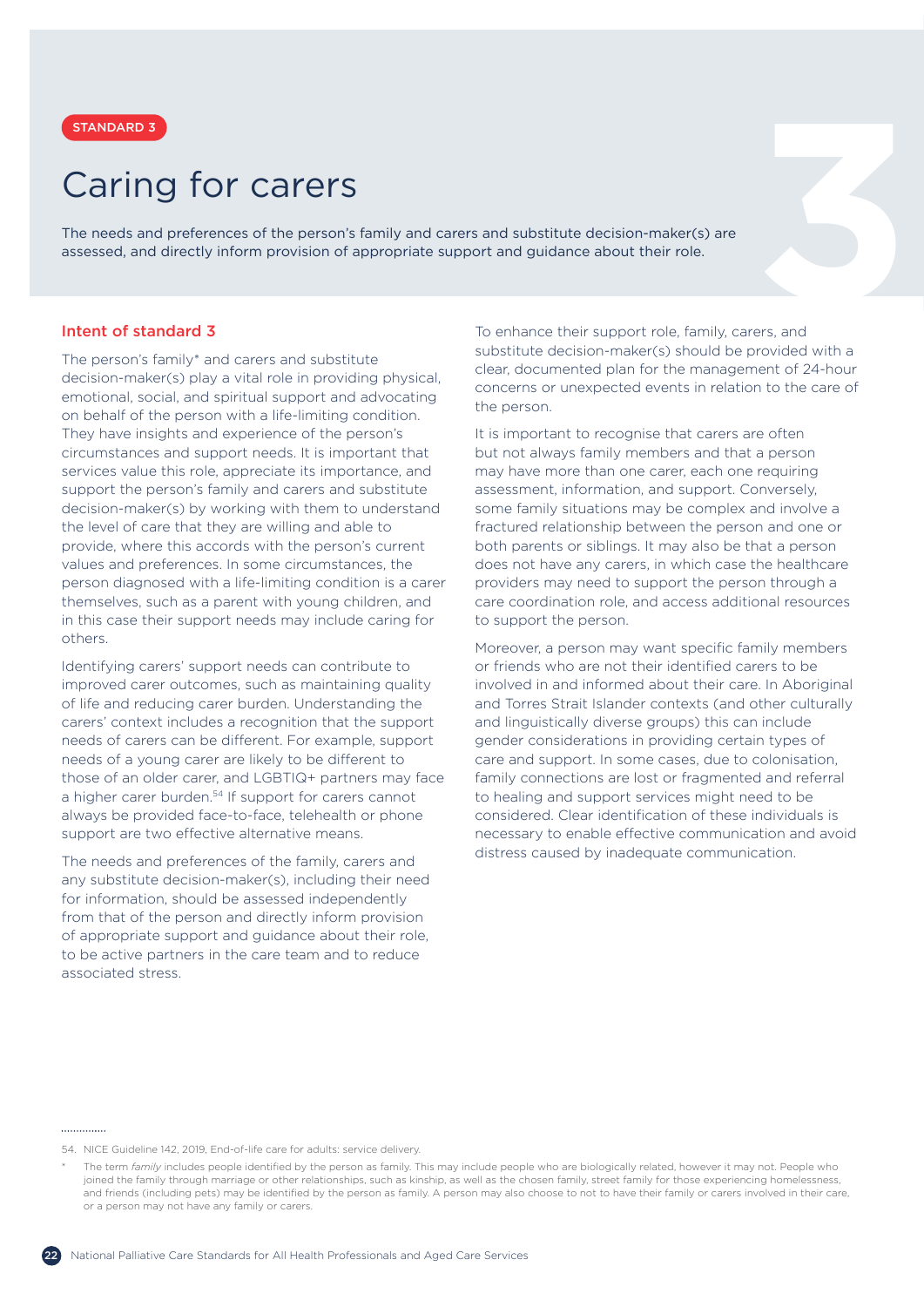

### To meet this Standard, the healthcare provider managing or delivering services is expected to ensure:

- **3.1** At least one carer is nominated by the person and the carer's specific needs, including their need for information, are assessed, and documented. Consideration should be given to factors such as a carers' age, ability, culture, social situation, sexual orientation, bodily diversity and gender identity, concerns about employment and any other factors that may be relevant.
- **3.2** The healthcare providers work with the family and carers and substitute decision-maker(s) to understand their needs and desired level of involvement in care. The potential benefits and risks around assisting with care are discussed with the person, their family and carers and substitute decision-maker(s) and there is ongoing assessment of their willingness and ability to participate in the provision of care.
- **3.3** The family, carers and substitute decision-maker(s) are provided with up-to-date information and resources that are adapted to meet their needs and that inform their participation in care planning and delivery.
- **3.4** Depending on the location of care and the person's needs and preferences, the family and carers and substitute decision-maker(s) are educated about how to safely assist with care, management of medications, managing risk, manual handling, and activities of daily living.
- 3.5 There are processes in place to ensure that the person's nominated family and carers and substitute decision-maker(s) are supported to participate in the provision of health care in accordance with the preferences of the person, their family and carers and substitute decision-maker(s). **STANDARD 3**<br>**3.5** There are processes in place to ensure that the
	- **3.6** Family and carers and substitute decision-maker(s) should be supported to spend time with a dying person in accordance with their preferences, including in the period immediately after death. The family and carers and substitute decision-maker(s) are provided with information about the signs and symptoms of approaching death and the steps to take following death, in a way that is appropriate for their age, culture, religion and social situation.
	- **3.7** There are processes in place to provide a safe working environment for family, carers, substitute decision-maker(s) and healthcare providers. Stress and impacts of changed behaviours, in for example dementia, is not only a consideration for the dying but for those around them.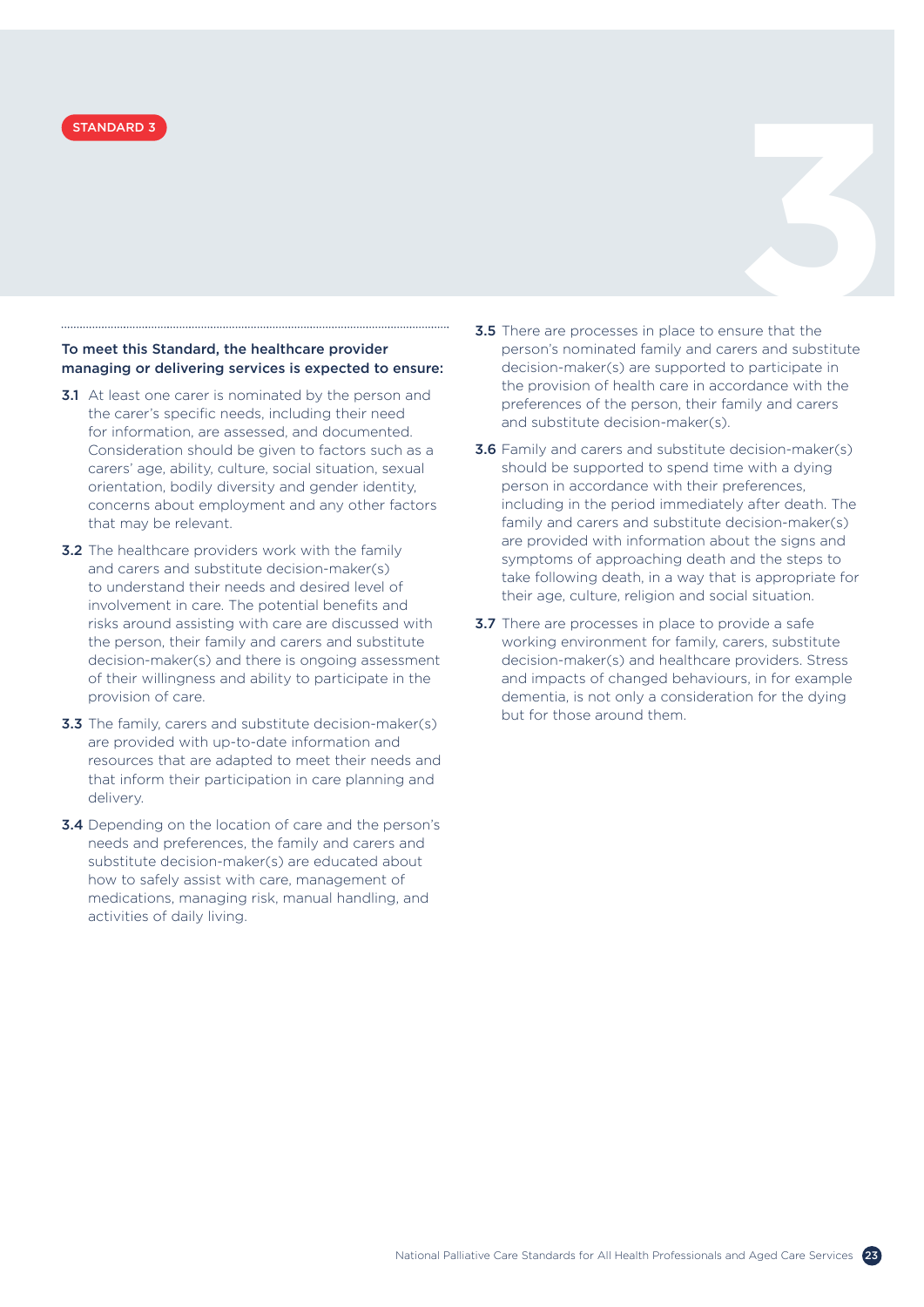### Providing care

<span id="page-23-0"></span>**4**<br>**2 a 4 a 2 a 6 a 6 a 6 a 6 a 6 a 6 a 6 a 6 a e a 6 a e a e a e a e a e a e a e a e e e e a e a e e e e e a e e** The provision of care is based on the assessed needs of the person, informed by evidence, and is consistent with the values, goals and preferences of the person as documented in their care plan.

### Intent of Standard 4

Care is based on current and comprehensive clinical assessment, delivered in accordance with the person's expressed values, goals of care and preferences as evidenced in their comprehensive care plan, and informed by the best available evidence. Effective care enables the person to live as well as possible, to the end of their life.

Healthcare providers should have the skills to:

- » Identify a person's needs and identify multidisciplinary team members to meet these needs;
- » Anticipate and prevent or minimise crises; and
- » Support people's preferences for where they would like to be cared for and die.<sup>55</sup>

It may not always be possible to provide care that matches a person's values and preferences. Where the person's values and preferences cannot be met, the service is expected to explain the reasons for this to them, their substitute decision-maker, their family,\* and carers, and to discuss acceptable alternatives. The criteria and processes for accessing help for issues that are causing concern should be clearly defined in relevant policies and procedures and communicated to the person, their substitute decision-maker(s), families, and carers.

Consideration should be given to changes that optimise care and improve a person's quality of life. For ethical reasons, it is important not to harm people receiving palliative care, by providing burdensome investigations and treatments that can be of no benefit.<sup>56</sup>

For example, optimal care could involve:

- » Reducing the number of unnecessary routine appointments;
- » Organising appointments closer to or in the person's home;
- » Starting new treatments or stopping unhelpful treatments;
- » Measurements to ensure timely access to medications; and
- » Discussion of community support available to help with their care 57

Coordination of care is important so that the goals of care are agreed and understood by the person, their family and carers and substitute decision-maker(s) and communicated to all members of the care team. For people in inadequately served and vulnerable groups, additional support should be provided to address the challenges of providing and coordinating care for people in these groups.<sup>58</sup>

The criteria and processes for accessing help for issues that are causing concern should be clearly defined in relevant policies and procedures and communicated to the person, their families, and carers.

.............

<sup>55.</sup> NICE Guideline 142, 2019, End-of-life care for adults: service delivery, 1.9.1.

<sup>56.</sup> Australian Commission on Safety and Quality in Health Care. National Consensus Statement: essential elements for safe and high-quality end-of-life care. Sydney, ACSQHC,2015. p.5.

<sup>57.</sup> NICE Guideline 142, 2019, End-of-life care for adults: service delivery, 1.5.3.

<sup>58.</sup> NICE Guideline 142, 2019, End-of-life care for adults: service delivery, 1.10.2.

The term *family* includes people identified by the person as family. This may include people who are biologically related, however it may not. People who joined the family through marriage or other relationships, such as kinship, as well as the chosen family, street family for those experiencing homelessness and friends (including pets) may be identified by the person as family. A person may also choose to not to have their family or carers involved in their care or a person may not have any family or carers.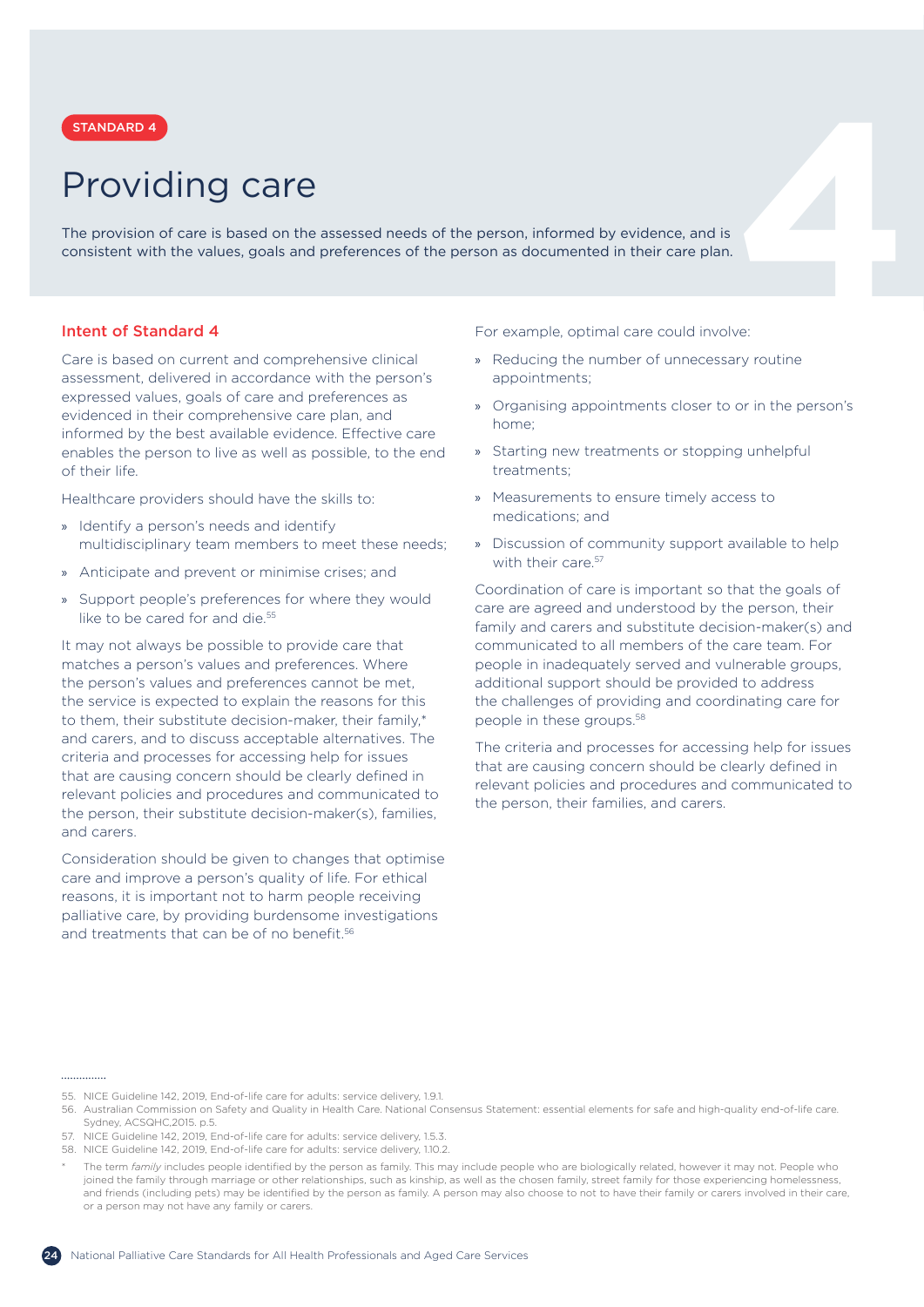Concern or worry that a person has unmet care needs should prompt review of the goals of care and the treatment plan by the care team, leading to appropriate recommendations for follow-up and ongoing communication. This applies regardless of whether the concern is raised by the person; their substitute decision-maker, family, or carers; or a healthcare provider.59 The lead healthcare provider should implement recommendations in a timely way. Distress caused by symptoms and treatment, including physical, psychosocial, cultural, spiritual distress, or the social determinants of health should be actively pre-empted, and when it occurs, the response should be timely and effective. This includes prompt response to needs, regularly reviewing the effectiveness of treatment, and ensuring the person, their family and carers and substitute decision-maker(s) have timely access to generalist palliative care at all times. For Aboriginal and Torres Strait Islander peoples, care that is delivered to support self-determination should be incorporated.

### To meet this Standard, the healthcare provider managing or delivering services is expected to ensure:

- 4.1 The healthcare provider with overall responsibility for leading and coordinating a person's care must be clearly identified and documented in the person's comprehensive care plan. The leading healthcare provider may delegate this coordination role to someone else in the care team.
- 4.2 Care is responsive and delivered promptly, in accordance with changing needs of the person, their family and carers and any substitute decisionmaker(s), their documented comprehensive care plan and their goals, values and preferences.
- 4.3 Where care cannot be delivered in accordance with the goals, values, and preferences of the person, this is discussed with the person, substitute decisionmaker, their family, and carers, and an agreed alternative plan is documented and communicated.

- 4.4 Evidence-based policies for reviewing treatment within all specialties and reducing unnecessary prescribing, with deprescribing when appropriate, are developed to meet the changing needs of people approaching the end of their life and to reduce the burden of unhelpful treatments. **STANDARD 4**<br> **4.4** Evidence-based policies for reviewing treatment<br> **4.4** Evidence-based policies for reviewing treatment
	- 4.5 There are protocols and procedures in place for the escalation of care including referral to specialist palliative care where required, based on assessed needs and availability of a specialist palliative care team.
	- 4.6 The healthcare providers aim to actively pre-empt distress to the best of their ability.
	- 4.7 Anticipatory planning should be undertaken by the lead healthcare provider so that people approaching the end of their life, their family and carers and substitute decision-maker(s) have access to:
		- » Appropriate care available 24 hours a day, 7 days a week, allowing access to the person's records and advance care directive, and to informed decisions about changes to care, and to certify death;
		- » An out-of-hours palliative care advice line;
		- » Community support and respite care;
		- » Predictable medications for symptom management; and
		- » Grief support.

<sup>59.</sup> Australian Commission on Safety and Quality in Health Care. National Consensus Statement: essential elements for safe and high-quality end-of-life care. Sydney, ACSQHC, 2015 section 5.4.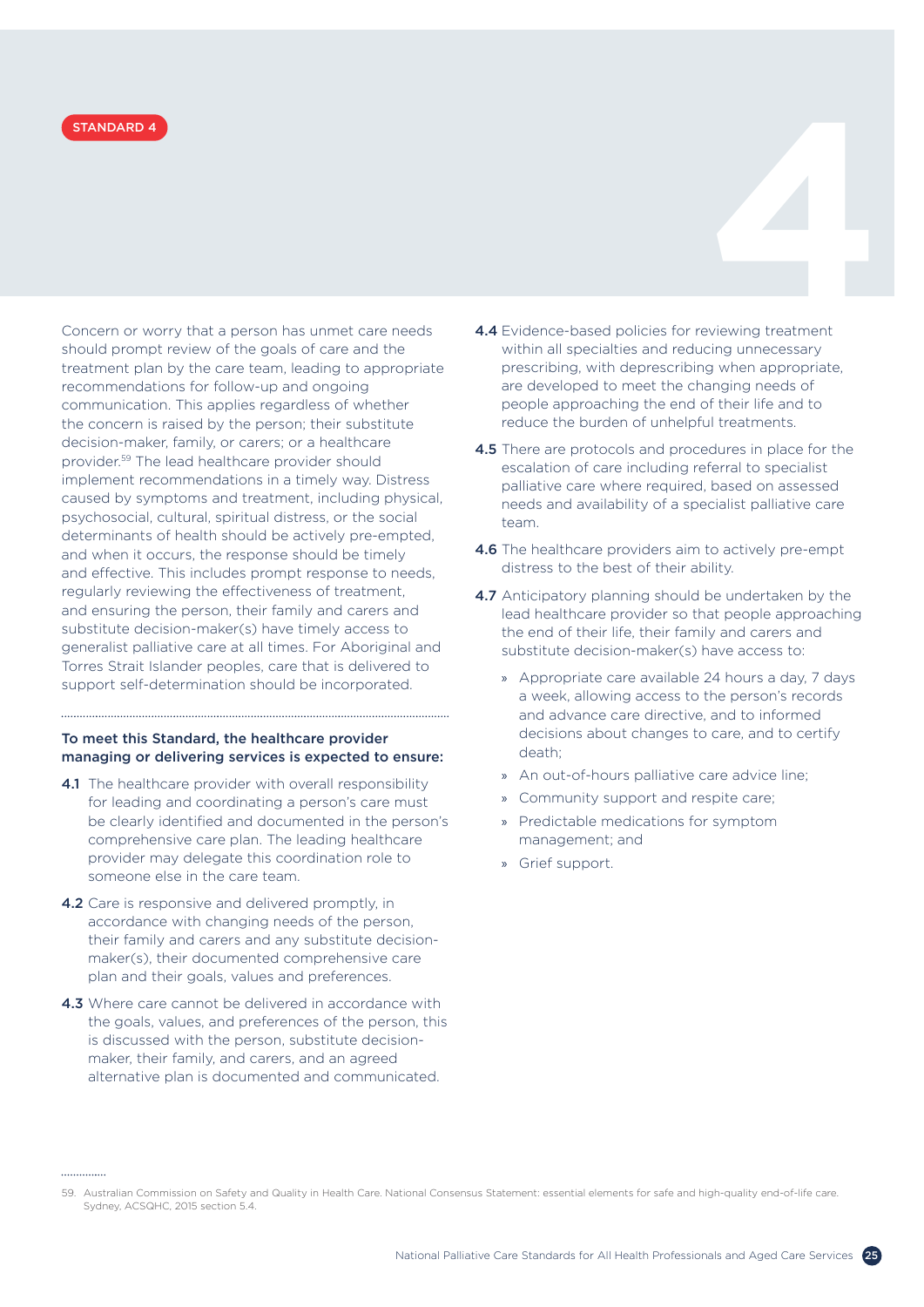# <span id="page-25-0"></span>**57ANDARD 5**<br> **57ANDARD 5**<br> **57ANSITIONS WITHIN AND DETWEEN SETVICES**<br>
are is integrated across the person's experience to ensure seamless transitions within and<br>
etween services.<br> **112011-112011-1120**<br>
When considering di Transitions within and between services

Care is integrated across the person's experience to ensure seamless transitions within and between services.

### Intent of Standard 5

People may receive care from multiple services. Understanding the values, goals and preferences of the person, their family\* and carers and substitute decision-maker(s) and communicating these effectively during movements within and between care settings will support delivery of effective, person-centred and coordinated care.

Verbal communication between healthcare including aged care providers should be supported by sufficient written information on the person's condition, and for people with a disability, guidance on their needs. All services providing palliative care, including private practitioners or services, should make information available to local and wider health services. This should include the person's advance care planning information and goals of care, and a reconciled medication list to ensure seamless care and to avoid the provision of ineffective care or care that does not align with the person's values and preferences. This may be shared electronically and uploaded to the national My Health Record to facilitate sharing with other health professionals.

When working in partnership with other services, clear strategies for referral, communication and designated areas of responsibility are essential. Different services should work together and share information about treatment reviews. Generalist palliative care services should seek the advice, guidance and direction of specialist palliative care as needed.

When considering discharge and transfer from hospital to home or the person's place of residence, delay can be distressing to the person, their family, carers and substitute decision-maker(s). To ensure prompt discharge with care and compassion there should be clear communication processes between services providing care in both settings and to those providing transport.<sup>60</sup>

The coordination of palliative care should be facilitated through either the person's carer, if this is possible, or their GP, specialist or other healthcare provider.<sup>61</sup> An agreed transfer policy between ambulance service providers and acute care, home care and aged care and other community and primary care providers should be in place to enable the rapid transfer of people to the place where they would like to be cared for.<sup>62</sup> Similarly, the care team should coordinate access to care packages, such as for allied health professionals and equipment, for the person to optimise quality of life.<sup>63</sup>

For Aboriginal and Torres Strait Islander people, health providers should initiate early discussions to identify multiple referral pathways to support individuals who may move between jurisdictions to connect to family and culture whilst needing palliative care.

<sup>60.</sup> NICE Guideline, 2019, End-of-life care for adults: service delivery, pg. 24-37.

<sup>61.</sup> NICE Guideline, 2019, End-of-life care for adults: service delivery, 1.10.1.

<sup>62.</sup> NICE Guideline, 2019, End-of-life care for adults: service delivery, 1.11.3.

<sup>63.</sup> NICE Guideline, 2019, End-of-life care for adults: service delivery, 1.11.2.

The term *family* includes people identified by the person as family. This may include people who are biologically related, however it may not. People who joined the family through marriage or other relationships, such as kinship, as well as the chosen family, street family for those experiencing homelessness, and friends (including pets) may be identified by the person as family. A person may also choose to not to have their family or carers involved in their care or a person may not have any family or carers.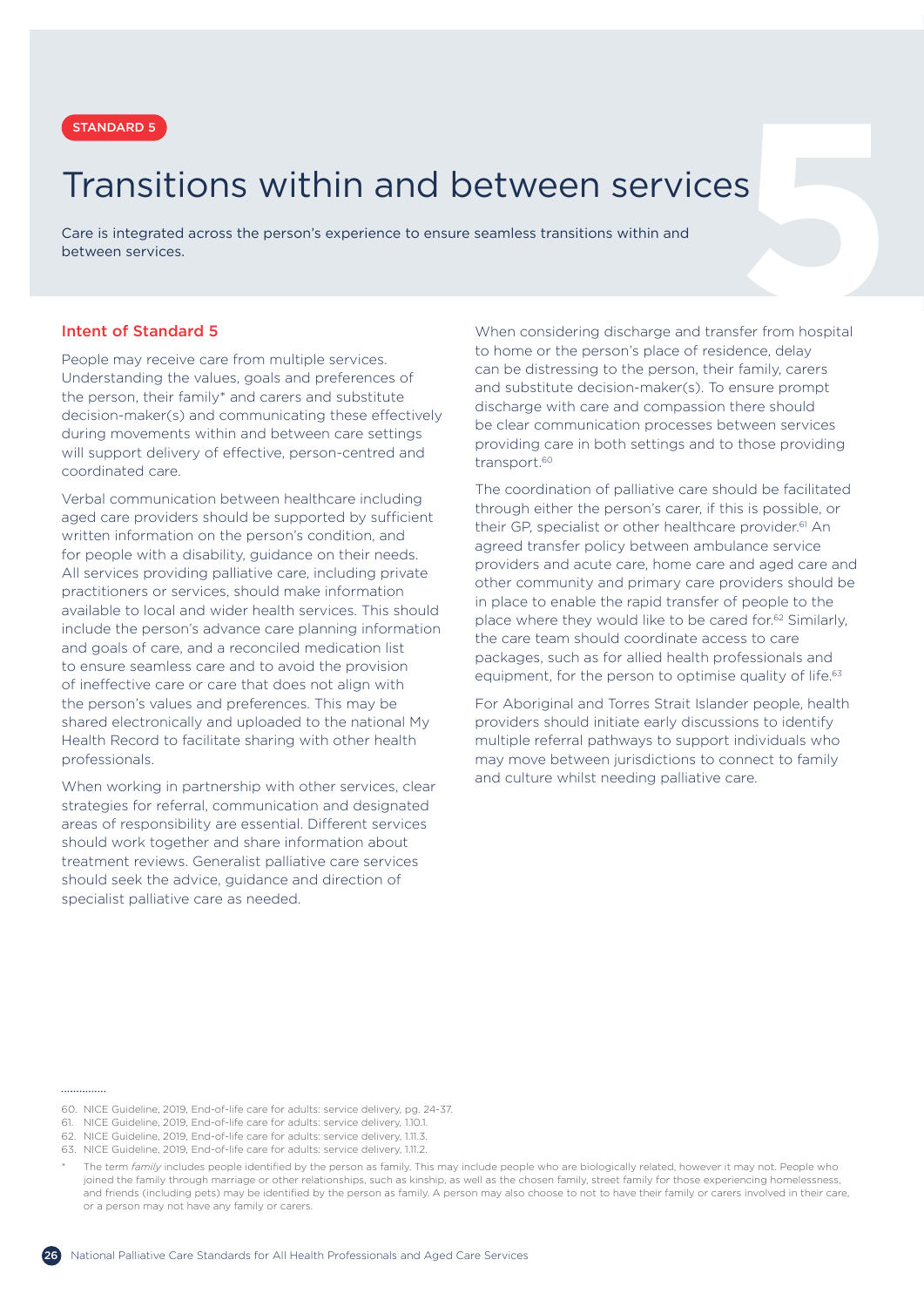### To meet this Standard, the healthcare provider managing or delivering services is expected to ensure:

- **5.1** Healthcare providers provide clear communication so that people are aware of why they are being transferred, where they are being transferred to and how the transfer may be avoided if, for example, additional supports could be put in place.
- **5.2** Healthcare providers take steps so that transfers are minimised to maximise the opportunity for people to stay in their preferred place, so that they can age and die in place.
- **5.3** There are policies and procedures in place that support and promote continuity of care across settings throughout the course of the person's condition. This is reinforced through the comprehensive care plans.
- **5.4** Policies for prioritising and responding to referrals for people with a life-limiting condition in a timely manner is documented and audited regularly to identify improvement opportunities.
- **5.5** The healthcare providers have effective communication systems to support integrated care, to enable information to be reviewed, updated, and shared efficiently within and between teams of generalist or specialist palliative care providers, across different services and organisations.
- **5.6** Notification of death of the person within and between services is important as it helps to prevent anyone inadvertently recalling a patient for a consult after they have already died, which can be very distressing for the family as well as staff. **STANDARD 5**<br> **5.6** Notification of death of the person within and the state of the state of the state of the state of the state of the state of the state of the state of the state of the state of the state of the state of
	- **5.7** Processes should be in place to adequately assess unmet need and where this cannot be managed by the healthcare providers, a referral to specialist palliative care occurs. This may include off-site access via videoconferencing or teleconferencing.
	- **5.8** Referrals are made to appropriate specialists or services that can meet the identified physical, social, cultural, and spiritual needs of the person, their family and carers and substitute decisionmaker(s).
	- **5.9** When a person is to be discharged from a specialist palliative care service, communitybased healthcare providers collaborate to ensure continuity of care and minimise risk, to enable swift access to community-based health, pharmacy, and community support services.
	- **5.10** Healthcare providers support people to reengage with specialist palliative care in accordance with their needs and preferences.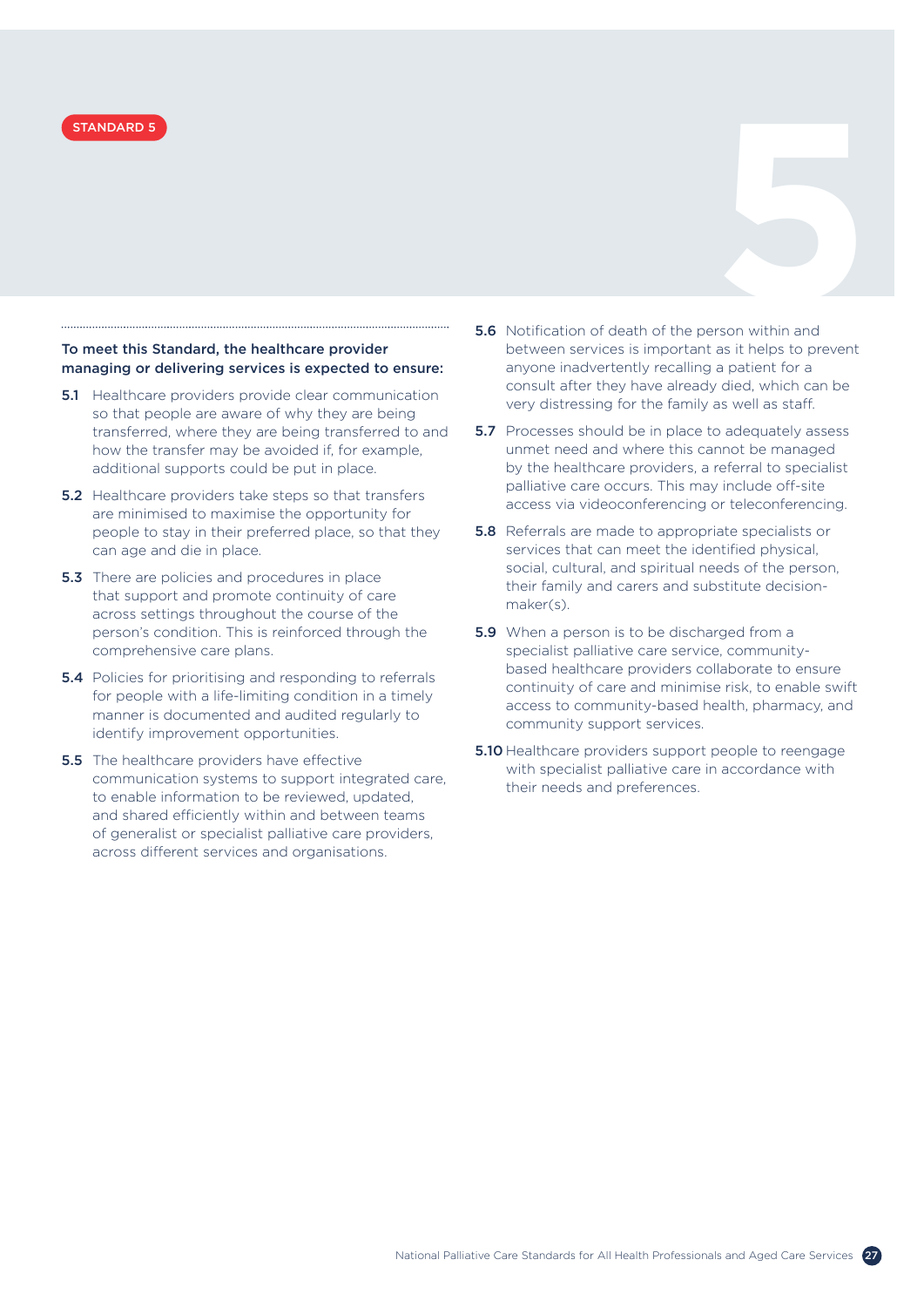

## Grief support

<span id="page-27-0"></span>**6** STANDARD 6 Families and carers have access to grief support services and are provided with information about loss and grief.

### Intent of Standard 6

Grief is a normal reaction to loss and its course and consequences will vary for everyone. Personal and social circumstances, including for example culture, may place some family\* members, carers and substitute decision-maker(s) at increased risk of experiencing problems in the lead up to and after a person's death. These may be emotional, spiritual, or psychosocial problems, or more practical issues such as seeking new employment, financial insecurity, or risk of homelessness. Disenfranchised grief,<sup>64</sup> which is unacknowledged or unvalidated grief by social norms, is a particular risk for LGBTIQ+ people. It is important that healthcare providers recognise this risk and make appropriate referrals and ensure supports are in place.

Support for family members, carers, and substitute decision-maker(s) in preparing for cumulative changes, the death and in understanding the process of dying, as well as grief support at designated timeframes after a death may assist in reducing physical and psychosocial ill-health associated with loss and grief. There should be multiple opportunities for grieving and bereaved people to self-identify their requirement for grief support. Families and carers can experience significant impacts that extend beyond the overwhelming emotions of grief, and these can include changes to their financial status (through reduced work), their own health and social supports.

Pre-death grief is common among people who are facing their own death or the death of someone close to them. In contrast to grief after death this type of grief includes many losses which are often cumulative, such as changing roles in the family, fear of abandonment, fear of financial changes, and the loss of dreams of what could be.

Most people who experience grief do not require specialist counselling, but would benefit from reassurance, acknowledgement of their losses, and access to information. A proportion of people who grieve may experience intense distress over a prolonged period. Culture plays a major role in the expression of grief. For Aboriginal and Torres Strait Islander people, culturally specific care for grief and loss should be explored. Whilst it has been shown that treatment interventions can diminish the symptoms of prolonged intense distress, as yet evidence has not shown preventive interventions to be effective.<sup>65</sup>

Health and aged care providers should develop partnerships with a range of community organisations that are able to support people who are anticipating or living with loss. People who experience intense distress over a prolonged period can be referred to:

- » Specialist grief counsellors and allied health;
- » Mental health professionals with appropriate counselling skills;<sup>66</sup> and
- » Other social and emotional wellbeing professionals.

Care for families and carers extends to the period after the person has died.<sup>67</sup>

.............

66. Caresearch, Palliative Care Knowledge Network, Bereavement and Grief

<sup>64.</sup> Australian Centre for Grief and Bereavement, The Rosemary Branch, 2015, available https://www.grief.org.au/uploads/uploads/Rosemary-Branch-Autumn-2015.pdf

<sup>65.</sup> Caresearch, Palliative Care Knowledge Network, Bereavement and Grief https://www.caresearch.com.au/caresearch/ClinicalPractice/ PsychologicalSocialSpiritual/BereavementandGrief/tabid/1345/Default.aspx

<sup>67.</sup> Australian Commission on Safety and Quality in Health Care. National Consensus Statement: essential elements for safe and high-quality end-of-life care. Sydney, ACSQHC, 2015.

The term *family* includes people identified by the person as family. This may include people who are biologically related, however it may not. People who joined the family through marriage or other relationships, such as kinship, as well as the chosen family, street family for those experiencing homelessness, and friends (including pets) may be identified by the person as family. A person may also choose to not to have their family or carers involved in their care or a person may not have any family or carers.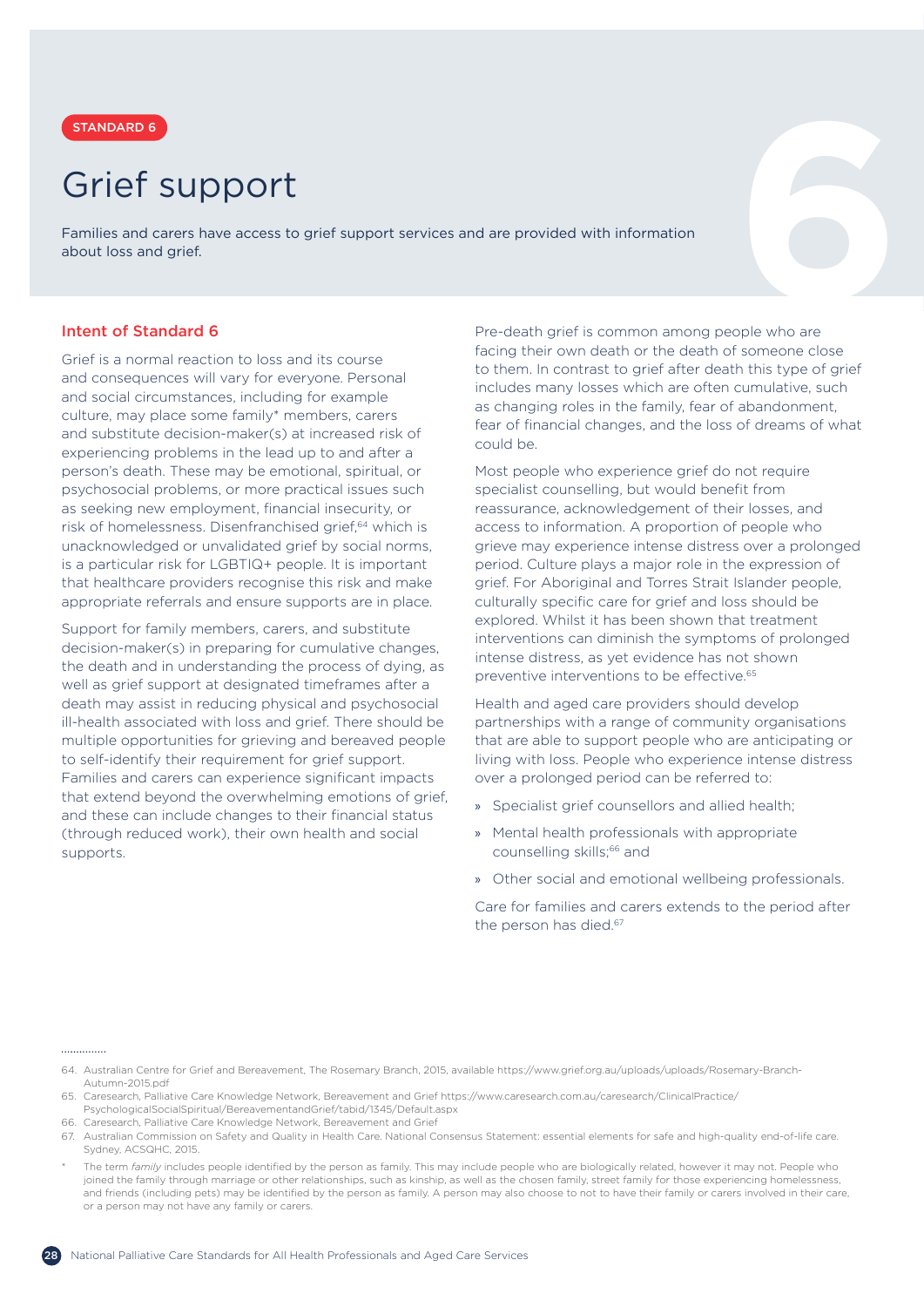

### To meet this Standard, the healthcare provider managing or delivering services is expected to ensure:

- **6.1** Culturally appropriate information and resources about loss and grief support is routinely provided to families, carers, and substitute decisionmaker(s) before and after the death. These should be available in multiple languages for CALD populations.
- **6.2** Organisations provide access to education about loss and grief to staff, volunteers, and other community providers working in generalist palliative care.
- 6.3 Healthcare providers use validated tools to assess for signs and symptoms of persistent and intense distress in grieving or bereaved persons.
- 6.4 Healthcare providers develop strategies and referral pathways, in partnership with other providers in the community to assist families, carers and substitute decision-maker(s) in feeling more prepared for the death, and to accommodate grief into their lives.
- 6.5 Referral to grief counsellors, specialist mental health and/or counselling professionals are made when clinically indicated.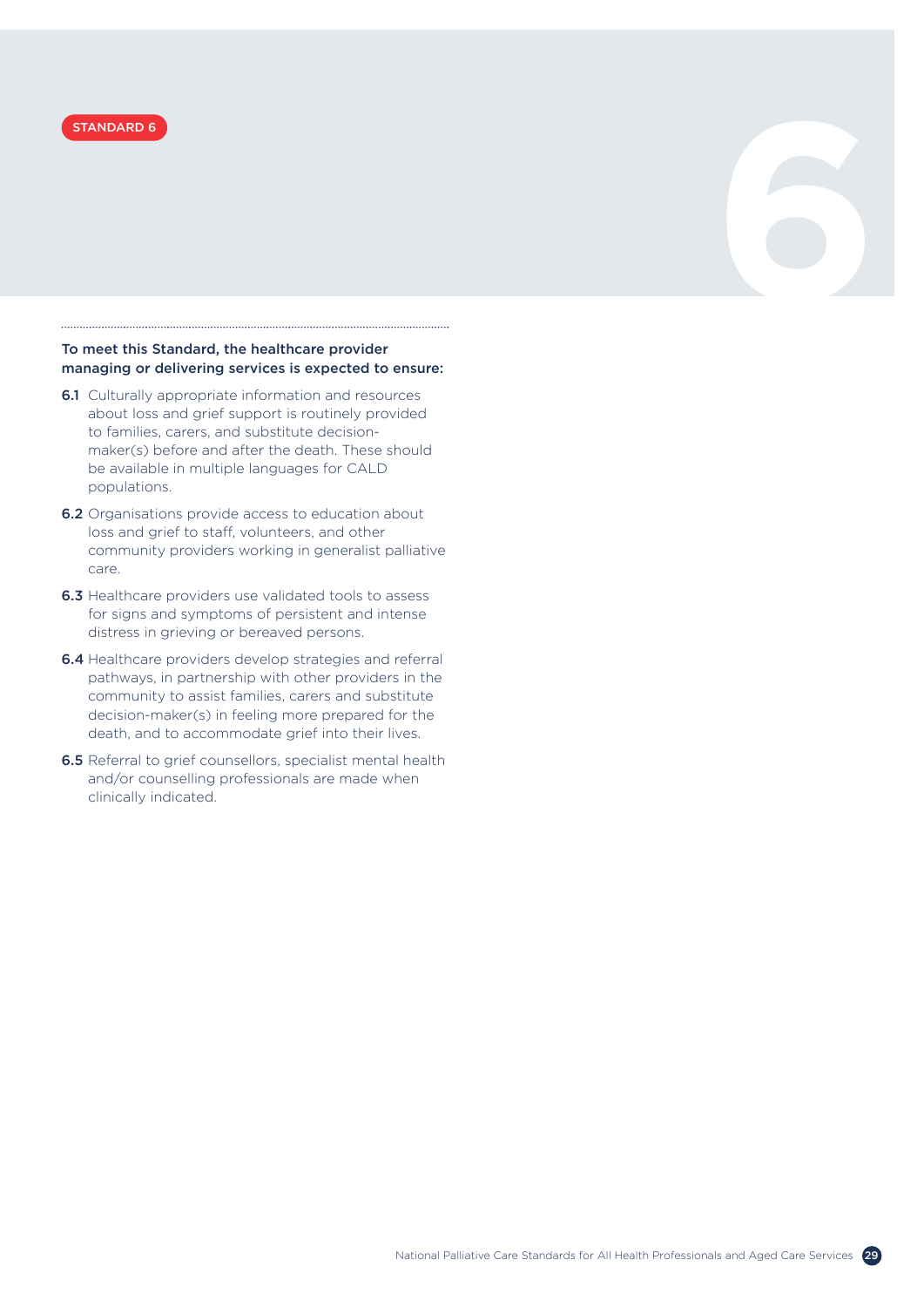

### Service culture

<span id="page-29-0"></span>**5TANDARD 7**<br> **5 CAVICE CUITUITE**<br>
the service has a philosophy, strategy, values, culture, structure, and environment that<br>
upports the delivery of person and family-centred palliative care.<br> **11.1.1.1.1.1.1.1.1.1.1.1.1.1** The service has a philosophy, strategy, values, culture, structure, and environment that supports the delivery of person and family-centred palliative care.

### Intent of Standard 7

Organisations providing generalist palliative care should have a clearly stated philosophy, strategy, set of values and culture that guides the delivery of highquality palliative care. The strategy for person and family-centred palliative care should ensure healthcare providers are able to address the cultural, spiritual, and psychosocial needs of people receiving care as well as meeting their physical needs. Person and family-centred palliative care should be aligned with the values, needs, beliefs, and current values and preferences of the person, and their family,\* carers and substitute decisionmaker(s). Such care should consider the person's expressed preferences regarding the circumstances, environment, and place in which they want to live until death.68

Healthcare providers should seek opportunities to facilitate the delivery of palliative care across various settings, through collaboration and partnerships. Partnerships should be sought with services that provide support to Aboriginal and Torres Strait Islander, culturally and linguistically diverse, LGBTIQ+ and other vulnerable populations.

An organisation dealing with the care of people in need of generalist palliative care maintains or provides access to information on relevant health and community support services or refers people to other places to attain local service provider information.

### To meet this Standard, the healthcare organisation is expected to ensure:

- 7.1 The values and culture of an organisation providing generalist palliative care explicitly support the provision of person and family-centred palliative care to the person's family and carers and any substitute decision-maker(s).
- 7.2 There is evidence of person and family-centred care principles within clinical practice guidelines, policies, and procedures.
- 7.3 The care setting provides an appropriate environment to support people receiving palliative care, their family, carers, and substitute decisionmaker(s).
- 7.4 Healthcare providers understand the community they serve and use this information to both provide optimal palliative care services and influence wider health, aged care, and community support systems to optimally meet the needs of that community.
- **7.5** Organisations support the mental health and wellbeing of their staff working in generalist palliative care.

- 68. Australian Commission on Safety and Quality in Health Care. National Consensus Statement: essential elements for safe and high-quality end-of-life care. Sydney, ACSQHC, 2015.
- The term *family* includes people identified by the person as family. This may include people who are biologically related, however it may not. People who joined the family through marriage or other relationships, such as kinship, as well as the chosen family, street family for those experiencing homelessness, and friends (including pets) may be identified by the person as family. A person may also choose to not to have their family or carers involved in their care or a person may not have any family or carers.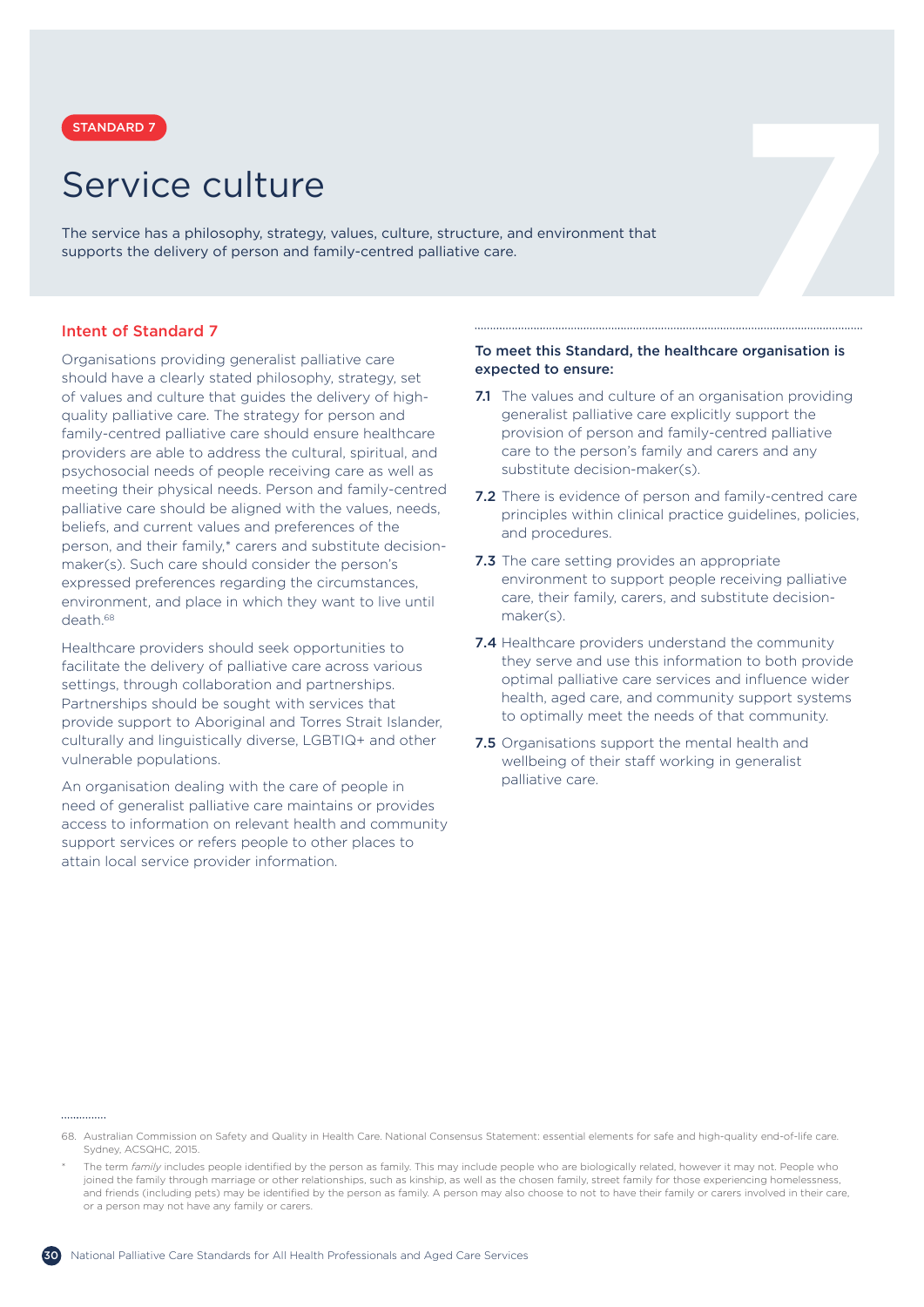

# Quality improvement

<span id="page-30-0"></span>**STANDARD 8**<br> **AUALITY IMPYOVEMENT**<br>
Pervices are engaged in quality improvement and research, based on best practice and<br>
vidence, to improve service provision and development.<br> **AUALITY IMPYOVEMENT**<br>
Service providers sh Services are engaged in quality improvement and research, based on best practice and evidence, to improve service provision and development.

### Intent of Standard 8

To maintain and continuously improve the standard of palliative care delivery in Australia, healthcare and aged care providers are expected to engage in quality improvement and to lead or participate in research. Organisations providing generalist palliative care are encouraged to engage in research and quality improvement activities aimed at developing new evidence for practice. Where relevant, these activities should contribute to the quality improvement approach and/or policy of the broader organisation.

All healthcare providers are expected to embed quality improvement activities into their daily practice, working systematically through a cyclical quality improvement process and under a clinical governance framework. Healthcare providers should identify areas for improvement through comprehensive risk assessment processes, quality audits, standard reviews, and through co-design with users, and implement actions relevant to improving performance in identified areas. Examples include: health record and organisational systems audits; medication chart safety reviews by a suitably qualified health professional; review with families,\* carers, substitute decision-maker(s) and other advocates; review of healthcare providers and other practitioners involved in care; review of complaints and complaint processes; review of Cultural Safety; and monitoring the quality of care and the person's outcomes and experience of care.<sup>69</sup>

Improvement actions and outcomes should be evaluated to determine whether interventions or changes have been effective. It is expected that people using and interacting with healthcare providers are provided with opportunities to give feedback on the service received and to identify opportunities for improvement. Ideally, this information and feedback would be shared across settings to maximise the learnings.

Service providers should consider Aboriginal and Torres Strait Islander informed research approaches and strategies in seeking feedback and implementing culturally appropriate practice in palliative care services.

### To meet this Standard, the healthcare organisation is expected to ensure:

- 8.1 Palliative care is explicitly addressed as part of an organisation's quality improvement framework(s). The palliative care quality improvement framework is implemented to enable review of clinical performance, outcomes, and experience of care provision, and to identify, implement and evaluate improvement activities.
- 8.2 Data about the effectiveness of palliative care provision is collected, reviewed, and reported locally.
- 8.3 An organisation providing generalist palliative care is accredited to ensure achievement of governance and safety requirements.
- 8.4 The organisation includes palliative care within the ambit of its research focus and supports opportunities for staff to lead or participate in palliative care research. Consultation and collaboration with academics will ensure the research is conducted in an ethical manner.
- 8.5 Healthcare providers establish links with specialist palliative care services and other specialists to provide integrated care and to improve the quality of that care.
- 8.6 The person, their family, carers and substitute decision-maker(s), and healthcare providers are invited to co-design the evaluation of the service via formal and informal feedback mechanisms. Access to language services should be available where necessary to encourage feedback from CALD populations.

- 69. Australian Commission on Safety and Quality in Health Care. National Consensus Statement: essential elements for safe and high-quality end-of-life care. Sydney, ACSQHC,2015. Section 9.6.
- The term *family* includes people identified by the person as family. This may include people who are biologically related, however it may not. People who joined the family through marriage or other relationships, such as kinship, as well as the chosen family, street family for those experiencing homelessness, and friends (including pets) may be identified by the person as family. A person may also choose to not to have their family or carers involved in their care or a person may not have any family or carers.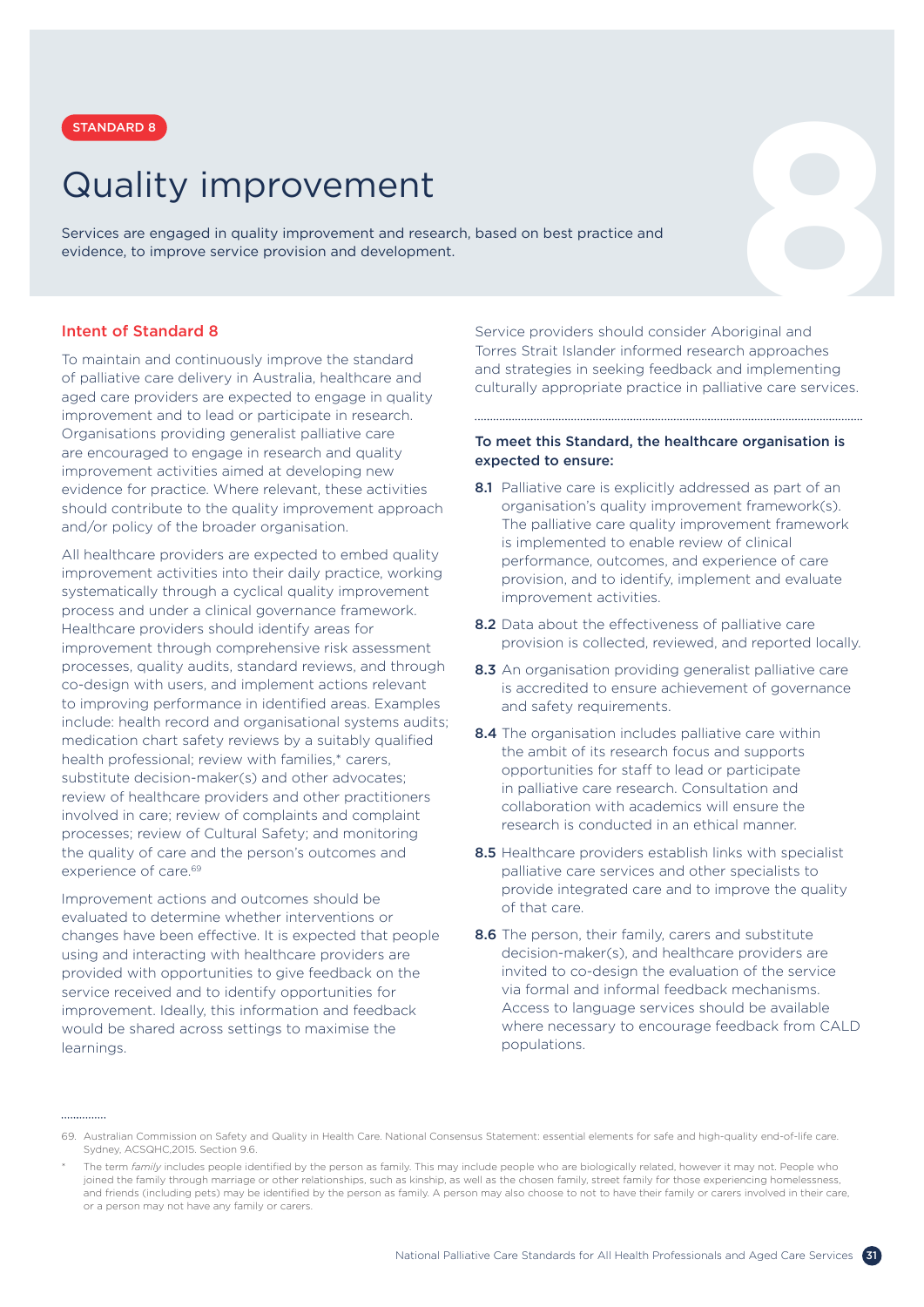

# <span id="page-31-0"></span>**STANDARD 9**<br> **Staff qualifications and training**<br>
exelopment and are supported in their roles.<br> **1991 - Services must ensure that volunteer services are**<br> **1991 - Services must ensure that volunteer services are**<br> **1991 -**Staff qualifications and training

Staff and volunteers are appropriately qualified, are engaged in continuing professional development and are supported in their roles.

### Intent of Standard 9

Safe and high-quality palliative care requires an educated and suitably skilled and qualified workforce, to provide seamless care between multiple disciplines and teams. Education and training should enable healthcare and aged care providers to have the appropriate skills to manage Standards 1 to 6 of these standards. This may be gained through certificate or undergraduate degrees, or via workplace learning or specific learning packages. Carers and those caring for people with diverse needs may also require specific training.

Education should include specific training for providing palliative care to people with limited capacity to participate in decision-making – for example, those with mental illness, disability, or cognitive impairment. This should include education about the role and legal status of families, carers, and substitute decision-maker(s) and cultural safety training.<sup>70</sup> Services should adopt a culture of life-long learning.

All services are expected to support their staff, both in terms of continuing professional development and in coping with the daily demands of working with people who require palliative care. As workforces include people with culturally and linguistically diverse backgrounds, staff may have their own cultural understandings of decision making, the meaning of family, end-of-life issues, dementia, grief, etc., and training may need to be targeted to the individual context.

Services must ensure that volunteer services are coordinated and supervised appropriately, and that volunteers undergo safety checks, receive appropriate and regular training and support to fulfil their roles safely and competently.

Healthcare providers and other staff members who are in contact with the person and their families\* and carers should know when and how to access peer support, mentoring, clinical supervision, and clinical ethics advice. This information should be provided at the start of employment and as part of regular refresher training<sup>71</sup>

Healthcare providers should know how to access support after particularly distressing or problematic episodes of care. This may involve accessing external services for formal counselling or debriefing.<sup>72</sup>

Healthcare providers should also be supported to develop skills in self-care, reflective learning and providing peer support to colleagues.73 Organisational structures to support the wellbeing of healthcare providers needs to be in place and unsustainable workloads and pressures should be monitored.

Education for healthcare providers should include how to recognise and resolve feelings of moral distress and burnout in themselves and their colleagues as well as information about how to seek help, if required.<sup>74</sup>

<sup>70.</sup> Australian Commission on Safety and Quality in Health Care. National Consensus Statement: essential elements for safe and high-quality end-of-life care. Sydney. ACSQHC 2015. p. 25

<sup>71.</sup> Australian Commission on Safety and Quality in Health Care. National Consensus Statement: essential elements for safe and high-quality end-of-life care. Sydney, ACSQHC, 2015. section 8.2.

<sup>72.</sup> Australian Commission on Safety and Quality in Health Care. National Consensus Statement: essential elements for safe and high-quality end-of-life care. Sydney, ACSQHC, 2015.section 8.3.

<sup>73.</sup> Australian Commission on Safety and Quality in Health Care. National Consensus Statement: essential elements for safe and high-quality end-of-life care. Sydney, ACSQHC,2015.section 8.4.

<sup>74.</sup> Australian Commission on Safety and Quality in Health Care. National Consensus Statement: essential elements for safe and high-quality end-of-life care. Sydney, ACSQHC 2015. section 7.10.

The term *family* includes people identified by the person as family. This may include people who are biologically related, however it may not. People who joined the family through marriage or other relationships, such as kinship, as well as the chosen family, street family for those experiencing homelessness, and friends (including pets) may be identified by the person as family. A person may also choose to not to have their family or carers involved in their care or a person may not have any family or carers.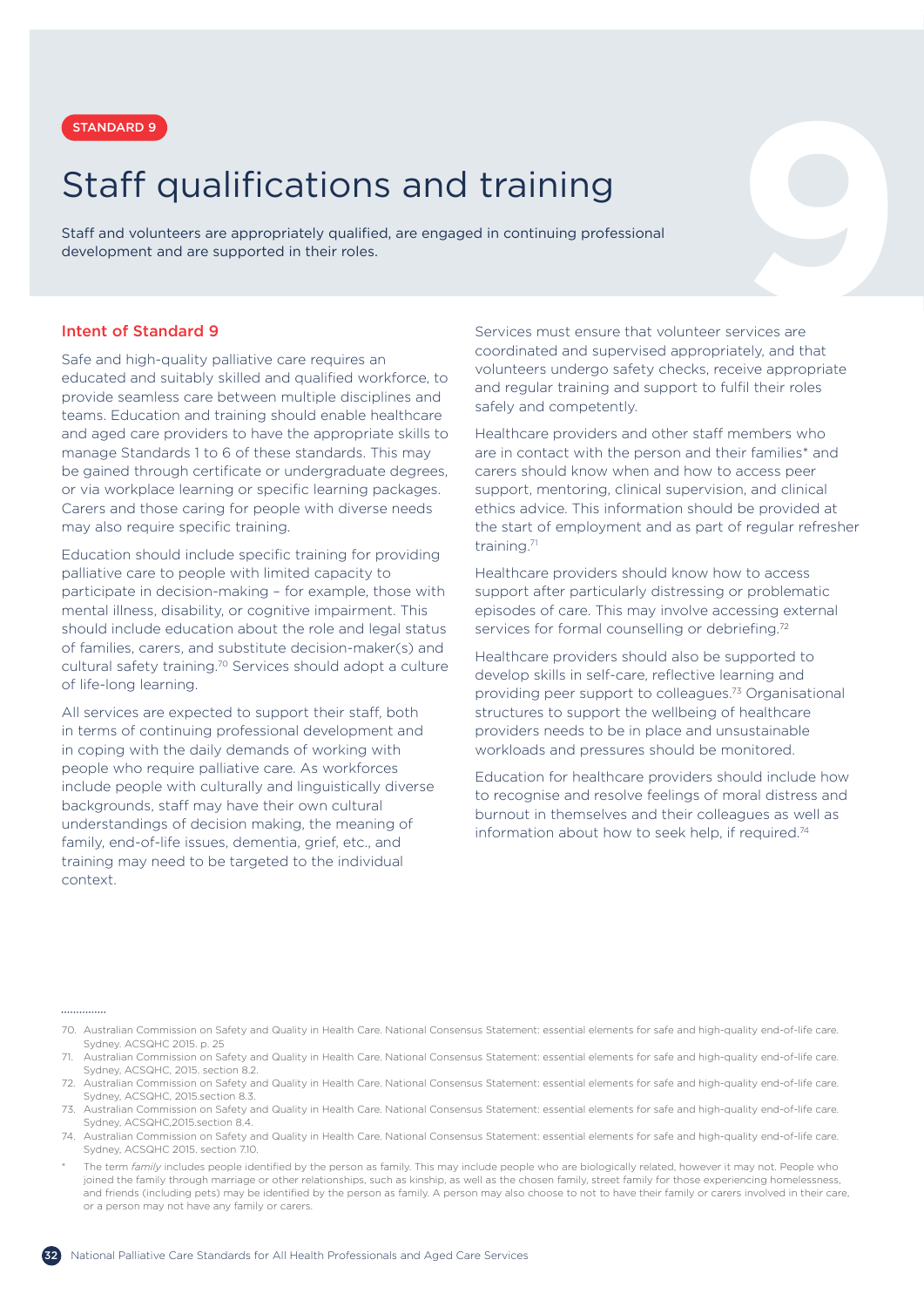

### To meet this Standard, the healthcare organisation is expected to ensure:

- **9.1** Healthcare providers have the skills to meet the physical, psychological, social, cultural, and spiritual needs of the person, their family and carers and substitute decision-maker(s). Healthcare providers working as part of a team to deliver generalist palliative care should receive education about their roles and responsibilities in relation to local systems and processes for recognising and enabling optimal palliative care.
- 9.2 Staff and volunteers should receive training that includes providing culturally safe palliative care for paediatrics, Aboriginal and Torres Strait Islander people, culturally and linguistically diverse communities, LGBTQI+ people and anyone else deemed vulnerable.
- 9.3 Staff and volunteers receive appropriate supervision and support in accordance with an established professional development framework.
- 9.4 Education for health care professionals should include how to recognise and resolve feelings of moral distress and burnout in themselves and their colleagues, as well as information about how to seek help, if required.
- 9.5 Staff should receive training in the law relating to palliative care and end-of-life care.
- 9.6 Generalist volunteer programs are recognised, supported, and managed in accordance with the relevant volunteer standards.
- 9.7 Experienced team members are responsible for providing supervision, leadership, support, mentorship and teaching to develop the skills and capacity of all team members in relation to palliative care and end-of-life care.
- 9.8 A formal assessment of palliative care education and training is undertaken for all members of the health service to identify professional development requirements.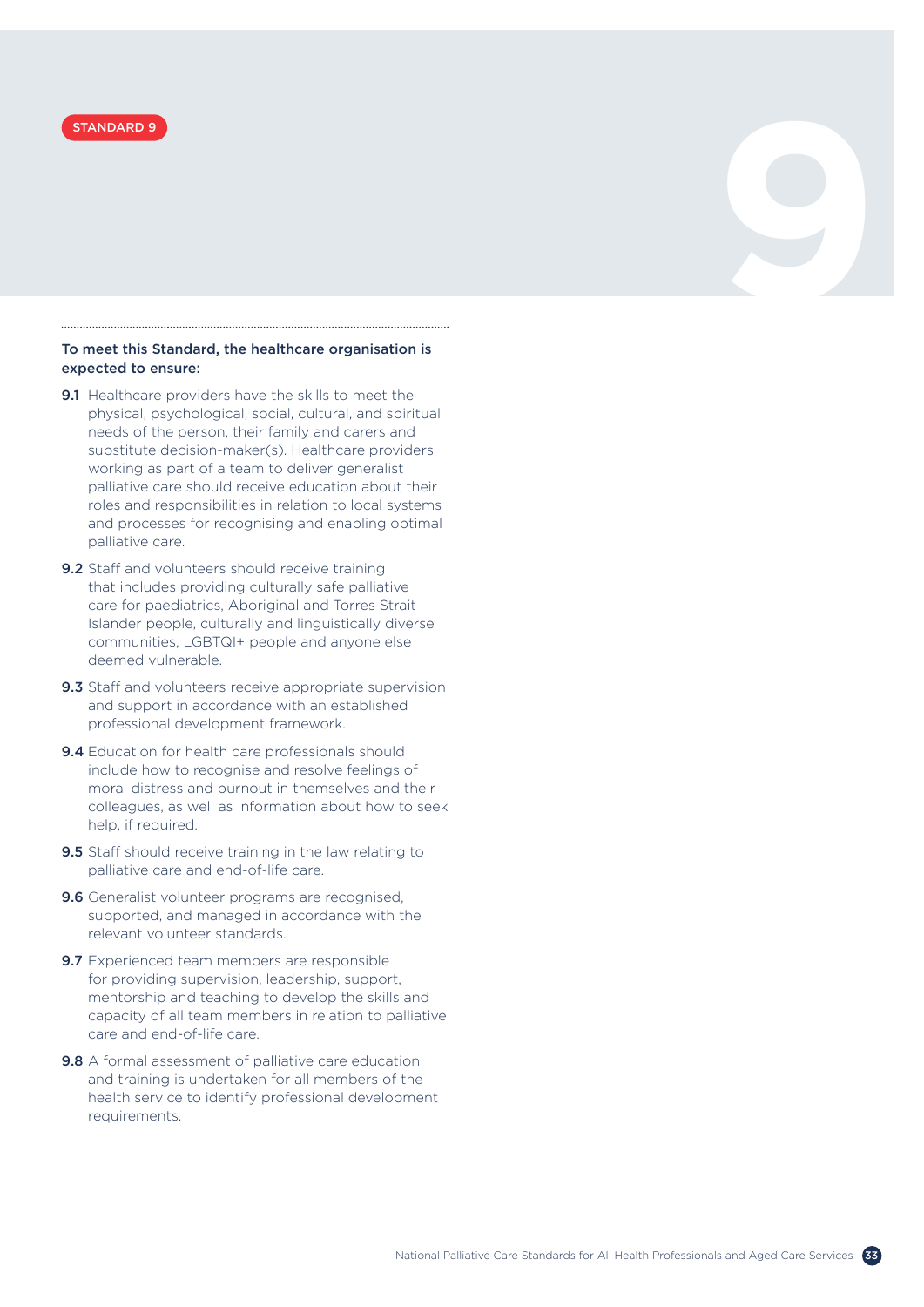# <span id="page-33-0"></span>Appendix 1: Terminology

This appendix defines the key terms that are used throughout these Standards.

### Advance care planning documents

A catch all term to include documents that result from advance care planning. This includes Advance Care Directives and Advance Care Plans, as detailed below.75,76

### Advance care directives

This term includes, but is not limited to, *Advance Care Directives*, Advance Health Directive, Statement of Choices – Competent Person, Advance Personal Plan, Health Direction, Enduring Powers of Attorney, Enduring Guardian, Medical Treatment Decision-Maker, or any other similar *Advance Care Directives* in legislation.

*Advance Care Directives* is used in this document as a catch-all term to refer to the instruments which are recognised in each jurisdiction under advance care directive legislation or common law.

They are voluntary, person-led documents completed and signed by a competent person that focus on an individual's values and preferences for future care decisions, including their preferred outcomes and care. *Advance Care Directives* are recognised by specific legislation (statutory) or under common law (nonstatutory). They come into effect when an individual loses decision-making capacity.

*Advance Care Directives* can also appoint substitute decision-makers who can make decisions about health or personal care on the individual's behalf. *Advance Care Directives* are focused on the future care of a person, not on the management of his or her assets.

Common law (non-statutory) *Advance Care Directive* is a structured document that is completed and signed by a competent adult and that is not a legislated statutory document.

This includes a document completed and signed by a competent person in a jurisdiction which does not have legislation authorising an *Advance Care Directive* regarding preferences for care (that is, New South Wales and Tasmania).

An instruction or directive completed and signed by a competent person, in a jurisdiction with advance care planning legislation, but where the document does not comply with the requirements set out in this legislation and is recognised instead by common law.

Statutory *Advance Care Directive* is a signed document that complies with the requirements set out by a jurisdiction's legislation.<sup>77</sup>

### Advance Care Plans

Advance care plans, including but not limited to, Statements of Choice; Statement of Choices – No Legal Capacity, are often very helpful in providing information for substitute decision-makers of a non-competent person, and health practitioners and may guide care decisions but are not legally binding. An Advance Care Plan may be oral or written, with written being preferred. A substitute decision-maker named in an Advance Care Plan is not a statutory appointment.<sup>78</sup> *Advance care plans are also known as Advance Care Directive or Advance Personal Plan in different States and Territories in Australia.*

### **Capacity**

*Capacity* is the ability to make a decision for oneself. Decision-making *capacity* can be assessed by trained professionals, and its assessment depends on the type and complexity of the decision to be made. *Capacity* assessment does not assess whether the decision is considered "good" or "bad" by others such as health practitioners or family, but rather considers the person's ability to make a decision and comprehend its implications.

Generally, when a person has capacity to make a particular decision, they can do all the following:

- » Understand and believe the facts involved in making the decision
- » Understand the main choices
- » Weigh up the consequences of the choices
- » Understand how the consequences affect them
- » Make their decision freely and voluntarily
- » Communicate their decision.

By default, people are assumed to have capacity, unless there is evidence to the contrary.79,<sup>80</sup>

75. Advance Care Planning Australia. https://www.advancecareplanning.org.au



<sup>76.</sup> Advance Care Planning Australia - written submission during consultation phase

<sup>77.</sup> Advance Care Planning Australia. https://www.advancecareplanning.org.au

<sup>78.</sup> Advance Care Planning Australia. https://www.advancecareplanning.org.au

<sup>79.</sup> Advance Care Planning Australia. https://www.advancecareplanning.org.au

<sup>80.</sup> Advance Care Planning Australia - written submission during consultation phase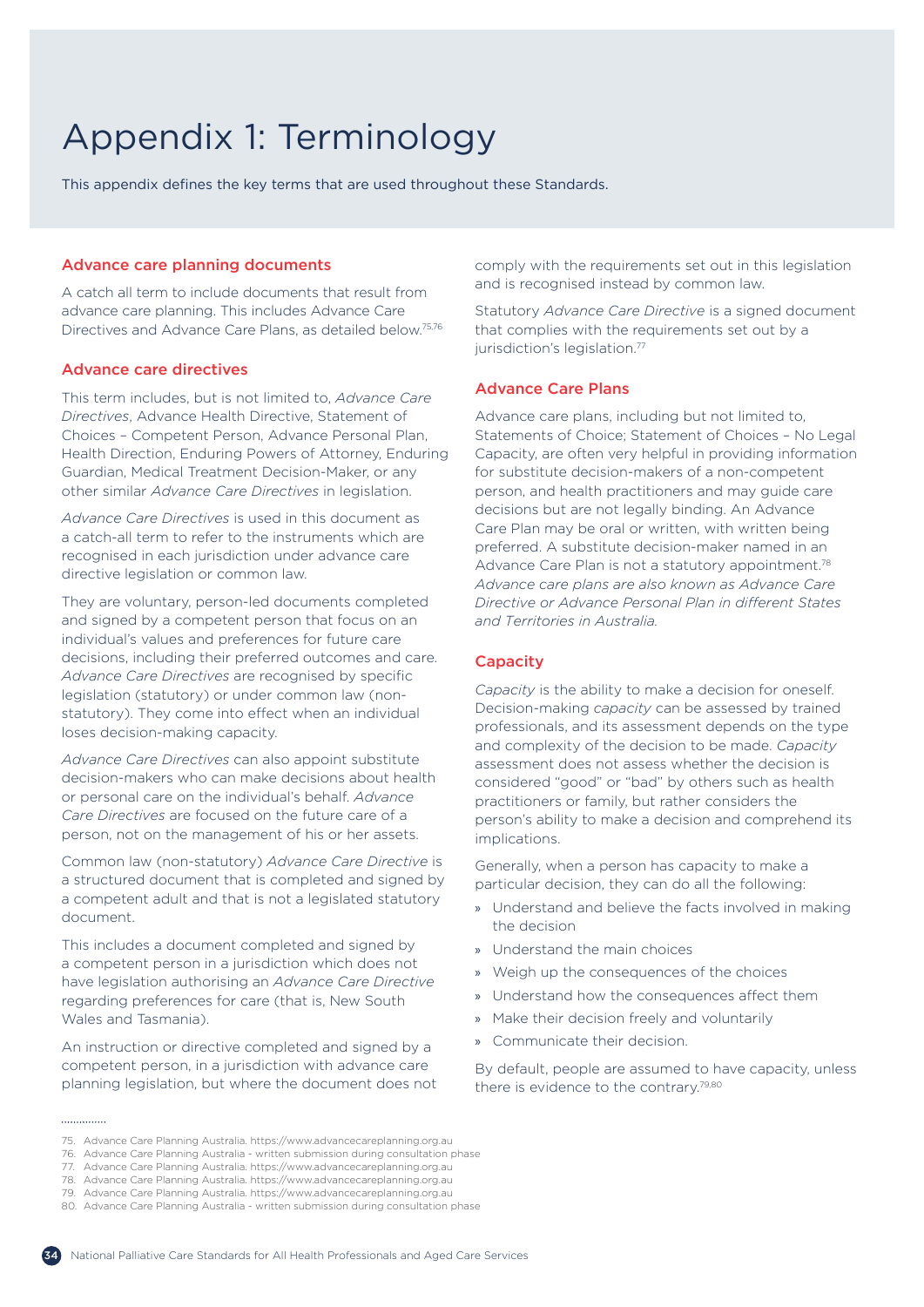### Community support

*Community Support* includes services that provide the support needed for a person with disability to live in a non-institutional setting.<sup>81</sup>

### Comprehensive care plan

Including, but not limited to clinical care plans, clinical pathway, or medical order.

A document or electronic view which describes agreed goals of care, and outlines planned medical, nursing, and allied health activities for a patient. *Comprehensive care plans* reflect shared decisions made with patients, carers and families about the tests, interventions, treatments, and other activities needed to achieve the goals of care. The content of *comprehensive care plans* will depend on the setting and the service that is being provided and may be called different things in different health organisations. For example, a care or clinical pathway for a specific intervention may be considered a *comprehensive care plan*.

A *comprehensive care plan* is different to an Advance Care Directive. While an Advance Care Directive is completed by an individual and recognised within legislation, a comprehensive care plan is written by health practitioners together with the individual through shared decision-making (wherever possible). It is appropriate that *comprehensive care plans* be put in place whether the person has made an Advance Care Directive or Advance Care Plan, but when there is an existing document that records directions about care, the *comprehensive care plan* complements, and therefore should be informed by the person's documented preferences.<sup>82</sup>

### Continuity of care

The term *continuity of care* is the degree to which a series of discrete health care events is experienced by people as coherent and interconnected over time and consistent with their health needs and preferences.<sup>83</sup>

### Cultural Safety

Cultural Safety is determined by Aboriginal and Torres Strait Islander individuals, families, and communities. Culturally Safe practise is the ongoing critical reflection of health practitioner knowledge, skills, attitudes, practising behaviours and power differentials in delivering safe, accessible, and responsive healthcare free of racism<sup>84</sup>

### Cultural Responsiveness

Cultural responsiveness is the active approach taken by individuals, organisations and systems to promote and maintain Cultural Safety.<sup>85</sup>

### Decision-making

Contemporaneous *decision-making* is a decision made in the present time. Individuals with competency and capacity may make contemporaneous decisions about their care and these may differ from those decisions recorded in an Advance Care Directive. Foremost respect should be given to contemporaneous decisions.

### End-of-life

The period when a patient is living with, and impaired by, a fatal condition, even if the trajectory is ambiguous or unknown. This period may be years in the case of patients with chronic or malignant disease, or very brief in the case of patients who suffer acute and unexpected illnesses or events, such as sepsis, stroke, or trauma.<sup>86</sup>

Many Aboriginal tribal groups share the belief that this life is only part of a cyclic approach to life and death. It is important to ask the family or the Aboriginal Elders, Health Workers or Liaison Officers what terms they wish to use for this time and preparation process, e.g., "finishing up", "journey to dreaming", "sad news" or "sorry business".

### End-of-life care

*End-of-life care* includes physical, spiritual, and psychosocial assessment, and care and treatment delivered by health professionals and ancillary staff. It also includes support of families and carers, and care of the person's body after their death. People are 'approaching the end-of-life' when they are likely to die within the next 12 months. This includes people whose death is imminent (expected within a few hours or days) and those with:

- » advanced, progressive, incurable conditions;
- » general frailty and co-existing conditions that mean that they are expected to die within 12 months;
- » existing conditions, if they are at risk of dying from a sudden acute crisis in their condition; and
- » life-threatening acute conditions caused by sudden catastrophic events.87

<sup>81.</sup> Australia's Welfare 2019, Glossary https://www.aihw.gov.au/reports-data/australias-welfare/australias-welfare-snapshots/glossary

<sup>82.</sup> Advance Care Planning Australia. https://www.advancecareplanning.org.au

<sup>83.</sup> Continuity and coordination of care: a practice brief to support implementation of the WHO Framework on integrated people-centred health services. Geneva: World Health Organization; 2018. Licence: CC BY-NC-SA 3.0 IGO.

<sup>84.</sup> Australian Health Practitioners Regulation Agency, The National Scheme's Aboriginal and Torres Strait Islander Health and Cultural Safety Strategy 2020-2025. 85. Indigenous Allied Health Australia, 2019 Policy Position statement, Cultural Safety through Responsive Health Practice.

<sup>86.</sup> General Medical Council, Treatment and care towards the end-of-life: good practice in decision making, from the Australian Commission on Safety and

Quality in Health Care. National Consensus Statement: essential elements for safe and highquality end-of-life care. Sydney: ACSQHC, 2015

<sup>87.</sup> Australian Government Department of Health, National Palliative Care Strategy 2018, Available: www.health.gov.au/resources/publications/the-nationalpalliative-care-strategy-2018.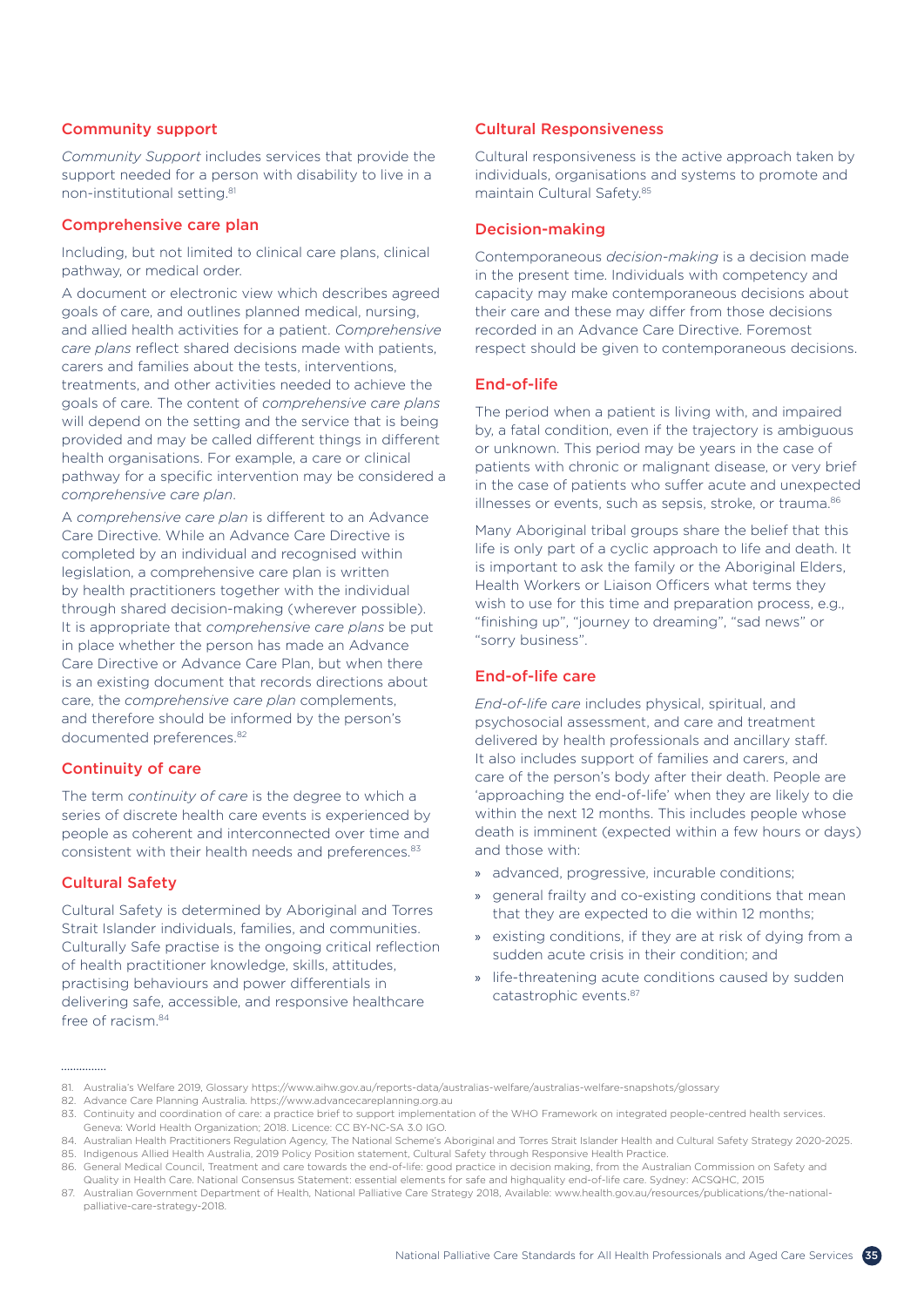### Family and carers

The term *family* includes people identified by the person as family. This may include people who are biologically related, however it may not. People who joined the family through marriage or other relationships, such as kinship, chosen family, street family for those experiencing homelessness, and friends (including pets) may be identified by the person as family.

The term *carers* may include family members and other members of the person's community (such as close friends, neighbours, or people from the community) who the person agrees to being involved in their care.<sup>88</sup> A person may also choose to not to have their family or carers involved in their care, or a person may not have any family or carers.

### Generalist Palliative Care

*Generalist palliative care* is care provided to people living with a life-limiting condition, their families and carers by healthcare providers who are not specialist palliative care providers. 89

The medical management and coordination of care for people living with a life-limiting illness may be undertaken by a wide range of health professionals including GPs, geriatricians, physicians, oncologists, paediatricians, renal specialists, cardiologists, endocrinologists and other specialists. Other essential team members will include nurses, allied health professionals, Aboriginal and Torres Strait Islander Health Workers and Liaison Officers, and pharmacists. These health professionals are 'generalists' with respect to palliative care, notwithstanding that many of them may be specialists in their own discipline.<sup>90</sup>

### Goals of care

Clinical and other goals of a patient's episode of care that are determined in the context of a shared decisionmaking process. Other goals may involve maximising quality, fulfilment, and wellbeing.

*Goals of care* may change over time, particularly as the patient enters the terminal phase and during end-of-life care.

Medical goals of care may include attempted cure of a reversible condition, a trial of treatment to assess reversibility of a condition, treatment of deteriorating symptoms, or the primary aim of ensuring comfort for a dying patient.

Non-medical goals of care articulated by the person may include returning home or reaching a particular milestone, such as participating in a family event.

*Goals of care* documents are different to Advance Care Directives. Goals of care are completed by medical practitioners but should align with the preferred health outcomes and treatment decisions made by the individual (to the capacity they have to participate in shared decision-making). The person may or may not have previously completed an Advance Care Directive. Where an Advance Care Directive has been completed, and the individual no longer has decision-making capacity, the goals of care should reflect the Advance Care Directive and should include a discussion with the person's substitute decision-maker.<sup>91</sup>

### Healthcare provider

A *healthcare provider* is an individual who practises a profession relating to the provision of health care. Healthcare providers may be required to maintain profession-specific registration with a national board under the National Registration and Accreditation Scheme or be self-regulated.<sup>92</sup>

### Integrated care

*Integrated care* is the management and delivery of health services such that people receive a continuum of health promotion, disease prevention, diagnosis, treatment, disease-management, rehabilitation, and palliative care services, through the different levels and sites of care within the health system, and according to their needs throughout the life course.<sup>93</sup>

### Non-beneficial treatments

Interventions that will not be effective in treating a person's medical condition or improving their quality of life. *Non-beneficial treatment* may include interventions such as medical imaging, pathology tests, medications, artificial hydration and nutrition, intensive care, and medical or surgical procedures. *Non-beneficial treatment* is sometimes referred to as futile treatment, but this is not a preferred term.<sup>94</sup>

### Palliative care

*Palliative care* is an approach that improves the quality of life of patients and their families facing the problems associated with life-limiting illness, through the prevention and relief of suffering by means of

90. Palliative Care Australia. Palliative Care Service Development Guidelines. 2018



<sup>88.</sup> Palliative Care Australia. Palliative Care Service Development Guidelines. 2018

<sup>89.</sup> Palliative Care Australia. Palliative Care Service Development Guidelines. 2018

<sup>91.</sup> Advance Care Planning Australia. https://www.advancecareplanning.org.au

<sup>92.</sup> Australian Commission on Safety and Quality in Health Care. National Safety and Quality Primary and Community Healthcare Standards. Sydney: ACSQHC; 2021

<sup>93.</sup> WHO global strategy on integrated people-centred health services 2016-2026, https://apps.who.int/iris/bitstream/handle/10665/180984/WHO\_HIS\_ SDS\_2015.20\_eng.pdf?sequence=1

<sup>94.</sup> Australian Commission on Safety and Quality in Health Care. National Consensus Statement: essential elements for safe and high-quality end-of-life care. Sydney, ACSQHC, 2015.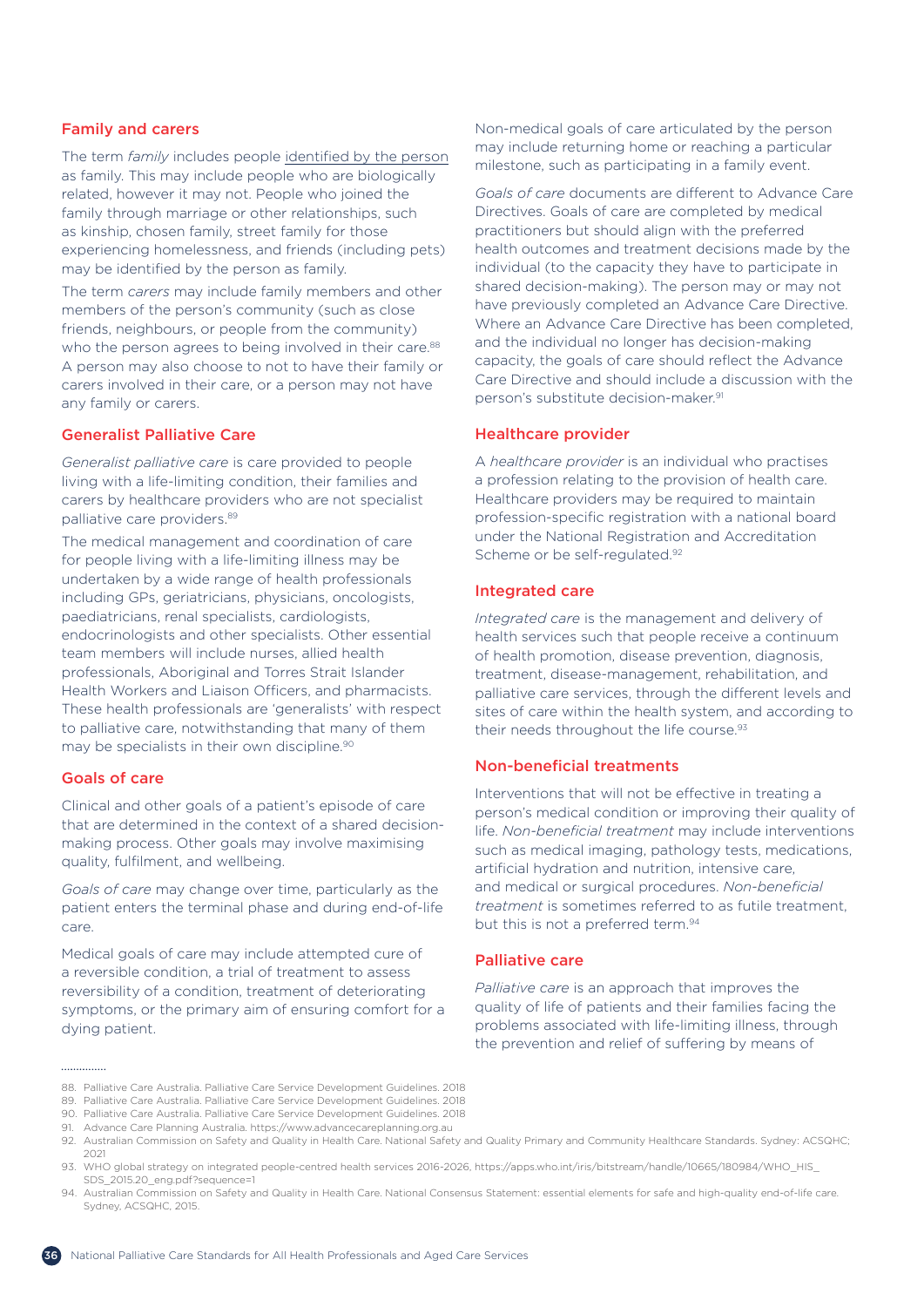early identification and impeccable assessment and treatment of pain and other problems, physical, psychosocial, and spiritual. *Palliative care*:

- » Provides relief from pain and other distressing symptoms;
- » Affirms life and regards dying as a normal process;
- » Intends neither to hasten or postpone death;
- » Integrates the psychological and spiritual aspects of patient care;
- » Offers a support system to help patients live as actively as possible until death;
- » Offers a support system to help the family cope during the patient's illness and in their own bereavement;
- » Uses a team approach to address the needs of patients and their families, including bereavement counselling, if indicated;
- » Will enhance quality of life, and may also positively influence the course of illness; and
- » Is applicable early in the course of illness, in conjunction with other therapies that are intended to prolong life, such as chemotherapy or radiation therapy, and includes those investigations needed to better understand and manage distressing clinical complications.<sup>95</sup>

### Person and family-centred care

*Person and family-centred care* strives to make the whole person and their family visible and prioritises the satisfaction of spiritual, existential, social, cultural, and psychological needs to the same extent as physical needs.96 Person and family-centred care is an integral part of palliative care.

### Person living with a life-limiting condition

The term *life-limiting condition* is used to describe conditions where it is expected that death will be a direct consequence of the specified condition. Such conditions may include, but are not limited to cancer, heart disease, chronic obstructive pulmonary disease, dementia, heart failure, neurodegenerative disease, chronic liver disease and renal disease. The term *person living with a life-limiting condition* also incorporates the concept that people are actively living with, not simply dying from, such conditions.<sup>97</sup>

### Specialist Palliative Care

People will have different levels of need for palliative care. People with more complex needs should be able to access care provided by *specialist palliative care* services comprising multidisciplinary teams with specialised skills, competencies, experience, and training in palliative care.98

### Substitute decision-maker

*Substitute decision-maker(s)* are people appointed or identified by law to make substitute decisions on behalf of a person whose decision-making capacity is impaired. Substitute decision-maker(s) have legal authority to make these decisions; the relevant legislation varies between jurisdictions (states and territories). A document that appoints a substitute decision-maker to make health, medical, residential, and other personal decisions (but not financial or legal decisions) is an advance care directive. More than one substitute decision-maker may be appointed under an advance care directive.

There are three categories of substitute decisionmaker(s):

- » substitute decision-maker(s) chosen by the person (e.g., one or more enduring guardians appointed under a statutory advance care directive, or a nominated substitute decision-maker in a common law advance care directive);
- » substitute decision-maker(s) assigned to the person by the law in the absence of an appointed substitute decision-maker (e.g., family member, carer or 'person responsible'); and
- » substitute decision-maker(s) appointed for the person (e.g., a guardian appointed by a guardianship tribunal).99

When providing person-centred or family-centred care to Aboriginal and Torres Strait Islander people, it is important to ask the person or family who should be involved in discussions about the health care as there may be community decision makers or spokespersons who should be involved in all discussions and decisions regarding that person's care. In paediatric care, for example, the parents may not be the decision makers for a child's health care. If this is the case, it should be clearly documented in the person's records.<sup>100</sup>

<sup>95.</sup> WHO. National Cancer Control Programs: Policies and Managerial Guidelines, 2nd ed. Geneva: WHO, 2002.

<sup>96.</sup> Bökberg, Christina, et al. "Evaluation of person-centeredness in nursing homes after a palliative care intervention: pre-and post-test experimental design." BMC palliative care 18.1 2019: 1-10.

<sup>97.</sup> Palliative Care Australia. Palliative Care Service Development Guidelines. 2018

<sup>98.</sup> Palliative Care Australia, 2018, National Palliative Care Standards, 5<sup>th</sup> edition

<sup>99.</sup> Working Group of the Clinical Technical and Ethical Principal Committee of the Australian Health Ministers' Advisory Council. A national framework for advance care directives. Adelaide: Australian Health Ministers' Advisory Council, 2011.

<sup>100.</sup> Queensland Aboriginal & Torres Strait Islander Health Branch (2015). Sad news, sorry business: guidelines for caring for Aboriginal and Torres Strait Islander people through death and dying. Brisbane: Queensland Health.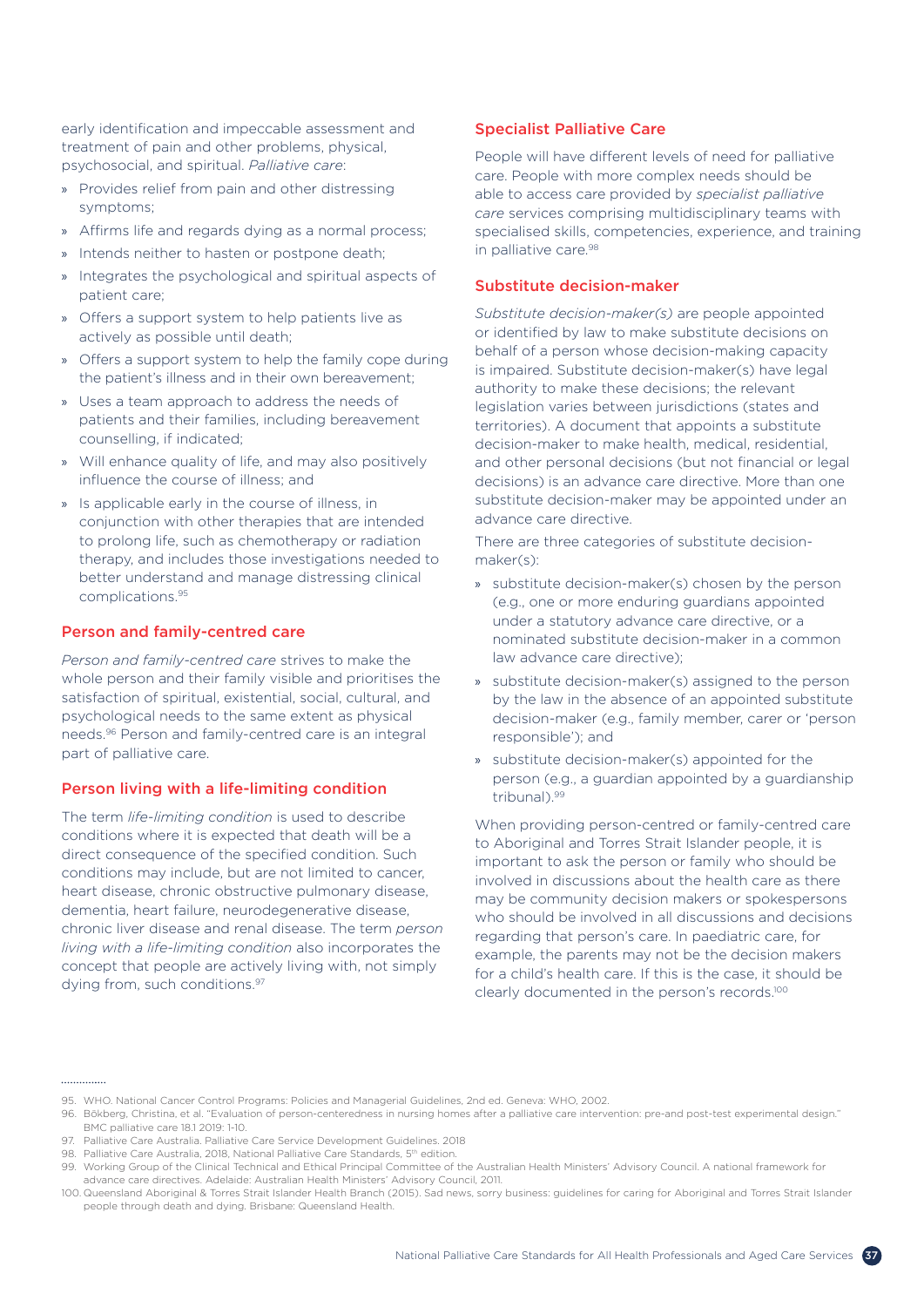### Supported decision-making

Supported *decision-making* is the process of enabling a person who requires *decision-making* support to make, and/or communicate, decisions about their own life. The *decision-making* is supported, but the decision is theirs.<sup>101</sup>

### Spiritual care

*Spiritual care* is an essential domain of palliative care, which focuses on the needs of the whole person and their family. Spirituality is a fundamental element of human experience. It encompasses the individual's search for meaning and purpose in life and the experience of the transcendent. For some people spirituality can be largely faith based, for others it may be their relationship with nature or the profound connections they have with other people and culture/ customs.<sup>102</sup>

For Aboriginal and Torres Strait Islander peoples spiritual care includes the whole person and their social, cultural, emotional and spiritual wellbeing.

101. Advance Care Planning Australia. https://www.advancecareplanning.org.au 102. Palliative Care Victoria. For Healthcare Professionals. Spiritual Care.